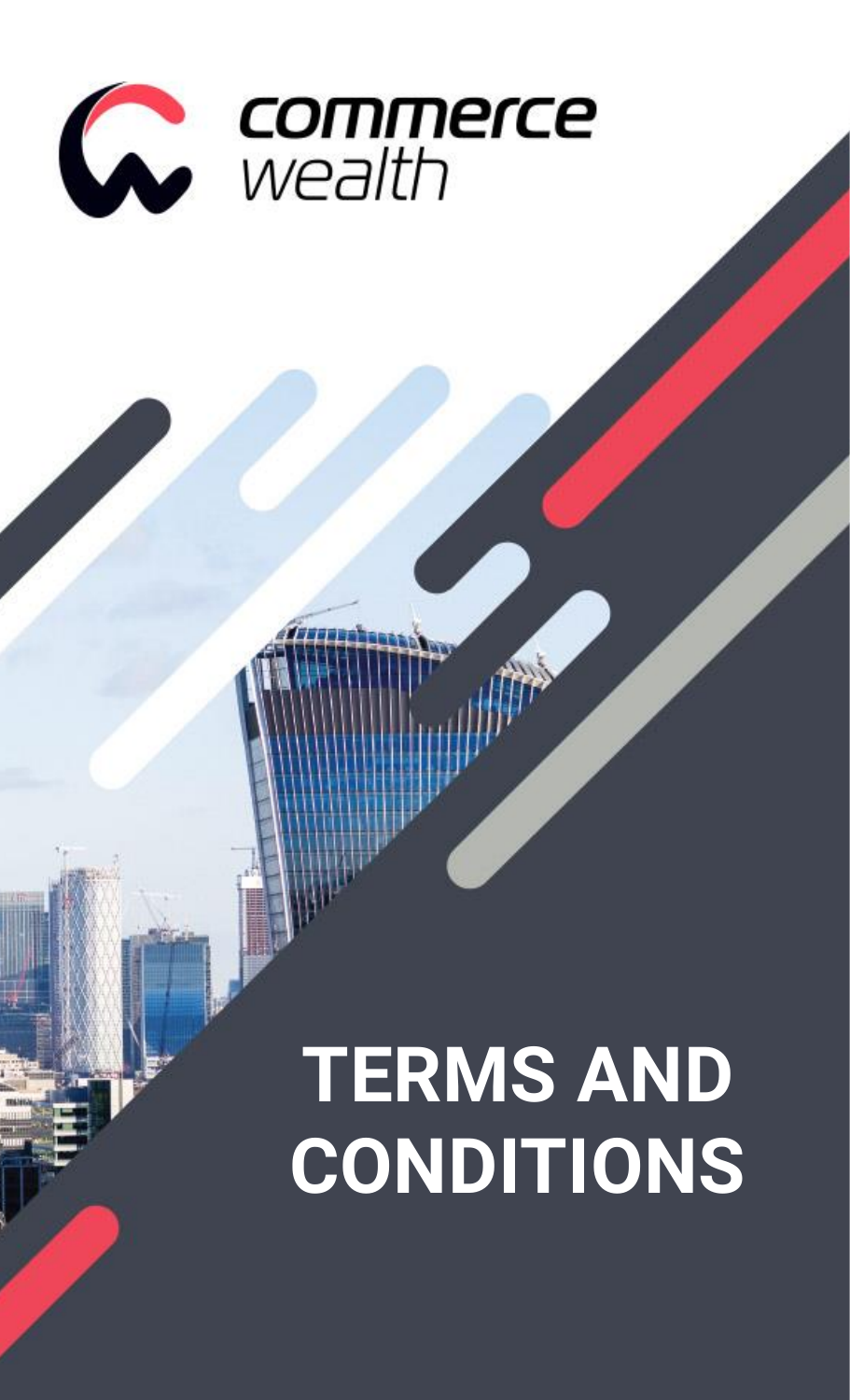# <span id="page-1-0"></span>**CommerceWealth Ltd. | Terms and Conditions**

## **[Introduction](#page-1-1)**

- **[1. Scope and Limitation](#page-3-0)**
	- [1.1. Scope of the Agreement](#page-3-1)
	- [1.2. Scope of the Company](#page-4-0)
	- [1.3. Scope of the Client](#page-4-1)
	- [1.4. Scope of the Services](#page-5-0)
	- [1.5. Scope of Intellectual Property and](#page-6-0)  [Information](#page-6-0)

### **[2. Services of the Company](#page-8-0)**

- [2.1. Use of the Services](#page-8-1)
- [2.2. Market Recommendations](#page-8-2)

### **[3. Trading Accounts](#page-10-0)**

- [3.1. Use of the Trading Account](#page-10-1)
- [3.2. Compliance and Acknowledgement of Use](#page-10-2)
- [3.3. Live Accounts](#page-12-0)
- [3.4. Joint Accounts](#page-13-0)
- [3.5. Multiple Accounts](#page-14-0)
- [3.6. Islamic Accounts \(Swap-Free Account\)](#page-14-1)

### **[4. Trading Platforms](#page-16-0)**

- [4.1. General Access](#page-16-1)
- [4.2. Restrictions](#page-16-2)
- [4.3. Third-Party Access](#page-18-0)

### **[5. Information and Data](#page-20-0)**

- [5.1. Personal Data and Privacy](#page-20-1)
- [5.2. Information Disclosure](#page-21-0)
- [5.3. Information and Identity Verification](#page-22-0)
- [5.4. Electronic Signature](#page-22-1)

### **[6. Trades and Orders](#page-23-0)**

- [6.1. Placing of Trades](#page-23-1)
- [6.2. Order Execution](#page-23-2)
- [6.3. Cancelation and Removal of Orders](#page-25-0)
- [6.4. Limitation of Orders](#page-27-0)

### **[7. Funding and Withdrawal Procedures](#page-30-0)**

- [7.1. Payments and Financial Transactions](#page-30-1)
- [7.2. Credit and Debit](#page-31-0) Payments
- [7.3. Currency Conversion](#page-32-0)
- [7.4. Payment Charges](#page-32-1)
- [7.5. Withdrawals](#page-32-2)

### **[8. Commissions and Bonuses](#page-34-0)**

- [8.1. Commissions Settlement](#page-34-1)
- [8.2. Bonuses and Rewards](#page-34-2)

### **[9. Implementation of this Agreement](#page-36-0)**

- [9.1. Limitation](#page-36-1)
- [9.2. Exclusions to this Agreement](#page-38-0)
- [9.3. Indemnity](#page-38-1)
- [9.4. Enforcement of this Agreement](#page-39-0)
- [9.5. Termination of Account, Services, and](#page-40-0) [Agreement](#page-40-0)

### **[10. Supporting Policies](#page-42-0)**

- [10.1. Conflict of Interests](#page-42-1)
- [10.2. Complaints and Disputes](#page-42-2)
- [10.3. Risk Disclosure](#page-43-0)

### <span id="page-1-1"></span>**[11. Definition of Terms](#page-45-0)**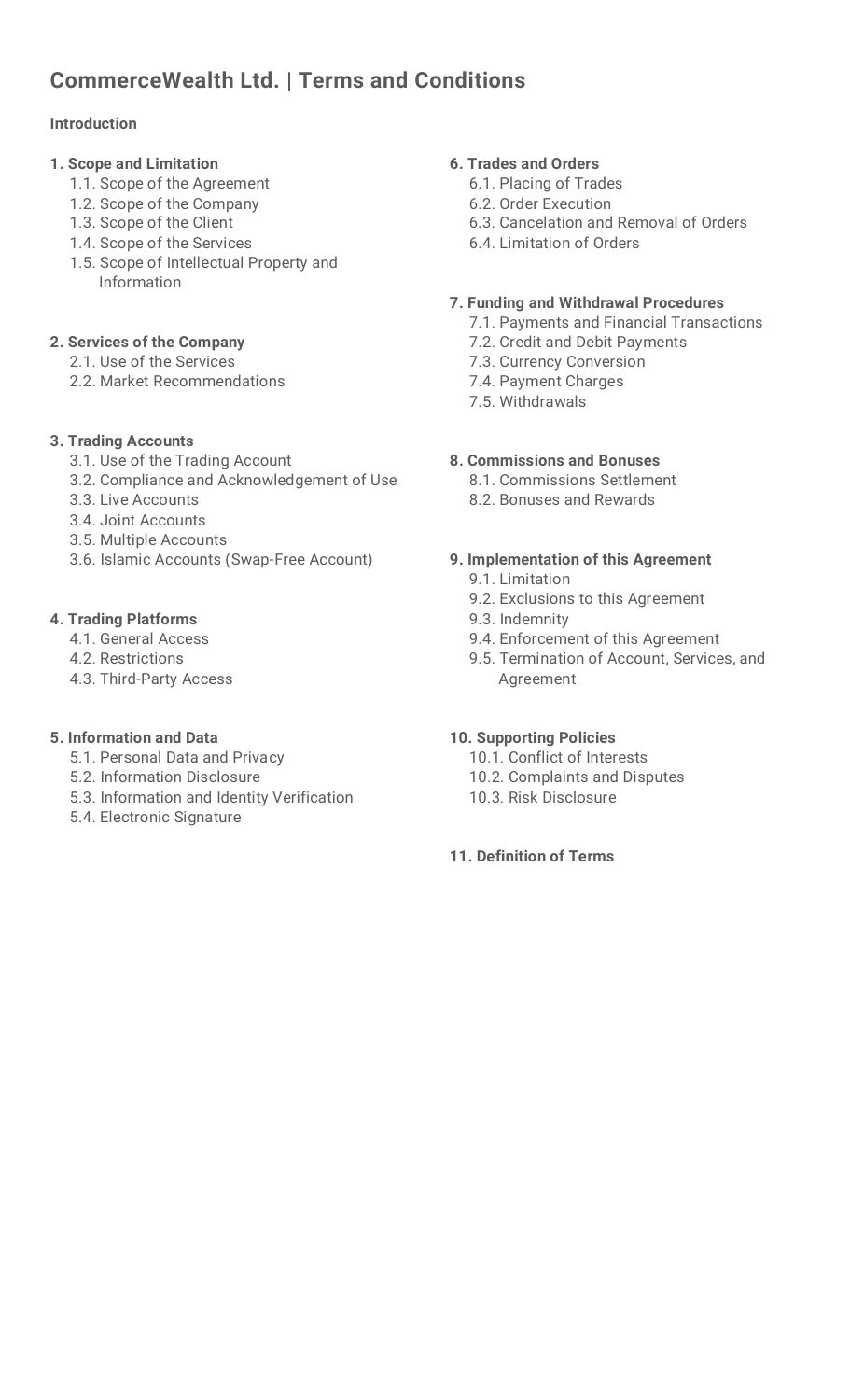# **Introduction**

CommerceWealth Ltd. (the "Company") is an investment firm that provides derivative instruments and financial services, located in Beachmont Business Centre, Suite 117 Kingstown, St. Vincent and the Grenadines with registration number 25880BC2020.

The Company operates under the website www.CommerceWealth.com (the "Website") and uses the official email address [assistant@commercewealth.com](mailto:assistant@commercewealth.com) (the "Official Email Address") for general inquiries.

The Terms and Conditions in this Agreement (the "Agreement") shall bind the user (the "Client") and the Company. The Client acknowledges that he/she must comply with this Agreement and other contracts provided to him/her throughout the course of his/her use of the Company's services.

The Company may refer to itself as "we", "us", or "our/s", while the Client may be referred to as "you", "your/s", "yourself", or "user/s".

This Agreement includes guidelines and policies that the Client can refer to if disputes or conflict of interests among relevant parties arise. This Agreement shall also govern the professional relationship between the Client and the Company, and to establish the ownership rights applicable to the services. Furthermore, this Agreement is to inform the Clients about the terms of using the platform and conditions that must be accepted before using and accessing the Website and the services.

The Company reserves the right to alter and modify the Terms and Conditions of this Agreement, including all other written documents and policies of CommerceWealth, effective immediately. The Client acknowledges that his/her continuous use of CommerceWealth services shall bind him/her automatically with the revisions and amendments to this Agreement and any official documentation of the Company.

The Client agrees to read the Terms and Conditions of this Agreement thoroughly before using the Website and the Company's services. The Client accepts that he/she is bound to this Agreement upon his/her use of any service of CommerceWealth Ltd.

All provisions of this Agreement shall, in nature, survive termination, including, without limitation, ownership provisions, warranty disclaimers, indemnity, and limitations of liability.

The Client acknowledges that English is the official language of the Company. Translation of this document and any other legal documentation of the Company in any foreign language may be provided for the sole purpose of the Client's convenience. In case of any language translation discrepancy, the Client agrees that the English version of any legal documentation of the Company shall always prevail.

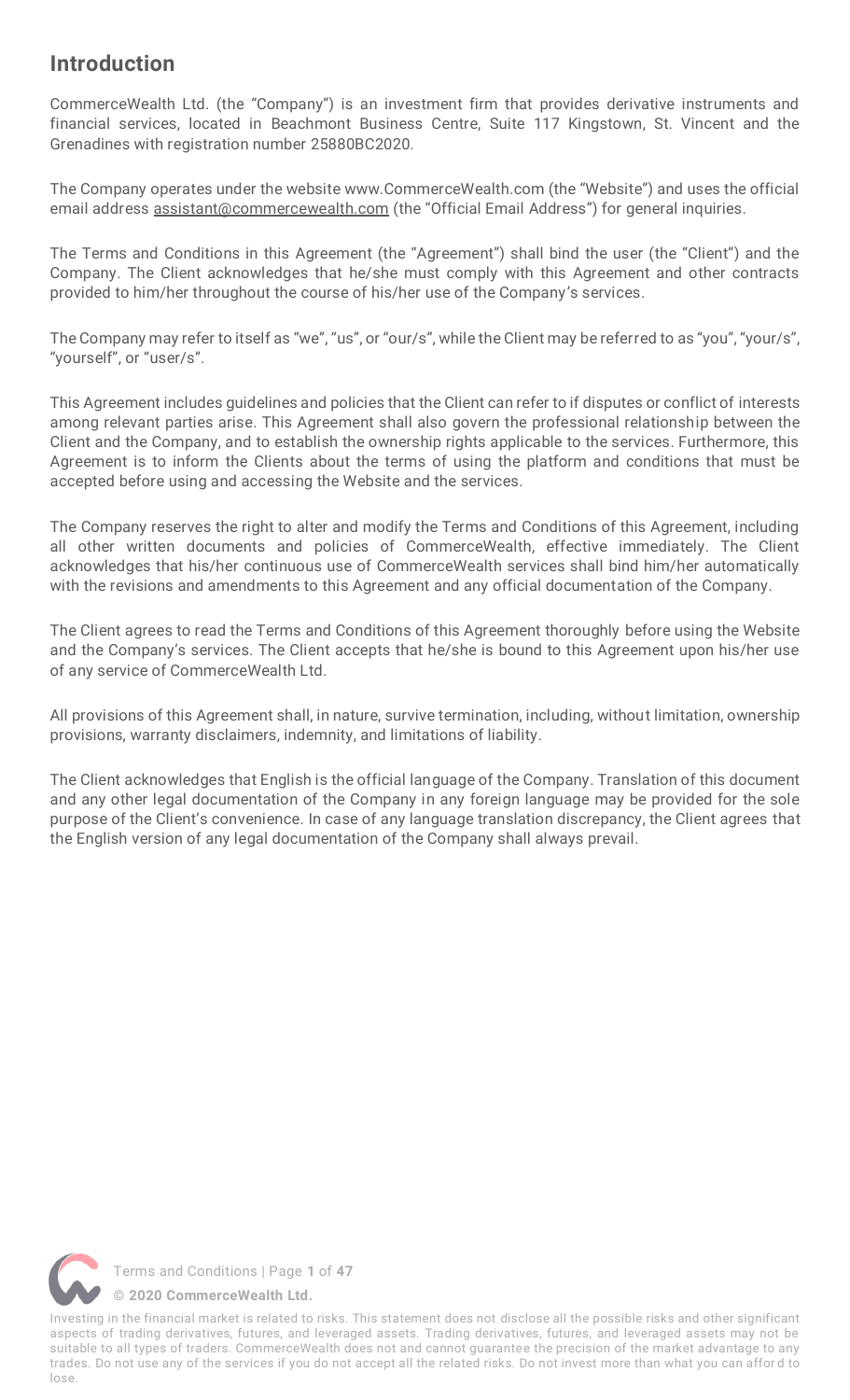# <span id="page-3-0"></span>**1. Scope and Limitation**

# <span id="page-3-1"></span>**1.1. Scope of the Agreement**

1.1.1. This Agreement is a legally binding contract between the Client and the Company. Stated herein are the services of CommerceWealth that will be provided to its users along with the Terms and Conditions that the Client needs to accept before using the Website and services, including the trading platforms.

1.1.2. The available payment terms of the Company shall be provided in this Agreement. However, the Client acknowledges that the affiliated Payment Service Providers (the "PSPs") have separate terms and conditions of use. The Client agrees to comply with the policies of the affiliated PSPs, wherein violation of the relevant PSP terms and conditions indicate a violation of this Agreement.

1.1.3. The Company has supporting policies for this Agreement, such as Anti-Money Laundering Policy, Know Your Customer Policy, Privacy Policy, Refund Policy, Conflict of Interests Policy, Complaints and Disputes Policy, Order Execution Policy, and Risk Disclosure. These supporting policies embody this Agreement, where acceptance of the Terms and Conditions herein indicates acceptance of the relevant policies. This Agreement, together with all the documents that the Company provides or will provide, must be read carefully by the Client before investing or trading with the Company.

1.1.4. This Agreement covers any document in the form of a declaration or as an agreement, as well as any other documents signed by the Company.

1.1.5. The Risk Disclosure is provided with details of the risks associated with the Company's trading services. The Client must ensure that he/she fully understands the risks therein before entering into this Agreement with the Company. The emergence of any loss or damage linked to the Risk Disclosure will not be under the liability of the Company if the Client fails to comprehend the relevant document.

1.1.6. The Company may provide the Client additional agreements (the "Additional Agreements") during his/her use of CommerceWealth services. Violation of the terms in the Additional Agreements may lead to delays in settlements and may result in charged penalties for the Client.

1.1.7. This Agreement governs the instructions received from the Client, including all transactions entered by the Company on behalf of the Client and the instruments bought or transferred to the Company on behalf of the Client.

1.1.8. The Terms and Conditions of this Agreement, including the services of the Company, are not applicable to the territory of the United States of America. The Company reserves the right to request additional information and documentation in order to accept or allow users who are citizens of the USA.

1.1.9. Furthermore, this Agreement includes the important terms in reference for:

- The definitions of certain words, phrases, and expressions used when trading
- The general disclaimers and website-specific disclaimers of the Website and services of the Company
- The limitations of liability and restrictions on the user conduct
- The qualifications for becoming an official client of CommerceWealth, including age and jurisdiction
- The intellectual property rights of the Company, including its Website and services
- The intellectual property rights to Company records and data

1.1.10. While this Agreement is applicable to the Company's Website and to its services, other areas of the platform may have specific terms of use and access. The Client is solely responsible for complying with those terms and conditions provided by the Company's affiliated providers.

1.1.11. The Client warrants that he/she will not, in any way, enter into an additional or separate agreement with the Company's personnel or agents with regards to his/her trading account. Further to this, the Client



Terms and Conditions | Page **2** of **47**

**[© 2020 CommerceWealth Ltd.](#page-1-0)**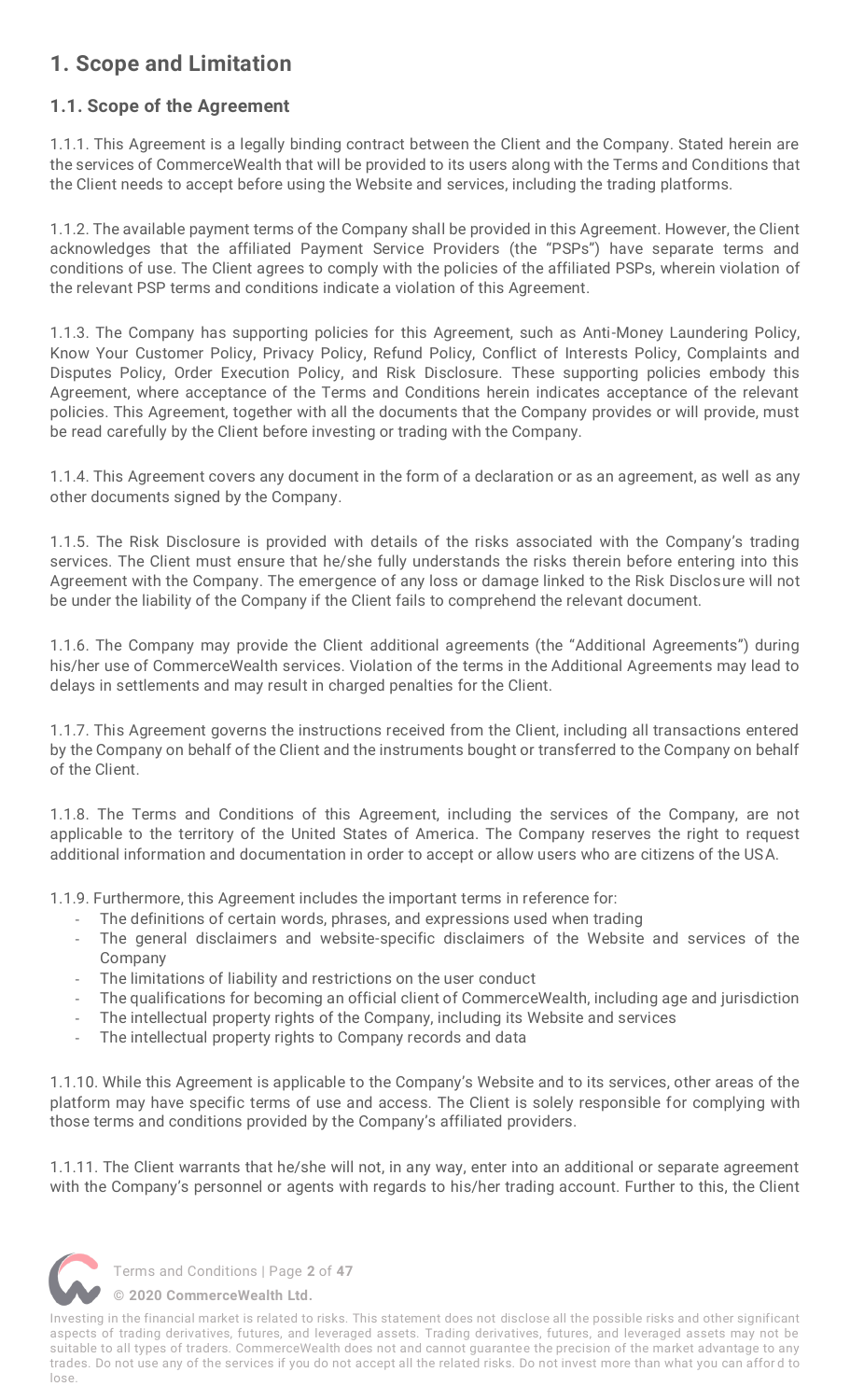acknowledges that any tax liability which may arise in connection with his/her trading account shall be his/her sole responsibility.

1.1.12. By accepting this Agreement, the Client hereby acknowledges his/her rights to withdraw his/her consent after a legitimate written notice sent to the Company. The Client's use and access to the trading platform will be restricted or terminated upon the consented withdrawal at the Company's sole discretion without the obligation to explain or justify.

# <span id="page-4-0"></span>**1.2. Scope of the Company**

1.2.1. The Company reserves the right to evaluate the Client's application and may, in its sole discretion, accept or refuse the Client's request for reclassification at any time.

1.2.2. The Company may delegate certain obligations under this Agreement to associated companies and third parties.

1.2.3. The Company shall act as a custodian of the Client's Account and shall safeguard and monitor the activities of the trading account. The Company has the exclusive right to implement restrictions when necessary to protect and keep the Client's trading account active in accordance with this Agreement.

1.2.4. The Company is affiliated with different banks, credit institutions, and financial companies to maintain its business operations and management. In which case, the Company and its affiliates reserve the right to obtain and keep record of the financial transactions that the Client conducts.

1.2.5. Upon the signing of this Agreement, the Company will be authorized to conduct an inquiry about the credit standing of the Client. In line with this, the Company has the right to request the Client's personal credit information from the banks, credit agencies, and financial institutions.

### <span id="page-4-1"></span>**1.3. Scope of the Client**

1.3.1. In compliance with the applicable laws and regulations, all Company clients shall be classified as retail clients unless otherwise stated by the Company and agreed with respect to the eligibility requirements as deemed necessary.

1.3.2. If the Client acts in connection with or on behalf of someone else, whether the Client identifies that person to the Company, the Company will not accept that person as an indirect client. The Company does not have any obligation to them unless otherwise agreed, specifically in writing.

1.3.3. Unless the Client has sent a letter or request and is consented and permitted by the Company, the Company will give treatment to the Client respectively for all purposes and the Client will be responsible for performing his/her obligations under each deal issued by him/her or on his/her behalf and each transaction entered by the Company on the Client's behalf, whether the Client is dealing with the Company directly or through an agent.

1.3.4. In accordance with the Anti-Money Laundering law, the Client agrees that he/she is not a politically exposed person or is related to a politician in any way. The Company reserves the right to immediately terminate an account of any user who is politically associated.

1.3.5. The Client guarantees that all trades entered in his/her trading account are made based on his/her sole discretion and personal assessment.



Terms and Conditions | Page **3** of **47**

**[© 2020 CommerceWealth Ltd.](#page-1-0)**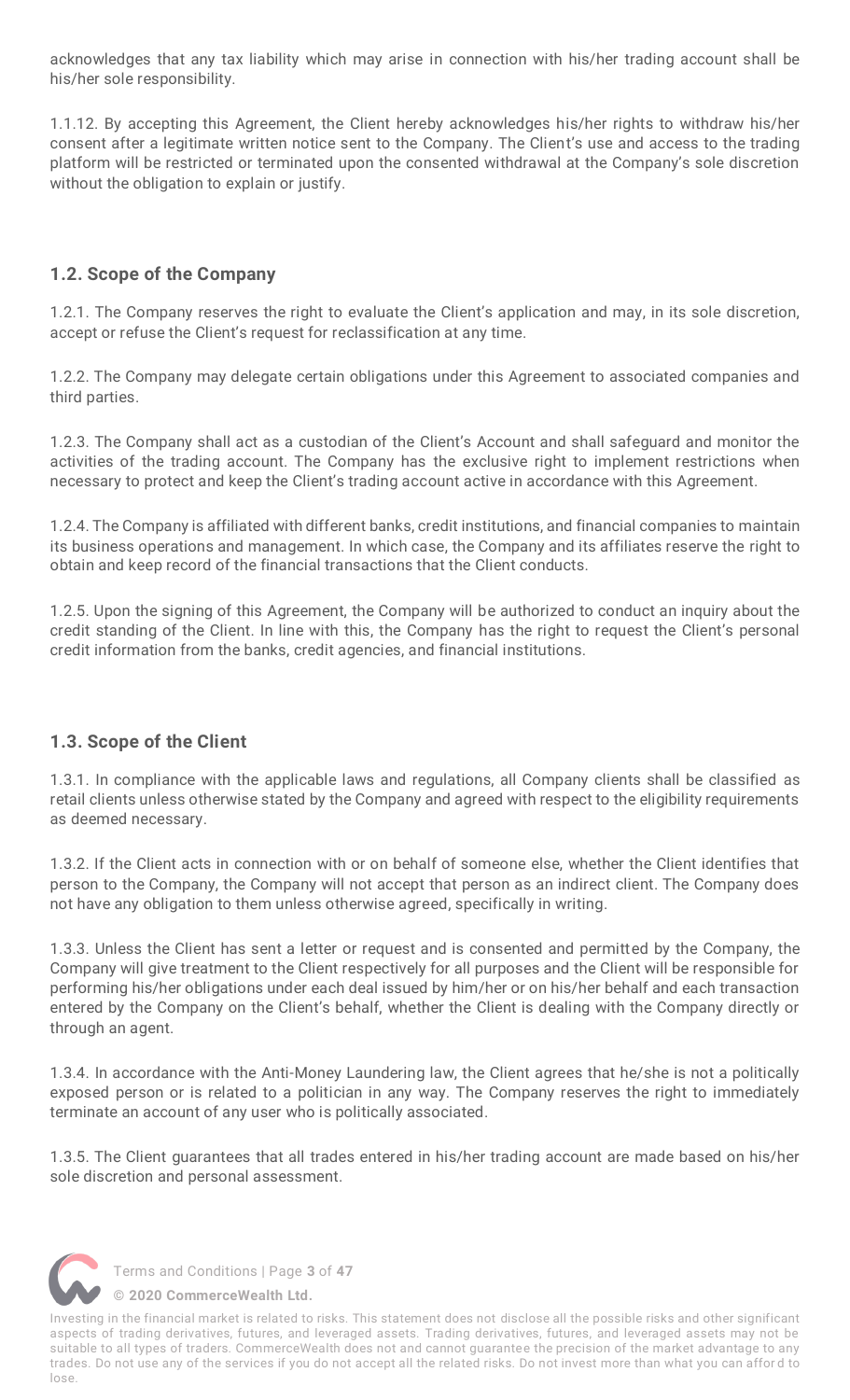1.3.6. The Client is solely responsible for ensuring that he/she meets the qualifications and requirements of the Company before entering into this Agreement. This includes being qualified for the legal age of using the Company's services and that accessing these services are authorized in his/her country of residence.

1.3.7. The Client, upon the opening of a trading account with the Company, warrants that he/she is of legal age, intellectually stable, and in legal competence to be a Client of the Company. It is the Client's accountability to ensure that he/she acts according to his/her jurisdiction. The Client is solely responsible for assuring that the type of service he/she avails from the Company complies with the respective laws of his/her country.

1.3.8. The services of the Company may not be suitable for all types of users. The Client is solely responsible for assessing his/her knowledge, experience, objectives, and financial resources before availing the Company's services. All and other factors are indicated under the General Risk Disclosure herein.

# <span id="page-5-0"></span>**1.4. Scope of the Services**

1.4.1. The Company's services, including the trading platform, are only available for the age 18 and above or otherwise the legal age applicable to the Client's country of jurisdiction. If the user does not qualify or is unable to form legally binding contracts under the laws applicable to his/her country, or if the user is underage, the platform will not be accessible to the user.

1.4.2. The Company's nature of business includes operating internationally, where coordinating with different banks, credit institutions, and other financial providers allow the Company to cover its trading obligations.

1.4.3. The Company is not obligated to determine the suitability of any service to the Client. This includes the financial instruments that the Client trades on his/her trading account. The Client is solely responsible for assessing the services and financial instrument if they are appropriate for him/her.

1.4.4. The Company provides the Client with the capability to participate in the international markets and trade hundreds of assets such as currencies, shares, commodities, and indices.

1.4.5. The Company will provide the Clients with trading education and other relevant information. However, the Company will not be liable for any damage or loss incurred by the Client due to inadequate knowledge and experience in trading.

1.4.6. The Company may provide the Client with trading education and other relevant information. However, the Company will not be liable for any damage or loss incurred by the Client due to inadequate knowledge or experience in trading.

1.4.7. The Company reserves the right to reject or cancel transactions of any user who does not have an account with the Company. The Client must complete the registration with the Company and must submit all the necessary documents as soon as possible to verify his/her trading account.

1.4.8. Trading accounts can be accessed with the Client's username, password, and account number as provided by the Company through the registered email of the Client. The Company strongly recommends keeping these login credentials confidential which otherwise may result in unauthorized access.

1.4.9. Any transaction made under the Client's personal information will be considered an instruction authorized by the Client. The Client is solely responsible for the charges arising from any fraudulent or unauthorized dealings.



Terms and Conditions | Page **4** of **47**

**[© 2020 CommerceWealth Ltd.](#page-1-0)**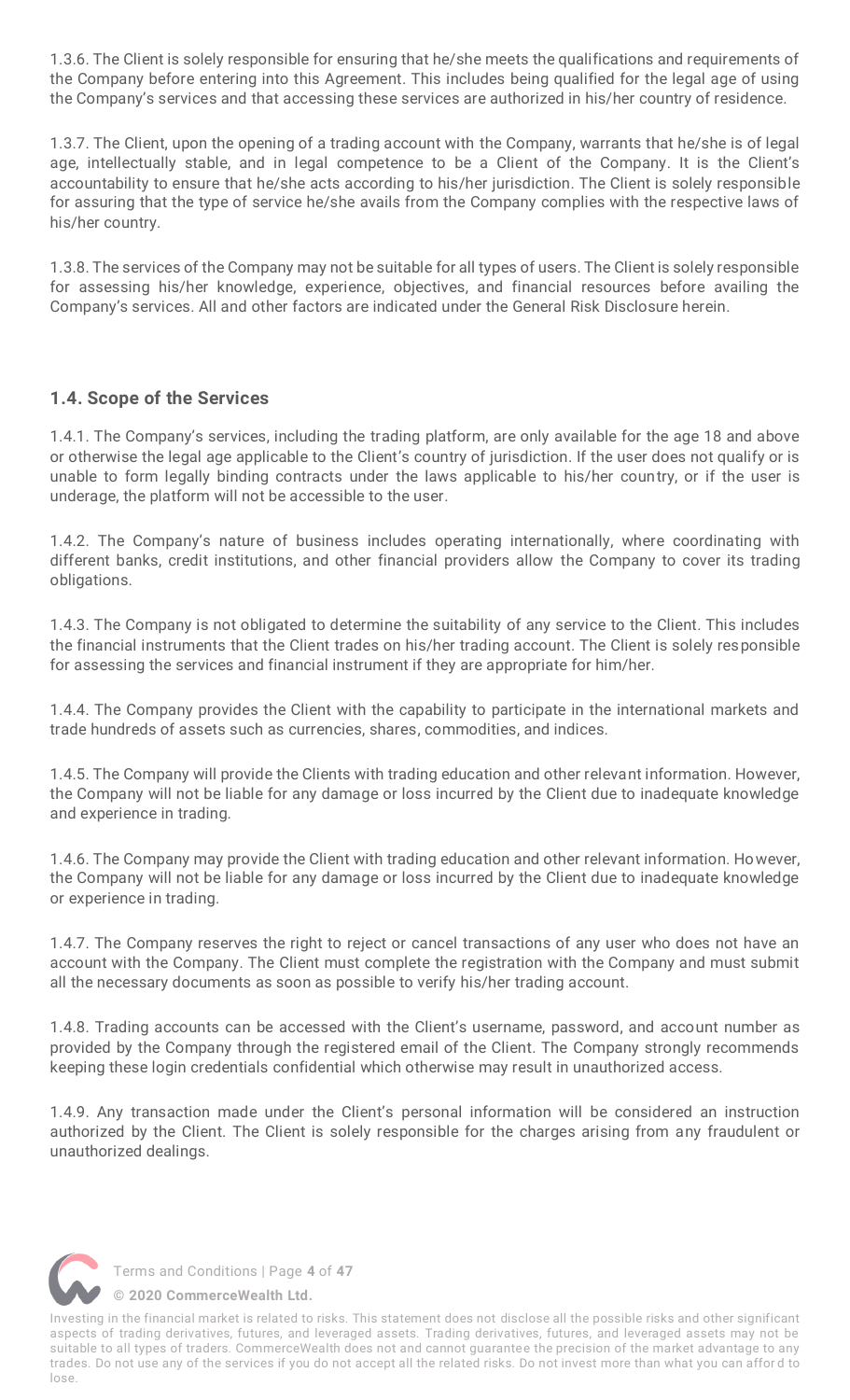1.4.10. The Client agrees to complete the registration forms when opening an account with accurate information. Provision of unclear or incorrect information may result in rejection of the registration and may delay the opening of the trading account.

1.4.11. The Company has the right, in its sole discretion, to reject an application and to close or suspend any trading account without the obligation to provide an explanation or justification.

1.4.12. The Company exercises the right to limit the use and access of the Client to the Website, services, and platforms as appropriate to preserve compliance with this Agreement.

## <span id="page-6-0"></span>**1.5. Scope of Intellectual Property and Information**

1.5.1. The Company's online trading platform, services, software, software codes, documents, manuals, educational materials, brochures, promotional content, trademarks, logo, texts, layouts, graphics, videos, patents, titles, and other properties, including, but not limited to, all and other materials with copyrights implied, are protected by the local and international intellectual property rights. Therefore, with no third party involved, the Company will hold the sole and exclusive rights.

1.5.2. The Client understands and agrees that the distributed and received copyrights, trademarks, database, and other associated properties or rights in any data or information will remain an exclusive property of the Company unless a third party is identified to be the owner of such rights legally. Also included are the contents of the Company's Website, brochures, landing pages, and other materials connected with the dealing service and in any database that contains or constitutes such information.

1.5.3. The Client understands that all the proprietary rights in online trading services are provided and owned by the Company. These rights are protected under copyright, trademark, and all other associated intellectual property regulations and laws.

1.5.4. The Client holds no right to copy or plagiarize the Company's properties. All the intellectual property assets of the Company are prohibited from being published, reproduced, sold, and distributed. In case the Company has proven the anomalies and the misconduct of the Client, his/her trading account will be subject to termination without a notice or any justification or explanation.

1.5.5. The Client may only have the right to access the entitled properties of the Company in accordance with the Terms and Conditions of this Agreement or as granted by the Company or as agreed by the Company's legit Third-Party Licensors.

1.5.6. The Client must notify the Company immediately once an irregularity or violation of the property rights is observed through a written letter or email submitted to the official Company email address.

1.5.7. The Company reserves the rights over the intellectual property of all the elements of the Software and other related matters utilized within the Company's online trading platform.

1.5.8. The Client acknowledges that all the telephone conversations, and any other type of communication between the Client and the Company, including email and other types of messaging, are recorded by the Company. Such records and the obtained information will be the sole property of the Company. In line with this, the Client accepts that the recordings or the transcripts will constitute admissible proof of the communications occurred between the Company and the Client.

1.5.9. The Company reserves the right, on reasonable grounds, to reject or deny any request from any user to be provided with such information.



Terms and Conditions | Page **5** of **47**

**[© 2020 CommerceWealth Ltd.](#page-1-0)**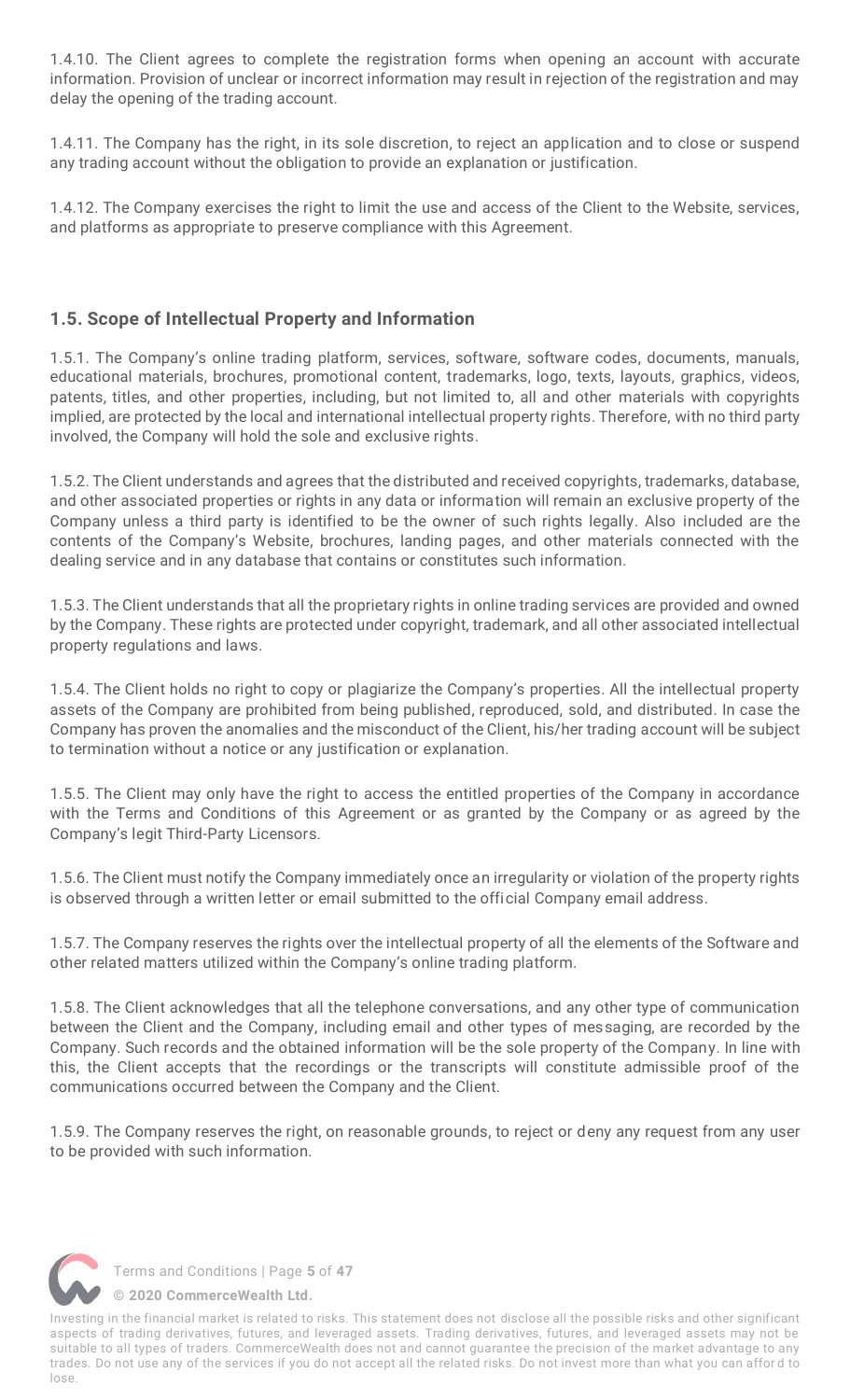1.5.10. The Client understands that the recordings mentioned may be delivered to any court, regulatory, or government authorities if the circumstances call for it.

1.5.11. The Client further agrees that he/she will comply and will submit all identification documents required by the Company for verification purposes. By submitting these documents, the Client warrants that the personal information he/she provided is true, complete, and accurate.

1.5.12. The Client agrees to immediately inform the Company of any changes in his/her personal information. The Client agrees to perform his/her obligations and will neither, in any way, engage his/her account with the Company in any illegal activity nor will violate any terms and conditions applicable to the use of the Company's services.

1.5.13. The Client, upon the opening of a trading account with the Company, warrants that he/she is of legal age, legal competence, and is intellectually stable to be a Client of the Company. It is the Client's accountability to ensure that he/she acts according to his/her jurisdiction. The Client is solely responsible for assuring that the type of service he/she avails from the Company complies with the respective laws of his/her country.

1.5.14. The Client further agrees that he/she will comply and will submit all identification documents required by the Company for verification purposes. By submitting these documents, the Client warrants that the personal information he/she provided is true, correct, and accurate.

1.5.15. The Client agrees to inform the Company immediately of any changes in his/her personal information. The Client agrees to perform his/her obligations as the Company's Client, and will neither, in any way, engage his/her account in any illegal activity nor will violate any terms and conditions applicable to the use of the Company's services.

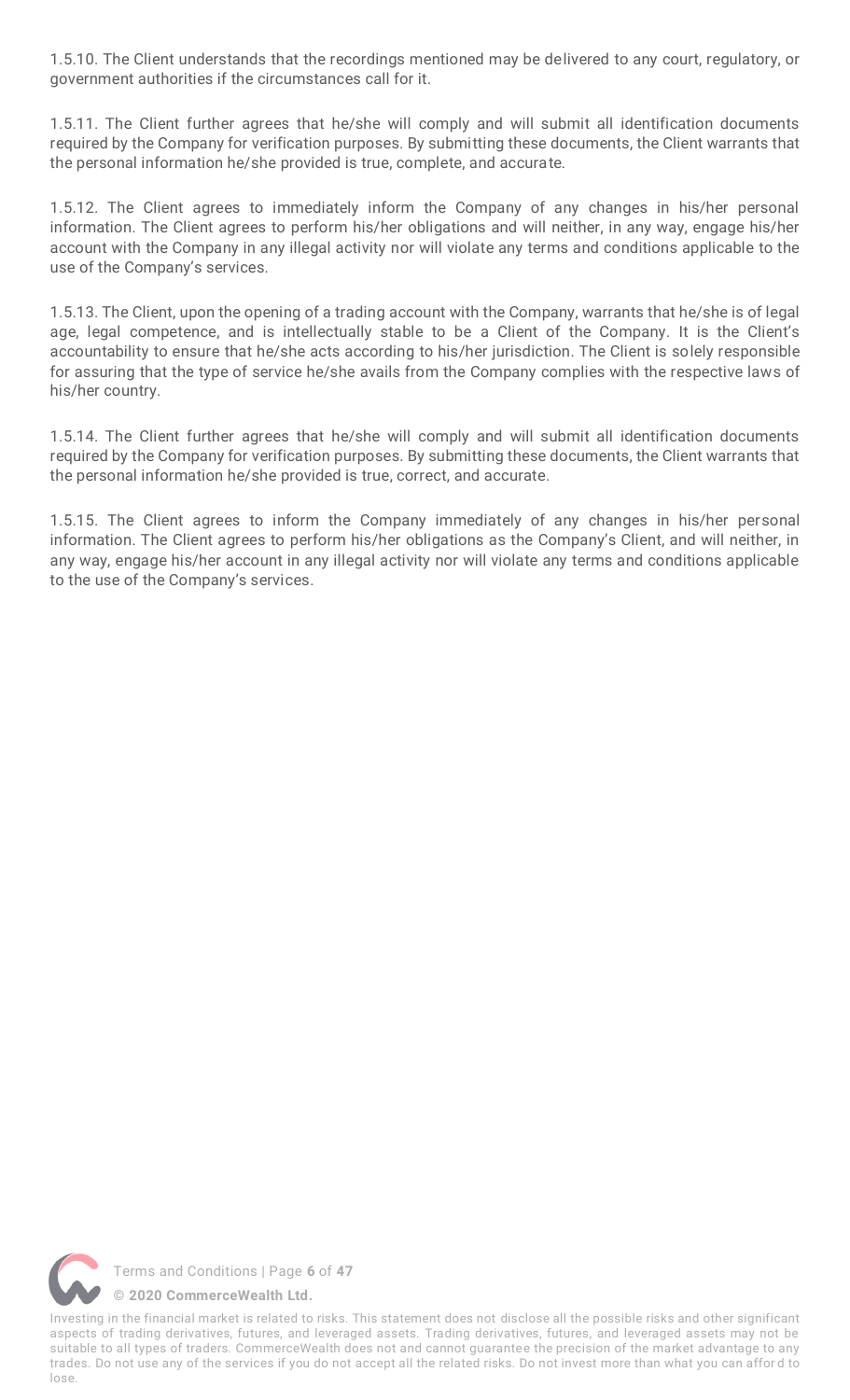# <span id="page-8-0"></span>**2. Services of the Company**

# <span id="page-8-1"></span>**2.1. Use of the Services**

2.1.1. Whether traders who would like to register with the Company hold a very ample amount of experience or not in trading with the financial markets, the Company is not authorized to give a client advice on investment and portfolio management that are not included in this Agreement.

2.1.2. The Company requires a brief examination of the Client's knowledge and background in online trading which will be obtained from the Client through assessment to ensure his/her capability to understand the business and risks posed by currency pairs and online trading. These restrictions, however, would only be applicable to the Company's services where actual investment or money is needed and therefore does not apply to trial accounts.

2.1.3. Comments, opinions, and statements coming from the Company's Website, subsites, social media accounts, or forum sites as posted or written by any of the Company's representatives should not be taken as advice in regard to the services offered by the Company, whether or not the statement has been made prior or after the Client's date of registration.

2.1.4. The positions between the Company and the Client will be on an execution-only basis, and the Company is not obliged to provide the Client with professional investment advice or input related to the transaction. Should any of the Company's representatives provide the Client an opinion or an encouragement regarding an ongoing position, this would not be recorded as an official advisory and is at the discretion of the Client to take the same into consideration.

2.1.5. Therefore, the Company will not be held accountable for any losses or damages if these are caused by the comment or opinion given by the representative, as the Company is not under any kind of obligation to do so in the first place. The Client agrees that it is not enough to base the proceeding of their decision regarding the transaction.

2.1.6. In case that the Company's managers or representatives will offer the Client an advice on trading and investment on occasions, namely, promotions, the Client would then be subject to different terms and conditions which would be made available to the Client should such deal be made.

2.1.7. The Client agrees that losses, damages, extra costs, or expenses brought by misunderstanding, mistakes, negligence caused by indirect comments or unsuitable and inappropriate information or advice would not be the responsibility of the Company unless the management sees fit otherwise.

2.1.8. The Client also agrees that during all circumstances of the inquiry, verification, or confirmation from the Company regarding his/her transactions do not and cannot be translated or constituted as advice or recommendation to be taken into action in relation to the current or next transactions.

2.1.9. While the Company will do its best to ensure that the Clients are given the best quality of services and instruction in executing trading transactions and orders, the Company can also refuse or cancel these rights to clients who will not be cooperating and do not consent to the basic terms of the Company's execution introductions.

# <span id="page-8-2"></span>**2.2. Market Recommendations**

2.2.1. Market recommendations and signals may be provided by the Company from time to time. However, the information or market data are generally known information and may be the judgment of the Company's personnel or third-party representatives.



Terms and Conditions | Page **7** of **47**

**[© 2020 CommerceWealth Ltd.](#page-1-0)**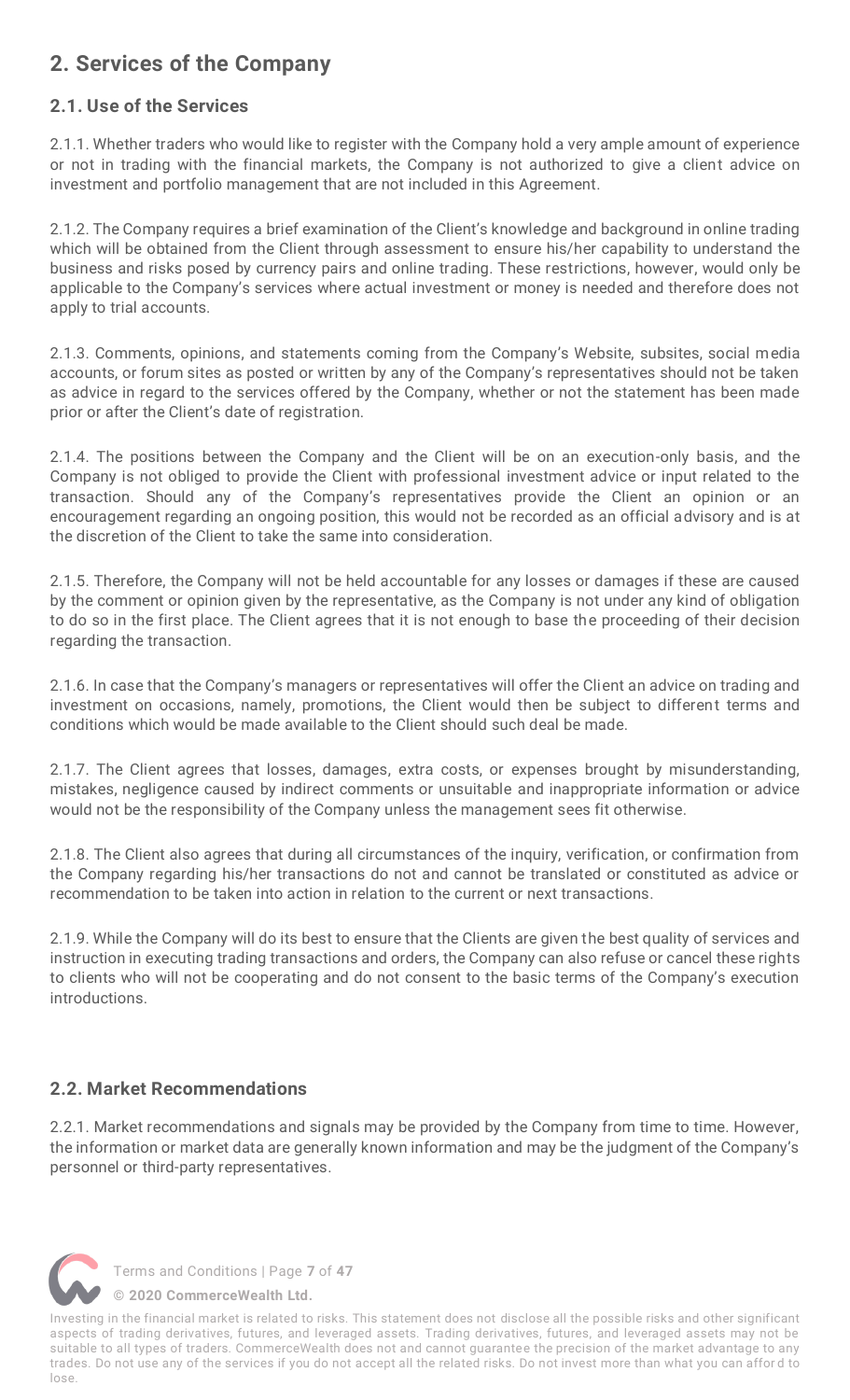2.2.2. Any information provided must not be interpreted as the Company's personal advice or recommendation to trade. Moreover, the Company is not obligated to provide such market information and recommendation to the Client.

2.2.3. Specifically, the Company will not provide the Clients with any financial, legal, regulatory, or other form of advice. In the event that the Company supplies information, it shall not be considered as financial product advice. Clients may rely on their own judgment in entering or refraining from executing a transaction, providing the Company with the instruction whether to execute or refrain from that trade.

2.2.4. The Client hereby accepts and understands that trading has its own risks and takes all the responsibility that comes with it. The Client shall exercise due diligence in assessing any market recommendations provided by the Company and acknowledges that the Company does not guarantee the accuracy of those recommendations.

2.2.5. General investment advice, research, and recommendations in connection with the Client's trading account may be administered by the Company's Website, personnel, and any other official Company channels, and if executed by the Client shall be heeded and carried out as the Client's own and independent decision.

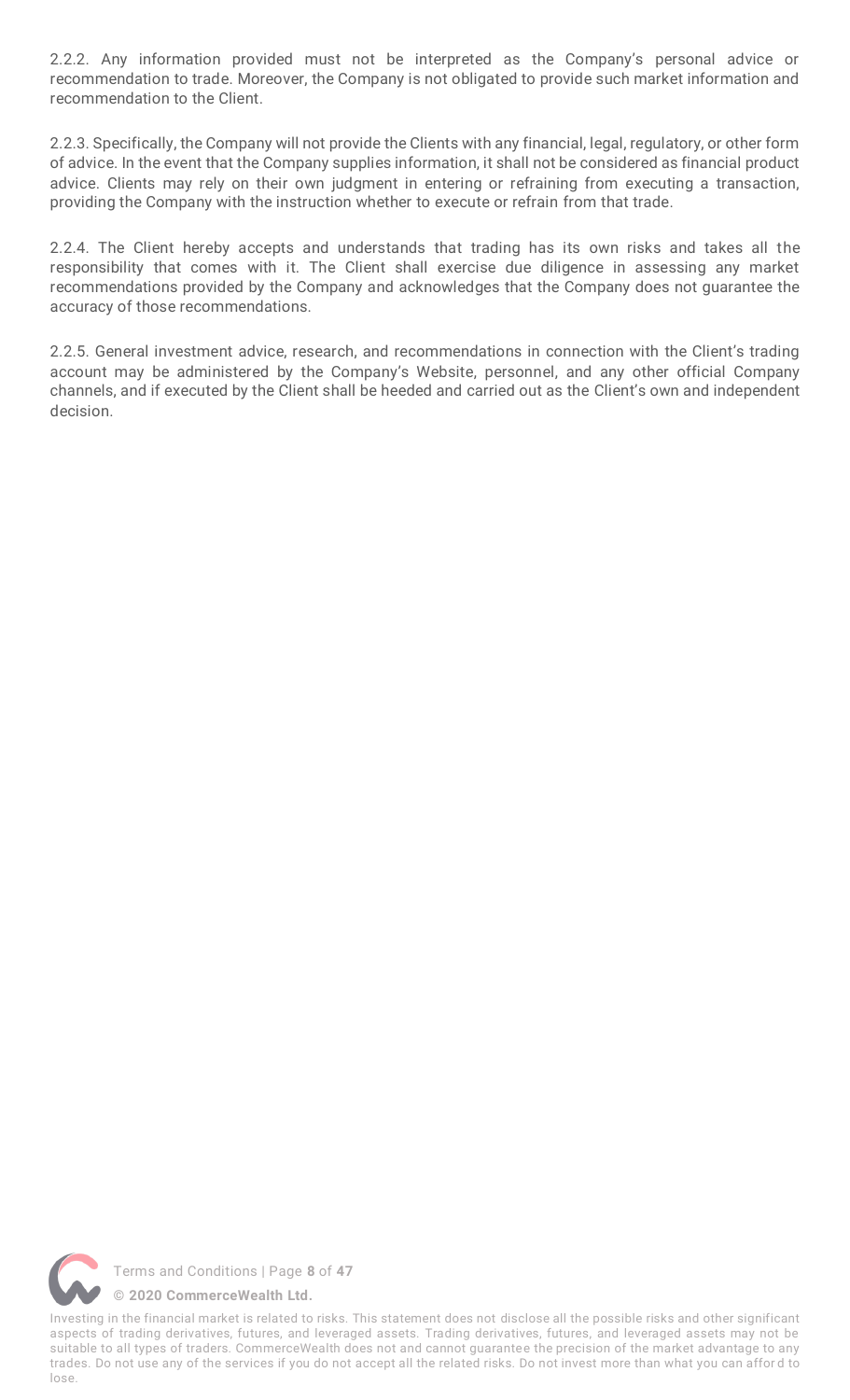# <span id="page-10-0"></span>**3. Trading Accounts**

# <span id="page-10-1"></span>**3.1. Use of the Trading Account**

3.1.1. The Company offers different account types that suit a wide variety of needs with different and varying features to match the trader's experience, expertise, background, and needs.

3.1.2. The Company has the right to keep some of the account types unavailable to the Clients which might be caused primarily by jurisdictional issues. The Company also reserves the right to modify, change, or replace the features of each account type at its own discretion. The Company may inform its Clients about the account type users through an email or with an announcement through the Website.

3.1.3. The Client is obliged to immediately inform the Company of any changes he/she wishes to make in the current conditions and features of his/her account that may affect any ongoing transactions or open positions subject to the approval of the Company.

3.1.4. The Company requires a minimum of 100.00 USD to keep a trading account active. Trading accounts that do not meet the required amount are subject to termination or restriction of services. The Client guarantees that he/she can maintain the said amount to avoid immediate termination.

3.1.5. The Company has the right to pay and accept services, commissions, or remunerations to improve and advance ongoing transactions conducted by the Client, which includes, inter alia, dealing with the underlying markets in relation to the Client's transactions.

3.1.6. While investment advising is not under the Company's responsibility, third parties may be consulted by the Client his/her own discretion. Any fault, loss, or damages caused by third-party professional advice or counsel will not fall under the Company's liability.

3.1.7. Issues like suspicious transactions will give the Company automatic right to intervene or intercept should the management deem it necessary and will not result in any further damage or loss to the part of the Client and the Company.

3.1.8. By agreeing to these terms, the Client acknowledges that he/she is aware of the conflicts or losses that may arise from the conflicts of interests in relation to ongoing transactions in a Client's account.

# <span id="page-10-2"></span>**3.2. Compliance and Acknowledgement of Use**

3.2.1. For each account, the Company will provide the Client an exclusive username and password that will allow the Client the following:

- Use and access his/her account to assess real-time evaluations of ongoing trading positions and to analyze and refer to past transactions, including account data
- Gain entry and use his/her account for scanning transactions or deals and set trades associated with the transactions or contracts
- Access to alternate or additional logins and passwords made available at any time to the Client by the Company to protect the security of the account and to avoid unauthorized access or use

3.2.2. The usernames and passwords will continue to be in effect unless terminated by either party.

3.2.3. The Client is in charge of protecting the privacy and use of his/her account, password, and other access codes. The Client agrees that the relevant password and access codes given by the Company can only be used by the Client's Authorized Person, which the Company agreed to appoint. The Client shall not, for any reason, disclose his/her account, account number, password, and other access codes to any third party.



Terms and Conditions | Page **9** of **47**

**[© 2020 CommerceWealth Ltd.](#page-1-0)**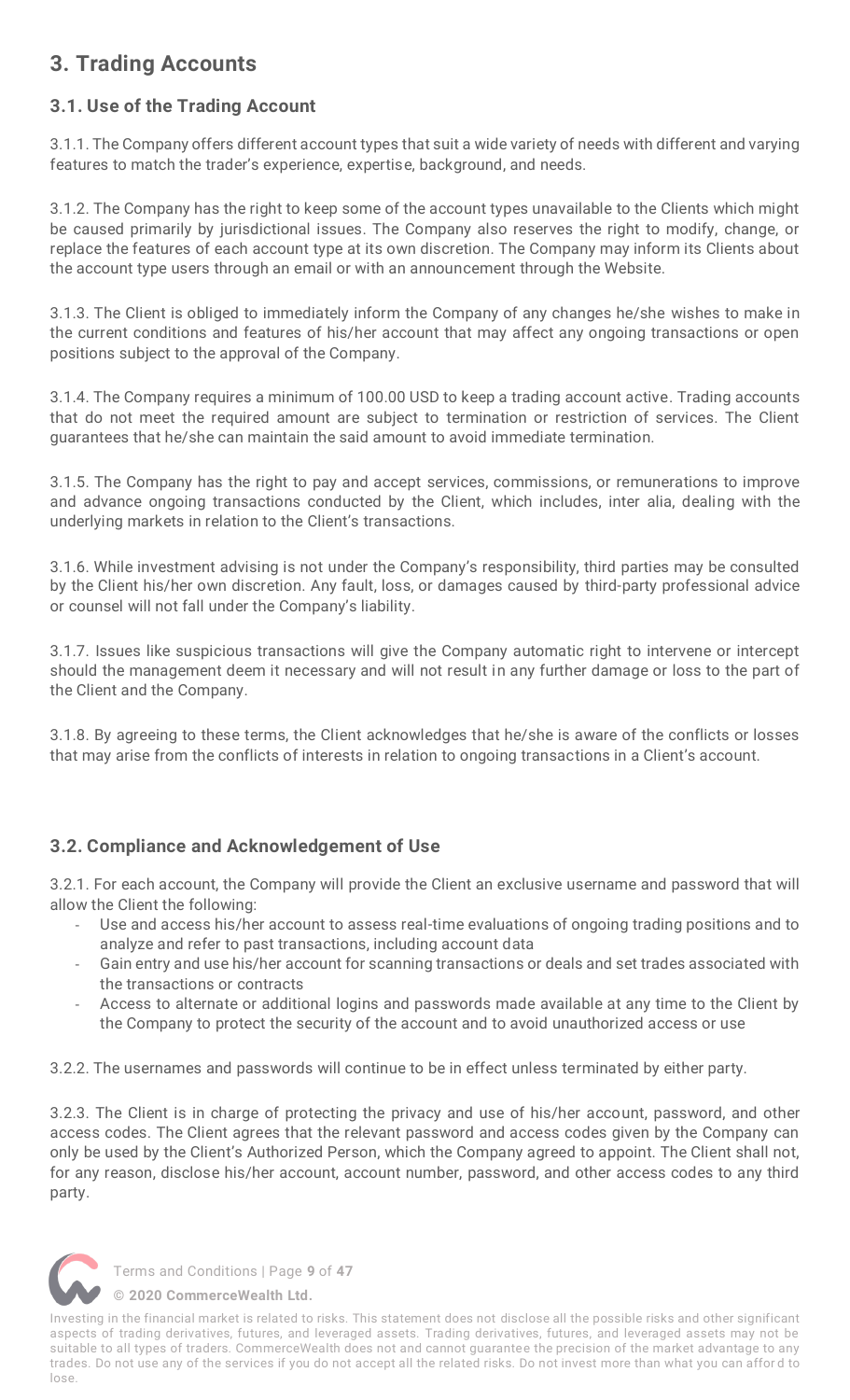3.2.4. The Client must ensure that the Trading Platforms and devices he/she uses to trade are not left unattended. The Client must also ensure that as such are not being utilized by any third party to carry out trading activities by using his/her account. The Client hereby guarantees that the passwords, access codes, and security data intended for gaining entry to his/her account are always kept secure and private.

3.2.5. The Client is primarily responsible for any loss that may occur in his/her account caused by unauthorized access and use. This includes the losses encountered as a result of lost or stolen passwords and other security information.

3.2.6. The Company may depend on all instructions, orders, and other communications received through the Client's access codes. The Client will thereby be constricted by any transaction or expense encountered on behalf of the Client in reliance on such instructions, orders, and other communications.

3.2.7. If the Client believes or becomes aware that his/her account was disabled, hacked, or compromised, or is being used by any third party without the Client's consent, the Client must inform the Company immediately. The Client can contact the Support Team through email or live chat. If the Company receives the Client's notification within Business Hours, the password of the account will be reset immediately upon acknowledgement of the notice. If the Company receives the Client's notification outside Business Hours, the password of the account will be reset as soon as reasonably possible.

3.2.8. The Company may, but is not obliged to, notify the Client of any activity which the Company considers being carried out on the Client's account without his/her authorization. In that situation where the Company believes so, the Company may, in its discretion, hold the account access until the Client verifies that he/she is aware of those activities. The Company is not responsible if the access to the Client's account was not postponed for the time being.

3.2.9. If the Client has more than one account with the Company, the Company has the right to consider those accounts as if they were under one account. This is to control the number of accounts maintained by a single user at its best judgment.

3.2.10. Further to the above, the Client is particularly made aware that all trading positions, except those closed manually, may be turned over on a constant basis. In that way as a result, all accounts may sustain a cost for such rollover.

3.2.11. The Client must ensure that he/she acts in accordance with any additional Terms and Conditions determined and stated in this Agreement. This includes any other Terms and Conditions relevant to the transactions observed under this Agreement.

3.2.12. All Clients are obliged to provide additional information that the Company may request from time to time. Request for additional information is part of the Company's responsibilities in accordance with the Anti-Money Laundering (AML) Policy, Know Your Customer (KYC) Legislation, and with other significant third parties.

3.2.13. The Client may authorize his/her first-degree relatives or any third party (herewith the "Authorized Person") to trade with the Company through his/her account provided that the Company has given its written approval prior to this authorization of use.

3.2.14. The Client must have been provided with all the certification needed for this intention. This includes, without limitation, customer identification and KYC Legislation documents in relation to the comprehension and experience for the Company to decide whether derivative trading is suitable for the Client.

3.2.15. The Client agrees that other persons cannot play the part of the Authorized Person or any Client. The Company persists its right to refuse any proposed authorized person to use the Client's account. The Company can terminate the approval to that authorized person trading with the Client's account at any time.



Terms and Conditions | Page **10** of **47**

**[© 2020 CommerceWealth Ltd.](#page-1-0)**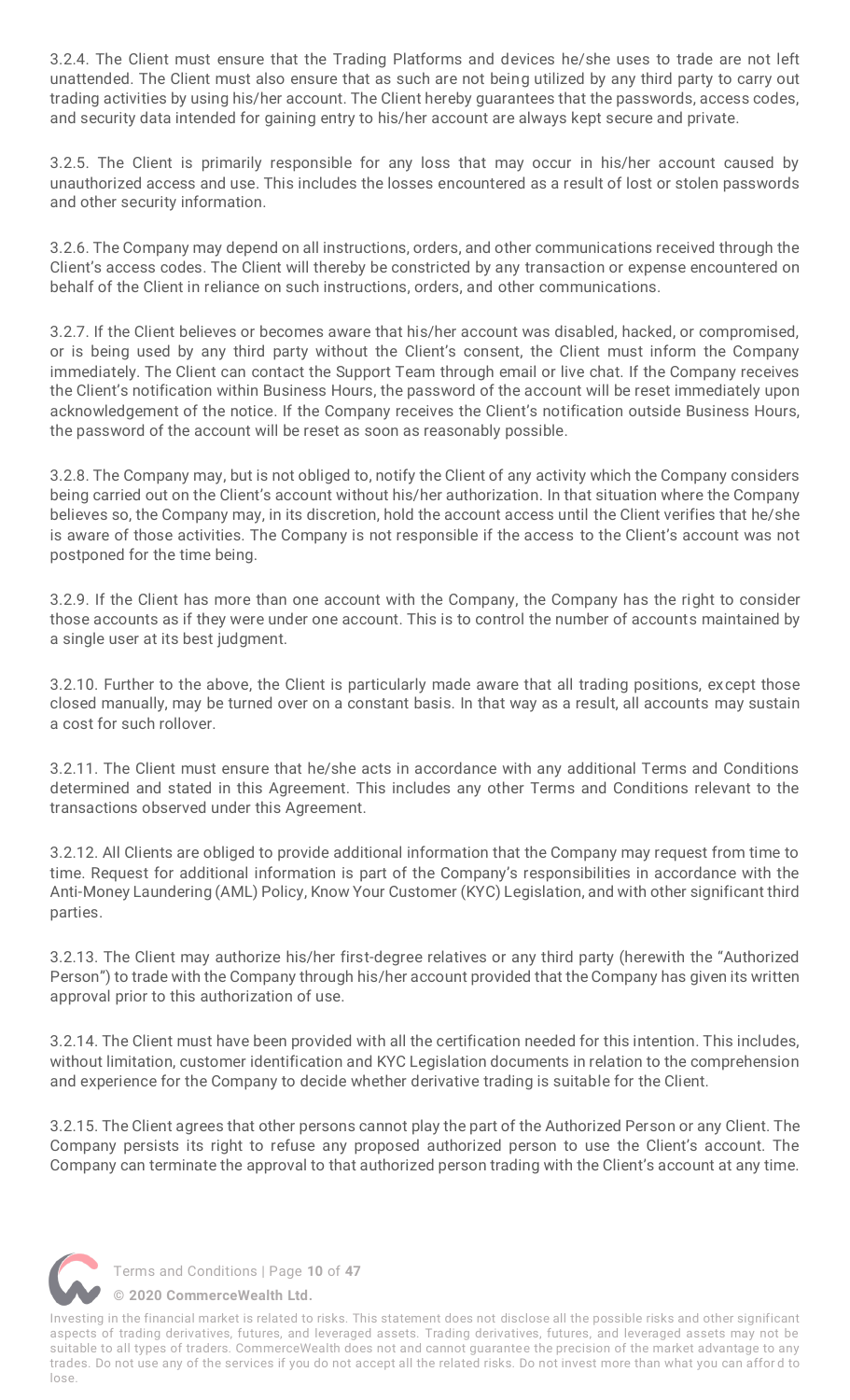3.2.16. Any orders entered or trades carried out by the Authorized Person using the Client's account are bound to the Client as his/her own trading activities.

3.2.17. The Company is not responsible and has no obligation to compensate the Client for the damages that the Company may encounter upon bearing the right course of action to protect the security of the Client's account, passwords, and access codes.

3.2.18. If the Client fails to prevent unauthorized entry or use of his/her account, the Company will not be liable for any legal, administrative, or arbitral dealings and expense-related thereto. The Client thereby agrees that he/she will compensate the Company for the damages and costs as consequences for noncompliance with this Agreement.

3.2.19. The Company is not accountable for unauthorized use by minors through any means or approach. The Company is not responsible for verifying whether the transactions or contracts the Client inputs are appropriate or suitable for him/her.

3.2.20. By agreeing to the Terms and Conditions herein, the Client permits the Company and its representatives to be informed of his/her credit status. Such a therewith is to contact the relevant financial establishments and credit officials that the Company deems suitable to validate the necessary information.

3.2.21. The Client must ensure that any information and services accessed using his/her account will not be disclosed. In line with this, the information and services shall not be exposed, broadcasted, retransmitted, or duplicated. None of which can also be used professionally or publicly, or otherwise redistributed, to produce unoriginal works or databases.

3.2.22. The Client acknowledges that different legislation applies to each country in relation to the financial deals. Therefore, the Client is solely responsible for acting according to the laws applicable to his/her country of residence. The Client must also ensure that his/her Authorized Person acts in accordance with the applicable laws in line with gaining entry or utilizing the Company's online trading facility.

### <span id="page-12-0"></span>**3.3. Live Accounts**

3.3.1. The Company reserves the right to impose a deposit limit which can change from time to time. The Company may, but is not required to, notify the Client via email upon alteration of deposit limits. The Client may face relevant consequences and restrictions if he/she negligently disobeys the imposed rules, depending on the gravity of the Client's offense, wherein the Company will proceed to take legal steps and actions.

3.3.2. The Client is solely liable for every deposit and transaction he/she makes with the Company, and the Company will not be held liable for loss and misuse of money on the behalf of the Client.

3.3.3. The Company strictly sifts every account and transactions that are made. Depositing and withdrawing funds are uncompromised as the Company deliberately checks that it is the Client who makes the transaction, be it sending funds or withdrawing funds.

3.3.4. The Company can accept an authorized third party to do a transaction with the Company, given that the Client gave the representative an actual authorization. The Company does not condone any form of account sharing with anonymous people, with third-party software, and other applications that are outside the Company's premises. In the misfortune of the event of losing money and information leaking, the Company will not be held liable for the unfavorable occurrence.

3.3.5. Clients are free to open any account with the currencies available that the Company provides, but changes in the preferred currency may occur from time to time. It is advised to contact the Company first if



Terms and Conditions | Page **11** of **47**

**[© 2020 CommerceWealth Ltd.](#page-1-0)**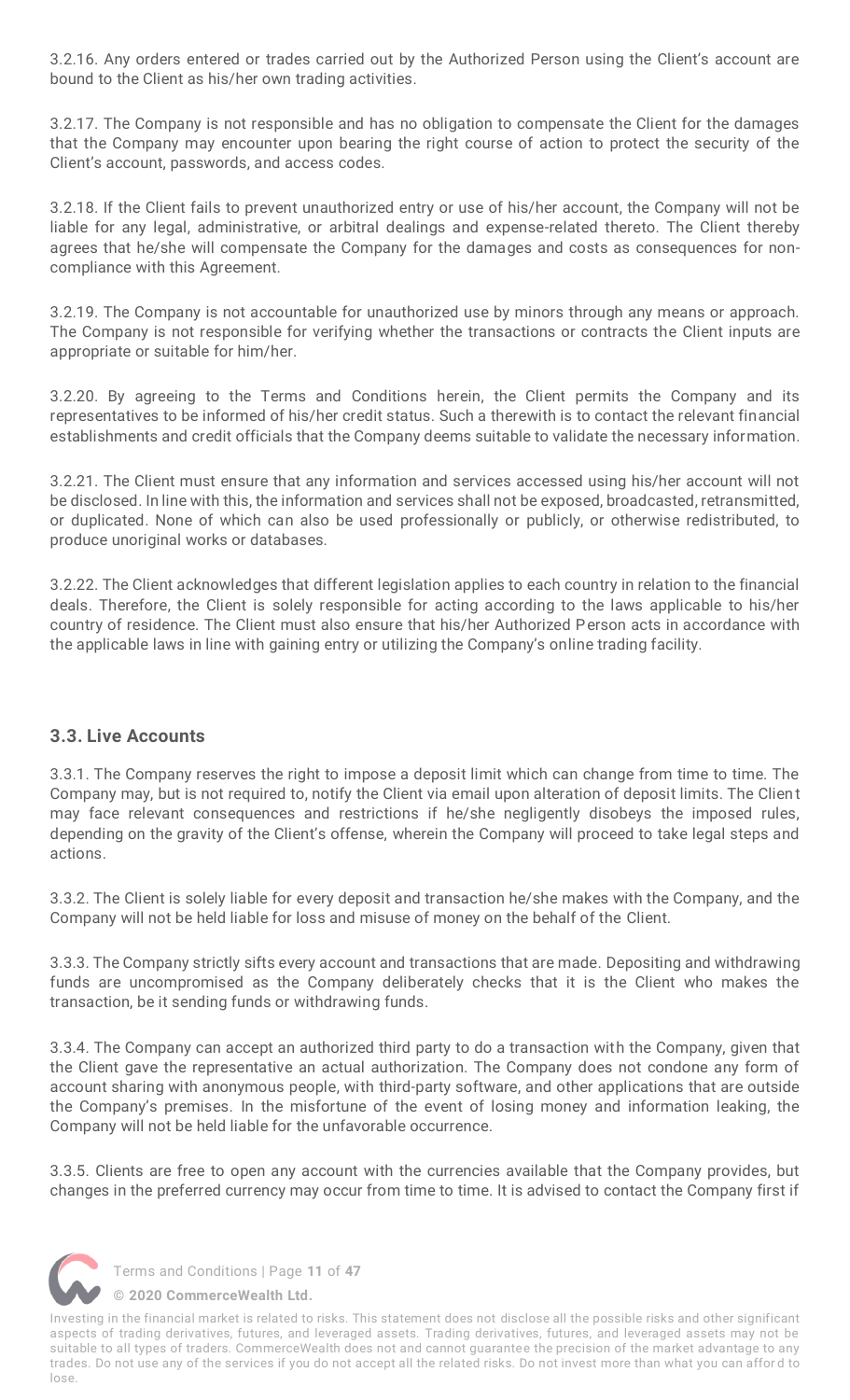the Client is trying to open a currency that is not on the current list. The Client agrees to pay a conversion fee, as imposed by the Company in their own discretion, in the current currency exchange.

3.3.6. The Company may accept deposits and funding, and cancel or block the Client's trading account from trading should any of these following events occur:

- In the case that the Client failed to provide the Company with necessary information and identification
- If under the Company's discretion have concluded that the Client's documents are illegal or fake
- If the Company has concluded that the Client is part of a fraudulent activity or other illegal businesses If the Company receives a note or a message saying that the Client's credit card or debit card has
- been lost or stolen In the event the Client has failed to comply with the Terms and Conditions of this Agreement, and
- other applicable laws and regulations

3.3.7. Deposit time may also vary from the method and the amount of deposit, and the processing time can take much longer than usual due to geographical events and holidays. The Clients are to be informed as soon as the processing is complete.

3.3.8. Additional payments are the Clients' liabilities, such as interests on credit balances, funds, and fees from the Client's deposits or any transactions. The Client agrees to waive the Company from all interest charges and transaction charges.

3.3.9. The Client agrees that account-idleness or lack of activity, which includes funding the account and lack of trading activities, can lead to account suspension. The Company can give the Client 30 business days to proclaim or inform the Company that he/she is shifting his/her account to an inactive one so further service charge and other fees can be removed from the Client's liability. In case of failure to inform the Company beforehand, all liabilities will be shouldered by the Client.

3.3.10. The Company reserves the right to terminate the Client's account and to charge the Client maintenance fee if his/her account deems to be inactive for a year or more.

### <span id="page-13-0"></span>**3.4. Joint Accounts**

3.4.1. Joint Accounts are only allowed if there is an authorized letter from the Company's existing Client, wherein the request must first be validated after making such action. Any losses and damages that occur before the validation are entirely on the Client's liability. If the Joint Account was permitted, each holder is liable for all obligations and restrictions the Company imposes.

3.4.2. The Clients are also expected to comply with the Company's Terms and Conditions of this Agreement. If in the event of an argument between the relevant parties, the Company will continue to accept orders and transactions from each of the parties until a letter instructing the Company to act upon it. In the event that one of the Clients ceases, the remaining one can still operate and manage the Joint Account.

3.4.3. Any of the two Clients are eligible to close an account and redirection of balances. Both Clients can also withdraw funds from this account, given that at least one of the parties completes the necessary information, paper works, and the withdrawal form. Both parties are required to accept the Terms and Conditions before the Company can validate the Joint-Account request, and breaches of the Company's Terms and Conditions can face termination of the Joint Account.

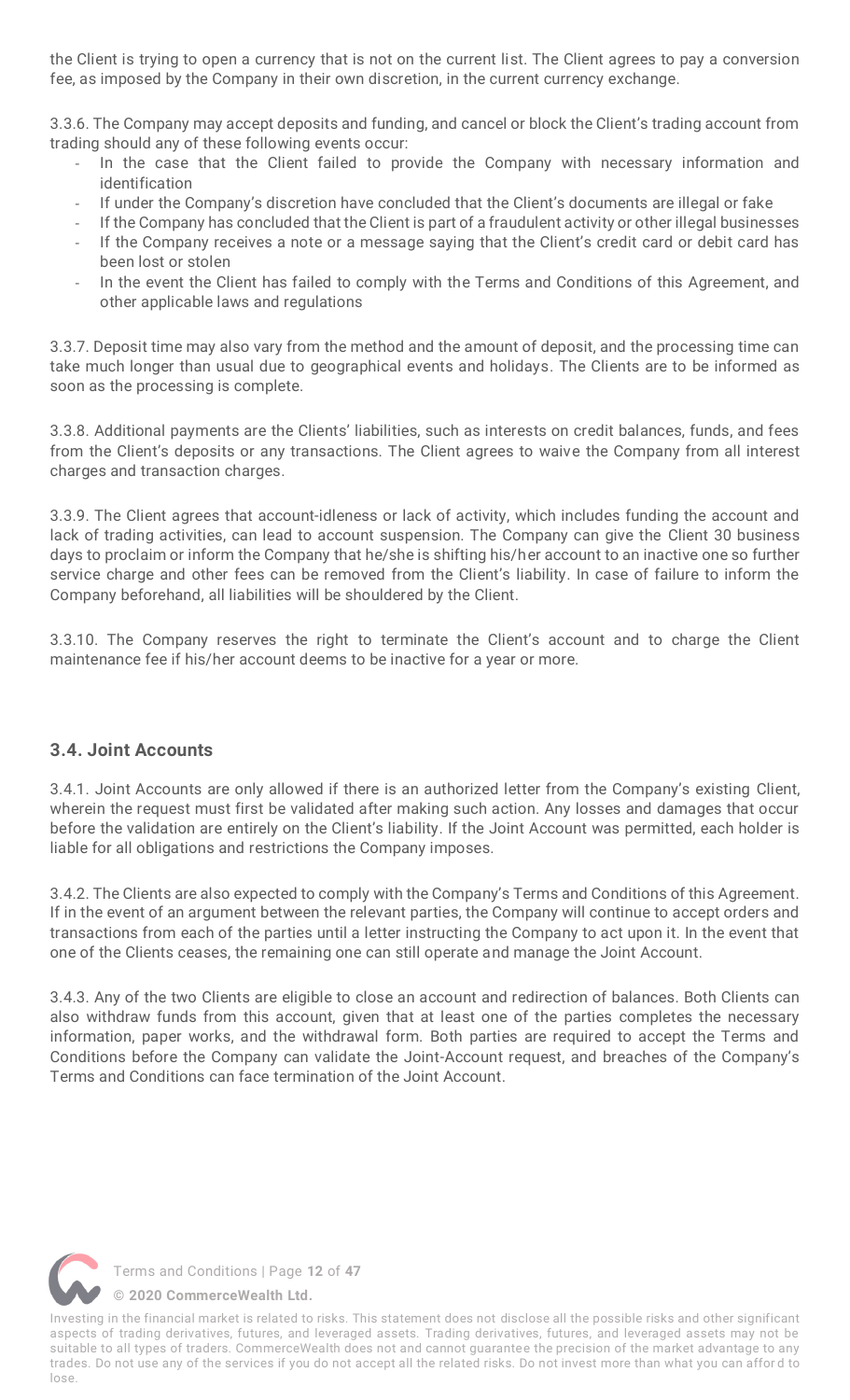# <span id="page-14-0"></span>**3.5. Multiple Accounts**

3.5.1. Clients may have more than one account, and in this event, the Company shall treat all accounts under one account to minimize the number maintained by a single person.

3.5.2. If the Client is one of those that holds several accounts, all Terms and Conditions set by the Company are still applied. The Client agrees that he/she is liable to every loss and damage he/she encounters. All relevant consequences and restrictions that entail with the Client's main account are also applied to the subaccount.

# <span id="page-14-1"></span>**3.6. Islamic Accounts (Swap-Free Account)**

3.6.1. The only swap-free account type available that the Company offers is an Islamic Account. Islamic Accounts are accessible only to those Clients who cannot make use of swaps due to their religious beliefs. In line with this, if a regular account is applied for an Islamic Account, the Company upholds the right to verify the need for such change.

3.6.2. The Company, at its sole discretion, can decline the processing of any Islamic Account application if deemed necessary.

3.6.3. The conversion of a regular trading account to an Islamic Account is conducted only upon request of those Clients who fulfilled and presented an application for the Islamic Account.

3.6.4. In the event of a properly filled and submitted application, the Company will assess the application and any additional documents provided. The Company will notify the Client via email whether his/her application for the conversion is approved or not.

3.6.5. If the Client who, as a result of his/her practice of Islam, cannot obtain or pay interest, the Client can designate his/her trading account to be specifically an Islamic Account. This represents that the account will be rollover and interest-free or will not be charged with such. The Client hereby agrees that a request for an Islamic account shall only be made by reason of the said Islamic practice and for no other reason at all.

3.6.6. The Company has the right to refuse acknowledgement of any request so as to designate their account into an Islamic Account in its sole and absolute judgment. Such a decision shall be final and unquestionable by the Client.

3.6.7. If the Company suspects that the Client is misusing the rights granted by categorizing his/her account as an Islamic Account, the Company has the authority, without prior notice, to:

- Increase the commission with every trade carried out in the Islamic Account
- Call off the special privileges and terms bestowed to Islamic Account
- Revoke the designation as Islamic Account and turn it into a regular trading account
- Limit or prevent the Client from hedging his/her positions
- Close, at its sole discretion, any open positions and put them back up with the existing market price

3.6.8. The Client hereby acknowledges that he/she shall bear all costs drawn from the above-mentioned actions. This includes, but not limited to, the cost of the change in the coverage.

3.6.9. The Client is not allowed to use the Islamic Account for the purpose of making profits from swaps. The Client is prohibited from asking for payment of any swap fee that was lost due to switching their regular account into an Islamic Account, even which were valid prior to the account transition.

3.6.10. The Company reserves the authority to pull out the Islamic condition approved to any regular trading account at any time without the obligation to provide an explanation or justification.



Terms and Conditions | Page **13** of **47**

**[© 2020 CommerceWealth Ltd.](#page-1-0)**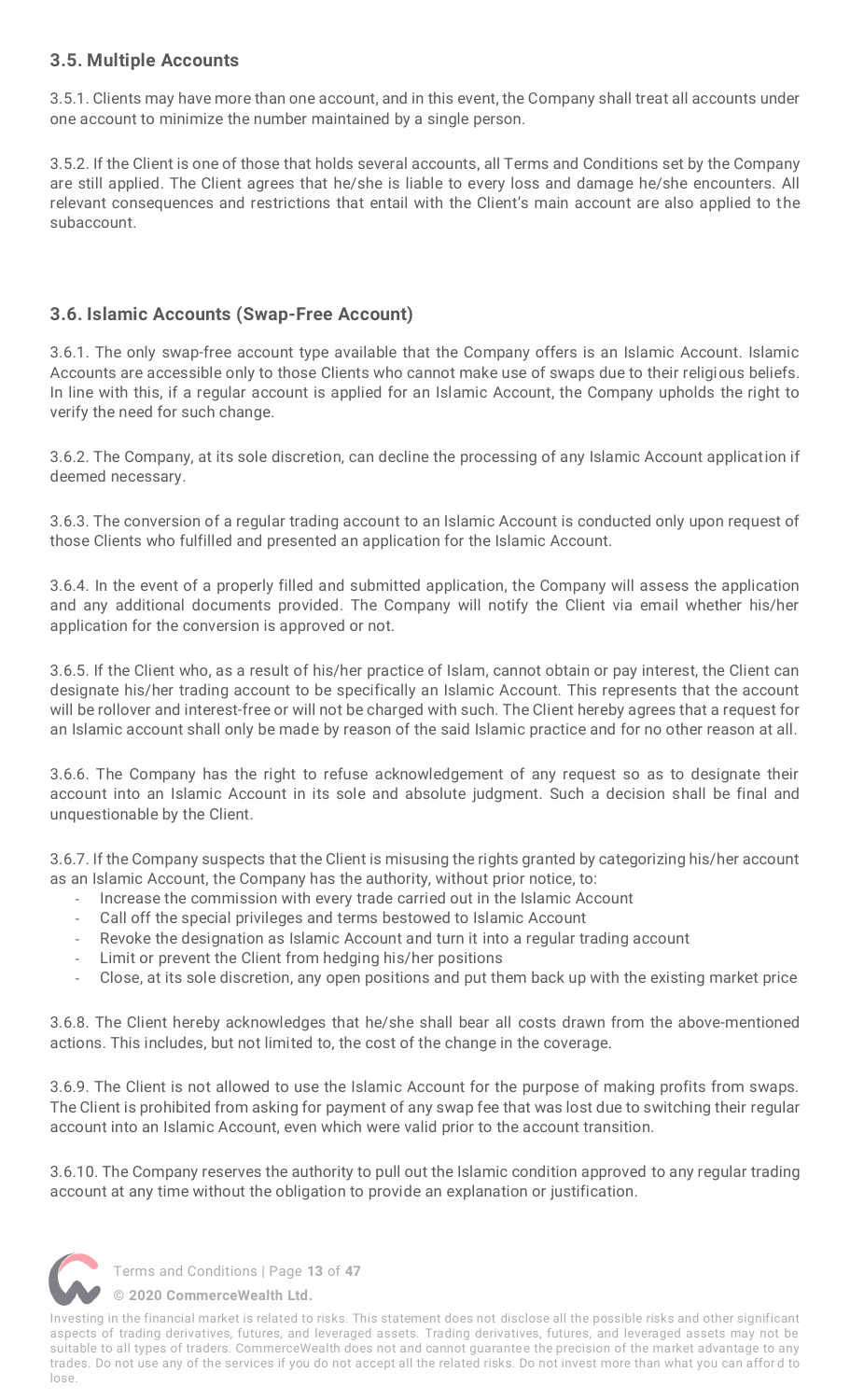3.6.11. In case the Company becomes aware of any type of abuse, fraud, manipulation, cash back arbitrage, carry trades, or other kinds of devious and deceptive action in relation to the Islamic Account, the Company upholds the right at any time to:

- Revoke the Islamic classification immediately from all the existing accounts of the Client
- Rectify and reclaim any non-accumulated swaps, gained interest, operating expenses, and other costs throughout the period when the account was classified as Islamic
- Close the Client's trading accounts at once and cancel all trades carried out therewith
- Revoke all earnings or losses gotten in the Client's trading account

3.6.12. The Client hereby affirms that with his/her submission of the Islamic Account application to the Company, he/she agrees to the terms of use set in this Agreement, particularly in this Chapter.

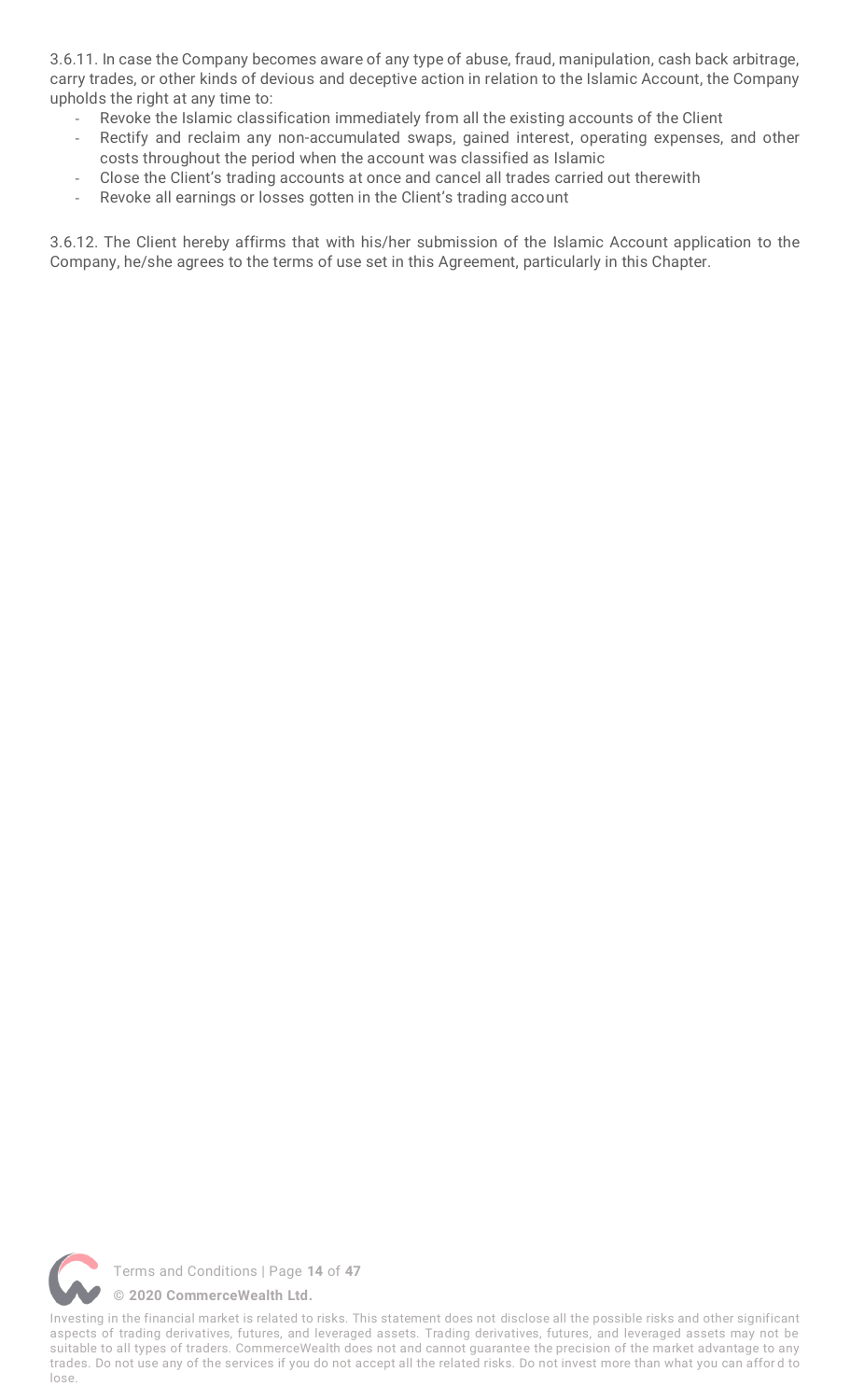# <span id="page-16-0"></span>**4. Trading Platforms**

# <span id="page-16-1"></span>**4.1. General Access**

4.1.1. This Agreement will give the Client access to the Company's trading platform. Any individual who wishes to gain access to the Company's trading platform for the purpose of trading in the financial markets can do this through using the Website with the domain name www.CommerceWealth.com and any subwebsites and subdomains.

4.1.2. The terms stated in this entire Agreement constitute the relationship between the Client and the Company. This includes the entire use of the Company's services and other ongoing agreements between the Client and the Company.

4.1.3. The Client must have read, agreed, and accepted the following terms and conditions contained in this Agreement without any changes or objections before given with an access to the Company's trading platform. In continuing to open and using the platform, the Client will open and use the platform if he/she agrees with and accepts all the Terms and Conditions in this Agreement.

4.1.4. The Client acknowledges that the Company will not waive any of its rights should the platform fail to deliver or perform for the Client and in any of its applications or purposes. The Company's rights with the trading platform will continue to be made available for the Client in the event that the platform delays or fails to meet personal client standards that are beyond the Company's written restrictions and liability limits.

4.1.5. Hereunder the mentioned Terms and Conditions would be enforced by the Company's authorized representatives with regard and without conflict to the country's existing laws and provisions. Nonetheless, the Client agrees that the Company has the right to apply any legal actions in any jurisdiction.

4.1.6. In the event that the Client does not agree to be bound by the agreements in any jurisdiction, access to any of the Company's services including the Company's platform will not be given to the Client, or will be revoked accordingly.

4.1.7. The Company reserves the right to change the entirety of the platform's terms and conditions as stated on the Website. By agreeing to the terms of access and use of the platform, the Client acknowledges that he/she agrees to be bound by the changes and revisions that will be made to these terms.

4.1.8. The Terms and Conditions of this Agreement and all other agreements, contracts, and legal documentations, along with the future revisions, modifications, adjustments, and alterations are effective immediately and automatically.

4.1.9. If the Company detects an unauthorized attempt to open an account that does not identify to be for that user, or if the Company detects that an attempt to access another Client's trading account, the Company reserves the right to consider any transaction under the account accessed as null or fraudulent.

4.1.10. The Client also agrees to not duplicate, copy, or resell the trading platform with personal interests. The trading platform is the property of the Company and is protected by copyright laws. Unauthorized use of the trading platform may violate trademark and other relevant laws.

# <span id="page-16-2"></span>**4.2. Restrictions**

4.2.1. Use of the online trading platform is intended solely for the Client's personal use. Unless stated in a written agreement, the Client is not consented to use the platform for non-commercial and public use. If otherwise, the Company has an exclusive right to restrict, suspend, or terminate access to the trading platform without prior notification.



Terms and Conditions | Page **15** of **47**

**[© 2020 CommerceWealth Ltd.](#page-1-0)**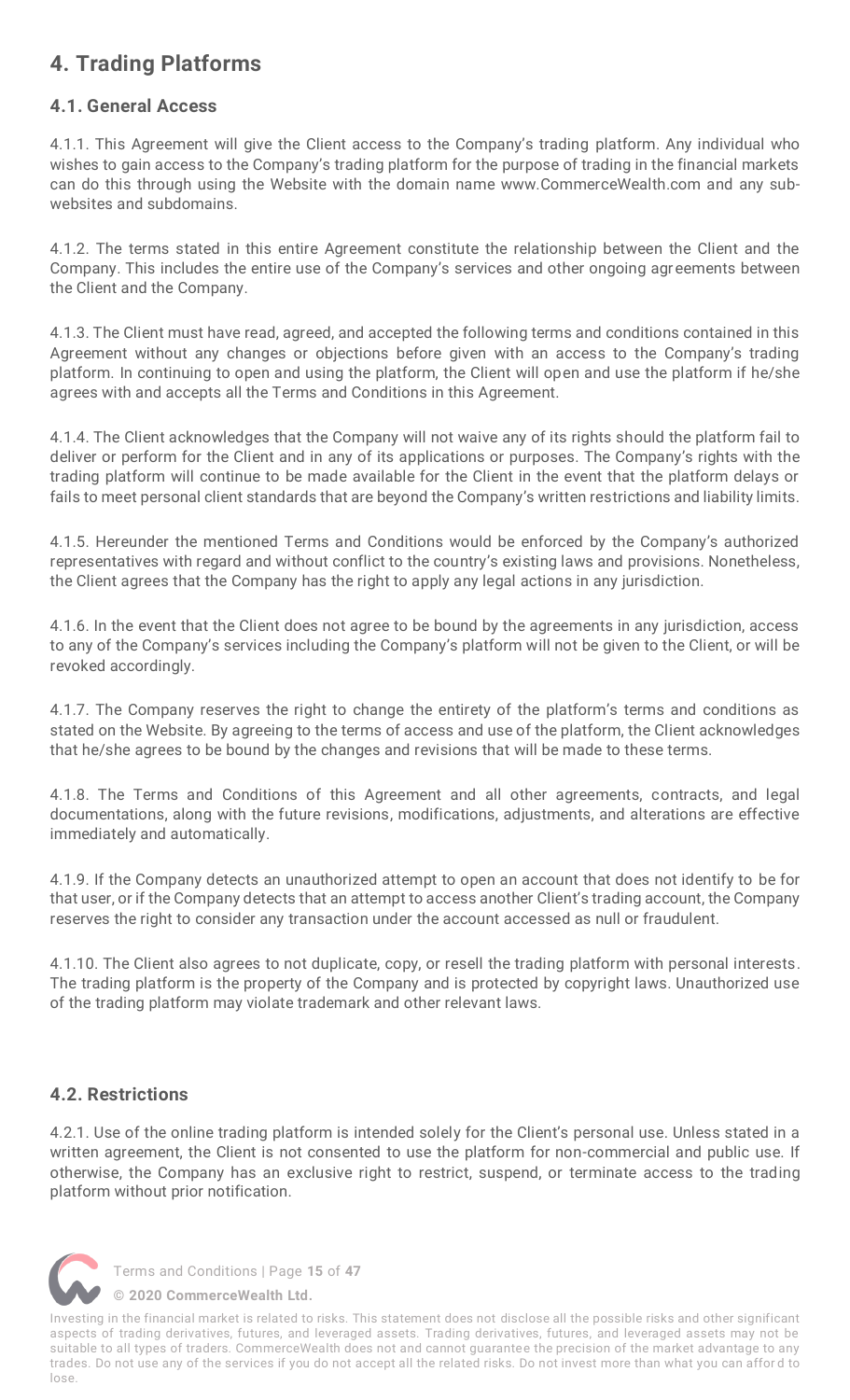4.2.2. Due to limitations in the Company's servers, the Client agrees to use the platform in a manner that would not cause trouble to the Company and the rest of its clients. The Client further agrees to not use certain features of the trading platform to create any unlawful, unfair, or forbidden actions.

4.2.3. The Company, at its sole discretion, may remove the Client's access should the Company consider any information (including, but not limited to, name, nationality, residence, contact number) given by the Client void or false. Failure to comply with the terms, conditions, rules, and guidelines written in this Agreement to the conclusion of the Company that the Client has misused the platform and will result in blocked access to the platform.

4.2.4. Therefore, any ongoing transaction, open positions, or actions in relation to the Client's account with the trading platform will be terminated by the Company upon immediate establishment of violation.

4.2.5. The Company will not be held responsible for failed transactions, delay in execution of orders, damages, and losses due to unexpected reasons, which include, inter alia, the following:

- Power cuts
- Hardware failure
- Software installation issues
- **Malfunctions**
- Security breach
- **Viruses**
- Slow internet connections

4.2.6. The Client agrees that the trading platform may face functionality issues and can be unavailable for access from time to time. In no event shall the Company be responsible or accountable for personal or incidental damages such as loss of data, commercial damages, and trading interruption arising from the Client's inability to apprehend or use the trading platform.

4.2.7. Activities, namely, arbitraging, using expert advisors, and other forms of illegal activities or manipulations toward the Company's platform is strictly prohibited. In line with this, trades executed under 30 seconds will be canceled unless previously reserved with the relevant provider. Consequently, the Company has the right to terminate or dismiss trading accounts, and void or consider profits generated as null.

4.2.8. The Client will be required by the Company or the credit card company to update and send documents from time to time prior to execution of a withdrawal or funding. Credit card transaction processing may vary due to the regulations of credit card companies. Bank account withdrawals are expected to take a much longer time to process due to additional security procedures.

4.2.9. Clients would be advised by an assigned broker or manager of the currency used in their transactions. The Client hereby accepts that some changes may occur from time to time and agrees to not object to those changes.

4.2.10. The Client must only use a personal bank account under his/her own name, which is opened and maintained in the country of his/her residence that he/she has provided as personal information upon registration. Withdrawal of funds from the Client's account with the Company can only be refunded to the same account which was used to deposit the funds.

4.2.11. Payment methods are offered by the Company to the Clients. The Client agrees to be bound by the rules and regulations of the bank and third-party methods, wherein withdrawal procedures should be similar to the deposit method. Should it be deemed necessary for the Client to receive the funds differently from his/her deposit method, a Power of Attorney is required.

4.2.12. The Company will not be held responsible for the provision of legal counseling and advice regarding the use of the trading platform access given by the Company to the trader.



Terms and Conditions | Page **16** of **47**

**[© 2020 CommerceWealth Ltd.](#page-1-0)**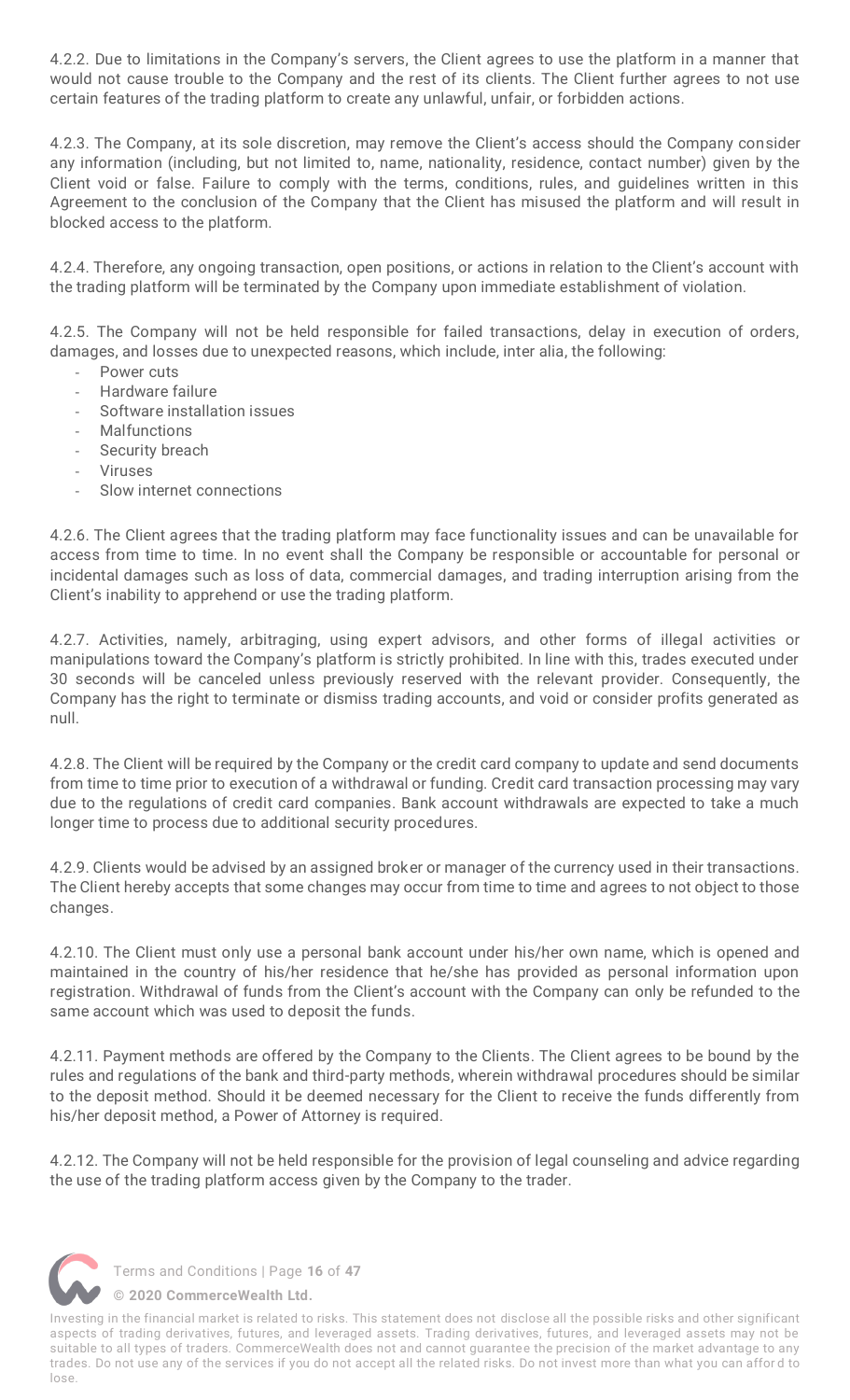4.2.13. The Client understands and agrees that the use of the Company's trading platform shall, in no way, assure the Client's success in online trading. The trading platform is targeted to be offered to clients or places that do not put limitations in trading currency pairs, assets, and other financial instruments. The Company shall void access to the platform upon an unauthorized or illegal use of the Client.

4.2.14. The Client's registration on the Company's Website confirms the Client's full compliance and agreement with the Terms and Conditions of this Agreement.

# <span id="page-18-0"></span>**4.3. Third-Party Access**

4.3.1. The Client affirms that he/she is fully knowledgeable of the risks upon granting access and authority to a third party to operate or oversee his/her trading account. The Client is solely responsible for ensuring that he/she is cognizant of all activities performed by the relevant authorized third party. While third-party access, subject to the approval of the Company, is allowed, the Client acknowledges that the Company is not obligated to provide advice or offer suggestions. The Client understands and accepts the liabilities for any damage or loss that may arise as a consequence of authorizing a third party to access or use the trading account.

4.3.2. The Client is solely responsible for keeping his/her account information and credentials safe and secured from any unfavorable third-party access or use. If the Client presumes or suspects that there has been an unknown or inappropriate use or access to his/her account with the Company, such incident must be reported to the Company immediately. The Company will not be liable in any way for any damage or loss that the Client may incur due to misuse of such third-party access.

4.3.3. The Company does not encourage the Client to disclose his/her trading account information or account credentials to any third party. If the Client intends to authorize any third party to access or manage his/her trading account, a written request for third-party authorization must be sent to the official email address subject to the approval of the Company.

4.3.4. The Client can authorize one of his/her first-degree relatives to access or manage his/her trading account or trading platform provided that the Client complies with the procedure of third-party verification. If the Client declares that such authorization request is of a first-degree relative, a proof of relationship with the Client and the assigned person's personal identification documents must be submitted. The Company reserves the right to reject, cancel, or invalidate any third-party authorization request if it deems necessary without the obligation to provide an explanation.

4.3.5. The Client is responsible for ensuring that he/she is fully aware of all the trading activities and operations made by the authorized third party in his/her trading account. The Client is also responsible for ensuring that the authorized third party is fully knowledgeable of the terms and conditions of this Agreement and that such third party is capable of managing the trading account. The Company presumes that all trading activities and transactions conducted by the respective third party are in knowledge of the Client regardless of abuse of authorization or enacting of fraudulent activities in the account. The Client will be solely liable for any damage or loss he/she may incur on account of granting access or authorizing any third party.

4.3.6. The Company reserves the right to restrict, cancel, or terminate immediately the access and authorization of any third party if it deems necessary without providing an explanation thereof. The Company can reject trading transactions and financial transactions made by any third party on behalf of the Client.

4.3.7. The Company gives the Client the free will to do what he/she wants with his/her account. The Client may allow an Authorized Person that is his/her First-Degree Relative to trade on the Client's platform or on his/her behalf. However, the Client must consent to the Company prior to the authorization. Failure to address the letter of consent can lead to relevant restrictions and consequences.



Terms and Conditions | Page **17** of **47**

**[© 2020 CommerceWealth Ltd.](#page-1-0)**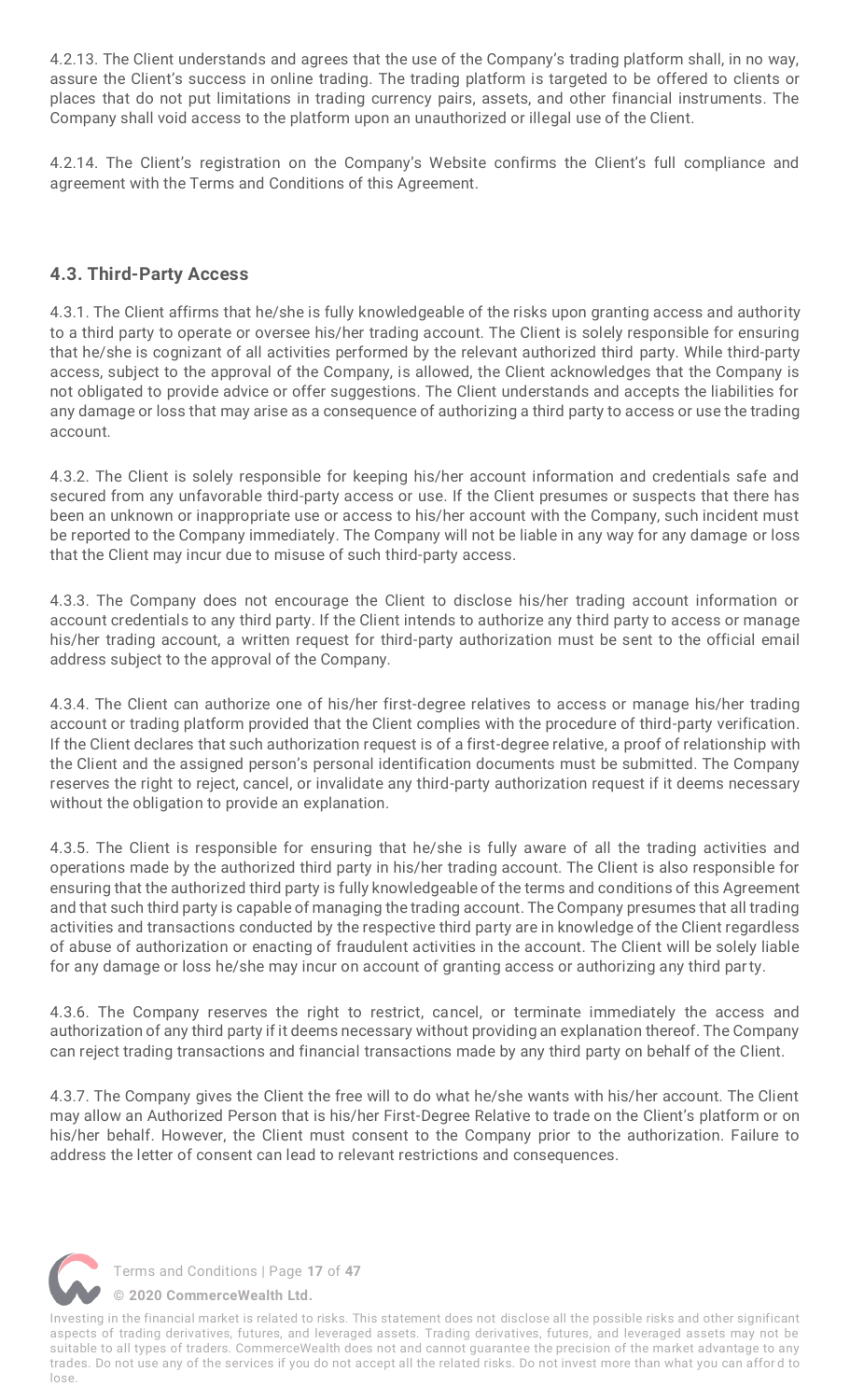4.3.8. Along the borders of the First-Degree Relatives, no one can be considered as an Authorized Person, and further breaches against this rule can spur legal actions. The Company, along with its rational and logical discretion, can also null any request for an appeal to have an Authorized Person and the Company can also suspend the Client's account for violating this treaty. Any investment and trading strategy made by the Client's Authorized Person will be attached to the Client's account. All of the Terms and Conditions of this Agreement will apply, and if evident negligence is found, respective restrictions shall be applied.

4.3.9. If the Client finds it necessary to authorize a third party who is not his/her First-Degree Relative to access or use his/her account, the Client must send a request to the Company. The submitted written request must indicate the Client's explicit basis in authorizing the third party. The Company reserves the right to reject the third-party authorization request if it finds the basis invalid or illogical. If the Company finds the Client's reason valid, third-party authorization may be granted and a written approval will be provided by the Company. The Client thereby agrees that the acceptance of such authorization will immediately bind the relevant third party to this Agreement. All activities of the relevant third party in the Client's account shall be under the Client's own accountability. The Client is solely responsible for the relevant third party's operation, regardless of misuse or abuse to his/her account.

4.3.10. In relation to the above-mentioned third-party authorization, the Company has the right to terminate the relevant third party's access any time without prior notice. The Company can also restrict or cancel the third party's access or use without giving an explanation or justification.

4.3.11. The Client is solely responsible for safekeeping his/her account, including the Client's Authorized Person and authorized third party. Safekeeping also includes the details of his/her account such as the Client's username and password.

4.3.12. Failure to keep the account secured can lead to potential loss and damage, which the Company will not be held liable for any loss or damage. The Company encourages Clients to not leave any of their devices with the trading platform unattended. The Company also advises the Client to not give away the login details to third-party websites as it can lead to potential account theft.

4.3.13. If the Client believes that his/her account is being used without his/her supervision, or if the Client believes his/her account is being hacked, immediately contact the Company via email or Live Chat. The Company also prohibits account misconduct, and if the circumstance calls for it, the Company will notify the respective Client of the problem. The Company, in its sole discretion, may hold or suspend the Client's account until the respective Client confirms final judgment regarding the account's activities.

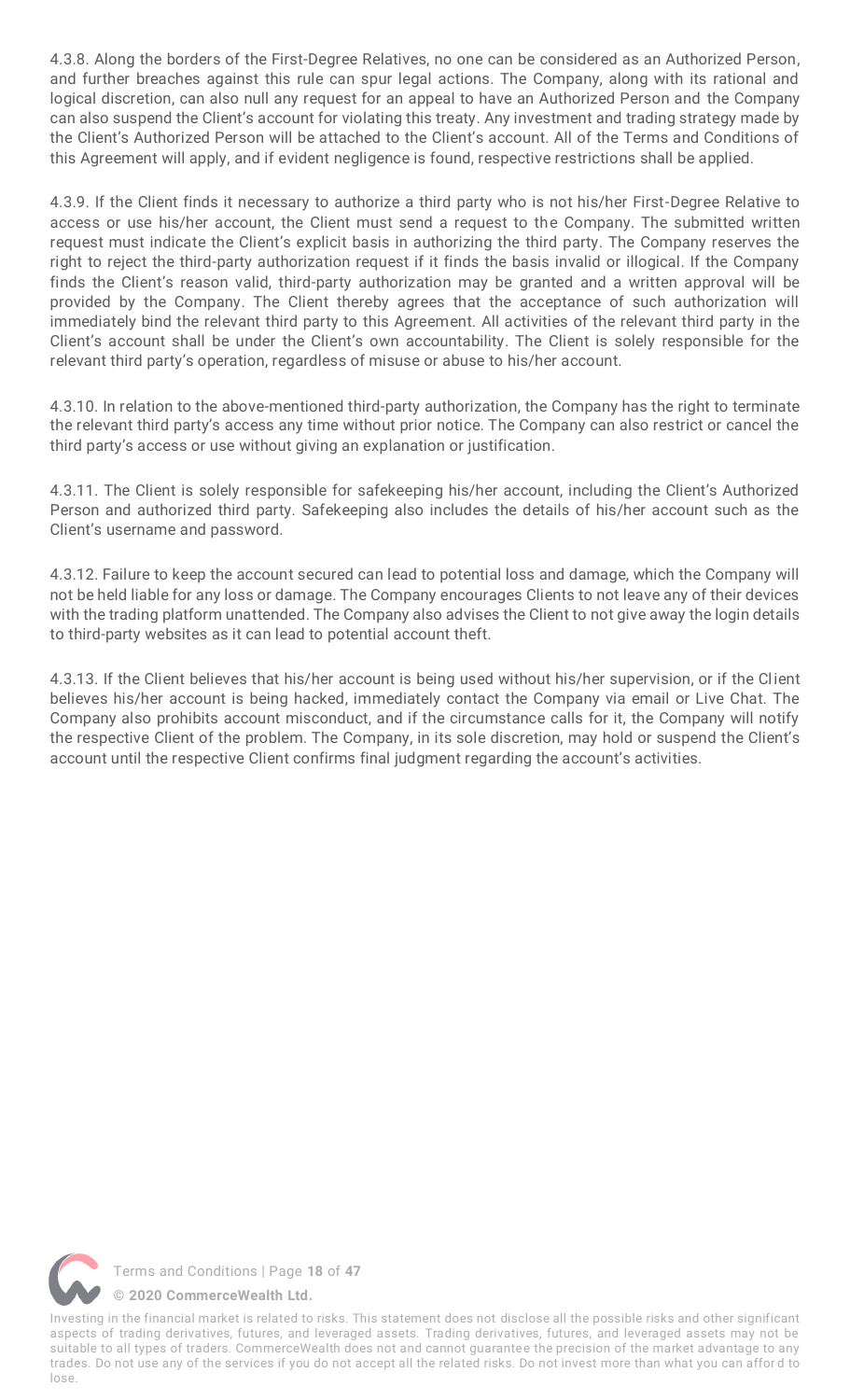# <span id="page-20-0"></span>**5. Information and Data**

# <span id="page-20-1"></span>**5.1. Personal Data and Privacy**

5.1.1. The Client accepts and agrees to the Company's personal information terms in its entirety and without exceptions upon his/her registration. This Agreement bounds the relationship between the Client and the Company which includes the provision of security for personal information provided to CommerceWealth. However, this does not guarantee that the Company will not disclose data from any person or agency, whether public or private, if the Company deems it necessary or where the Company has a legal obligation to do so.

5.1.2. The information that the Client provides to the Company will be used to verify, open, and set up the Client's trading account, assign an account number, issue access to the account, and record activity from time to time. The provided information would also help the Company improve the services to the Client over time.

- 5.1.3. Information may be collected by the Company during the following circumstances, without limitation:
	- Upon registration through online forms on the Company's Website
	- During transactions, including deposits, funding, and withdrawal
	- Instances of third-party groups requesting for the Client's credit history and confirmation of information such as name, address, identification numbers, etc.

5.1.4. Information collected by the Company includes, without limitation:

- Basic application information submitted to the Company as needed to create an account such as name, address, age, date of birth, country of residence, occupation, employer, income, and contact details such as email address and phone number
- Personal information which will be used when the basic account holder decides to apply for a fully functional live account
- Identifiable information such as card numbers and registration numbers
- Banking details and other financial information for the purpose of verifying transactions

5.1.5. Information is collected via the following methods, without limitation:

- Voluntary and direct filling of the electronic forms on the Website
- Submitted scanned documents through email or as uploaded to the trading account
- Obtained through the available communications such as email, phone call, or live chat

5.1.6. The Client also gives the Company, its Managers, Agents, Brokers, and Support Team the full authorization to carry out actions such as credit and identity confirmation as deemed necessary. This would include a constant background check, as well as a reference request from the Client's bank that would include an agreement in assisting the Company when necessary.

5.1.7. Additional proof of identifications and other documentation may be required depending on the jurisdiction of the Client and depending on the PSP he/she used. In compliance with the Company's KYC Policy, the Client agrees to provide those required documents to verify further his/her use of the Company's services.

5.1.8. The Client acknowledges that this would require them to give and provide personal information to the Company's representatives who may be located outside their country of residence. The Client hereby gives the Company the permission to give the necessary information regarding his/her account to any person who is deemed to be seeking a reference or information in good faith.

5.1.9. The Company, along with its subsites and subdomains, is also given authorization to contact the Client at any given, but reasonable, time to discuss the business and for whatever purpose it may serve.On instances that the Client suddenly decides to disallow the Company and any of its subsets to contact him/her, the Client is obliged to inform the Company directly.



Terms and Conditions | Page **19** of **47**

**[© 2020 CommerceWealth Ltd.](#page-1-0)**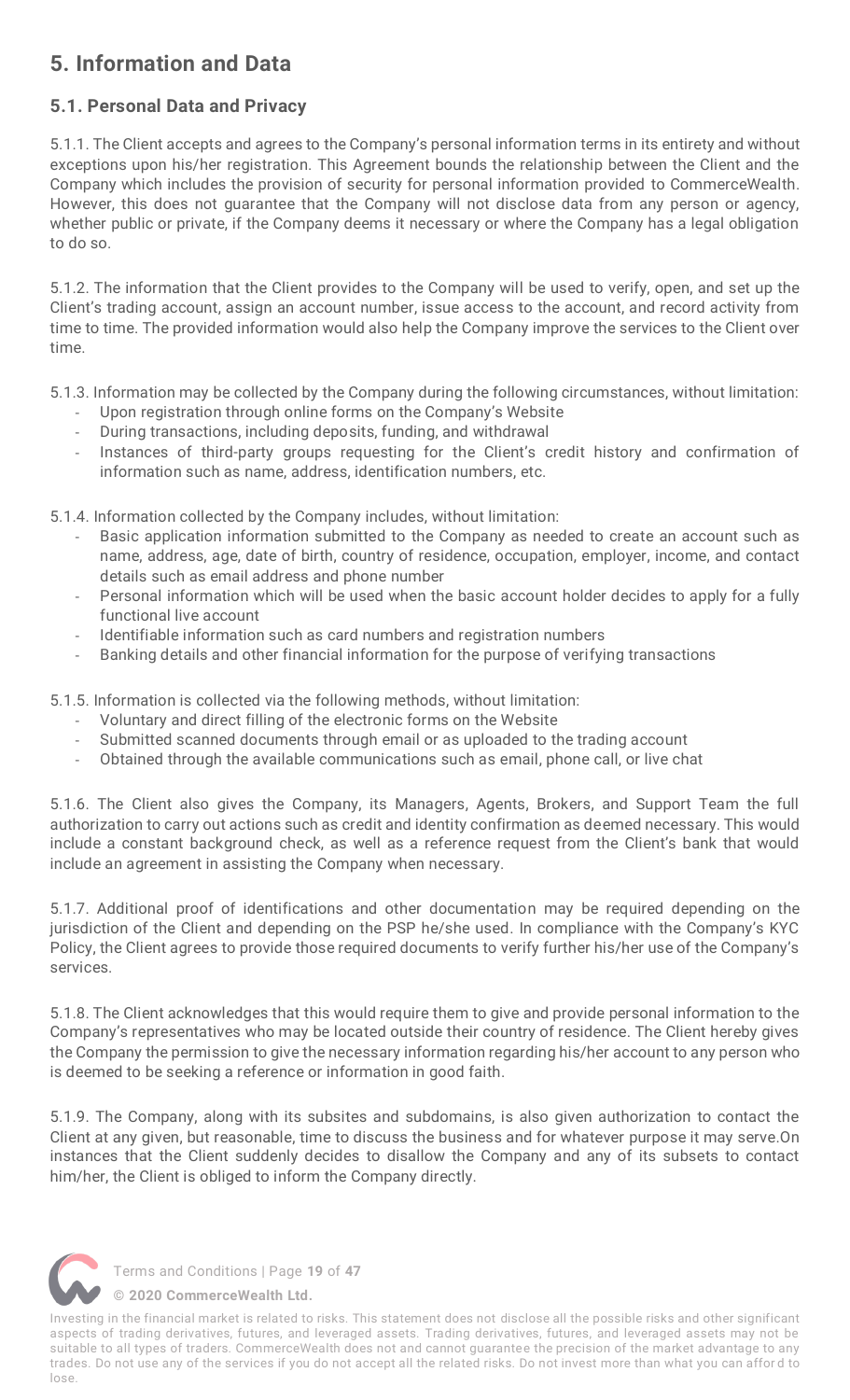5.1.10. The Company reserves the right to store, collect, and process data and information given by the Client in relation to the entirety of this Agreement between the Company and the Client.

5.1.11. The Client's data, information, and records can be provided as evidence of transactions with the Company in relation to the provided services.

5.1.12. The following documents for Corporate Account are also required, without limitation:

- The I.D. of the Client representing the company
- Utility Bill of the represented company
- Legal Approval for Company-funds usage

5.1.13. The Client hereby acknowledges that the Company relies on the data submitted to them in carrying out and in processing their account and the services availed from the Company, provided that the personal information is up to date, accurate, and correct.

5.1.14. The Company shall not have any liability for the loss of data due to unexpected technical issues such as system crash, power cuts, program failures, illegal intervention, and other errors in the system.

5.1.15. The Company will not be responsible for damages or losses that the Client may suffer due to sudden loss of information due to failure in the Company's system or services. Should the Company deem the fault to be its complete responsibility, a compensation or retrieval of loss funds or information will be conducted by the Company.

5.1.16. Keeping receipts, order notices, instructions, and any other records of transactions are the sole responsibility of the Client. Nevertheless, the foregoing could be given to the Client through an instructed request. However, the Company does not guarantee the availability of the information or data to be requested by the Client.

5.1.17. The Client acknowledges that the Company has the right to suspend or cancel a Client's account in cases which security breaches occur. However, the Company is not responsible for any further damages following the account's closure or cancelation.

### <span id="page-21-0"></span>**5.2. Information Disclosure**

5.2.1. The Company does not disclose or share its Client's information, whether he/she currently has an active account or inactive one which has been closed.However, the Client agrees that information may be disclosed by the Company to third parties in compliance with applicable laws, regulations, and rules from the area or jurisdiction that the Client currently resides in, or in the area where the Client stated as his/her legal or current residence. The Company therewith might disclose the Client's personal information when the Company is in cooperation with law enforcement agencies in compliance with subpoenas or other court requests.

5.2.2. While the Client's personal information is protected by the Company's Personal Information security, all of the Client's portfolio, trading data, and trading performance shall not be placed under these terms and are therefore considered as the Company's property and is non-confidential. These information or data are automatically the Company's property which is non-exclusive, transferable, royalty-free, and licensed to the Company for use, copy, duplicate, and publication.

5.2.3. Emails, messages, chat conversations, telephone calls, and other means of communication available to the Company and its representatives may be recorded by the Company. These recordings shall thereby be the Company's property. Agreement to the entirety of the Terms and Conditions will automatically grant the Company the rights to keep any future conversations, emails, and other communication recordings.



Terms and Conditions | Page **20** of **47**

**[© 2020 CommerceWealth Ltd.](#page-1-0)**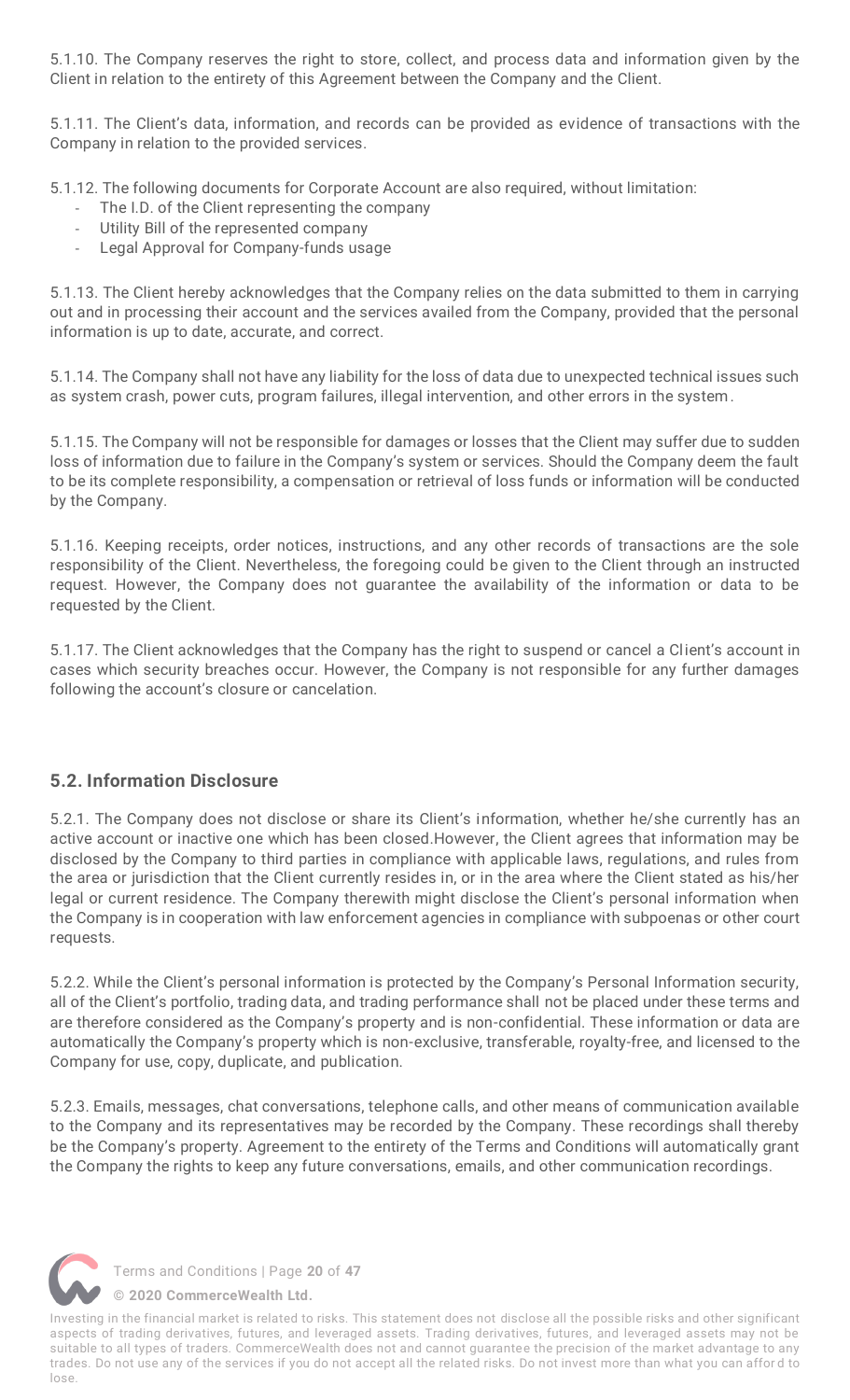5.2.4. All Client information is recorded by the Company data security technology, which includes the use of tools and programs such as firewalls and data encryption that will prevent third parties from intercepting the Company servers, therefore laying out the Client's personal information vulnerable. Rest assured that the Company maintains a prominent level of security system that works to safeguard access to the Company's systems and data.

5.2.5. By accepting these Terms and Conditions, the Company is given full authorization to provide any legal or tax authorities and any party or agency authorized to conduct an audit or investigation, information, and transactions relevant to the Client's account.

# <span id="page-22-0"></span>**5.3. Information and Identity Verification**

5.3.1. By accepting these Terms and Conditions, the Client agrees that the Company and its representatives have the right to go through procedures to process personal data and information submitted by the Client to the Company.

5.3.2. These procedures include storing, processing, and using the data to carry out the services that the Client has availed from the Company. Should the Company's representatives deem it necessary, the Company will conduct a verification of the information submitted to the Company by third-party agencies authorized to provide those services. The Client agrees to the Company's use of these third parties and gives the Company an authorization to provide them with the information as received from the Clients.

5.3.3. The Company has the right to contact the Client from time to time with the sole purpose of keeping the Client's records and information up to date.

5.3.4. The Client agrees that the process of verification includes carrying it inside or outside the area of jurisdiction or residence the Client hails from.

5.3.5. Account verification may be achieved through email address confirmation, personal phone calls from the Company's representatives, and presentation of scanned documents through live chat. This information is subject to processing in accordance with the provisions of the Company's entire Terms and Conditions.

5.3.6. It is the Client's duty to give and submit only reliable information to the Company that will be used for the activation and management of his/her trading account. The Company will not be responsible for any claim from the Client including losses or damages that were caused by false or inaccurate information as submitted by him/her.

5.3.7. Should the Company suspect or detect a fraud or a phony account, the Company will automatically suspend or cancel the trades. It is at the Company's own discretion to close the open financial betting contracts at reasonable causes. Claims against the Company will not be entertained. However, the Company may take precautionary measures to ensure that these claims will be addressed and investigated.

### <span id="page-22-1"></span>**5.4. Electronic Signature**

5.4.1. Some business transactions, contracts, and agreements may be provided as electronic documents which may need electronic signatures instead of paper-based documents and signatures. The Client acknowledges that electronic signatures are binding and serve as an affirmation of the relevant document. The Client agrees that his/her electronic signature on any document is equivalent to his/her official signature.

5.4.2. Electronic documents, forms, instructions, and communications can be received through email. If the email of the Client is temporarily or permanently unavailable or inaccessible, or if the registered email of the Client has changed, the Client must contact the Company immediately to avoid further complications regarding the receiving of any electronic document.



Terms and Conditions | Page **21** of **47**

**[© 2020 CommerceWealth Ltd.](#page-1-0)**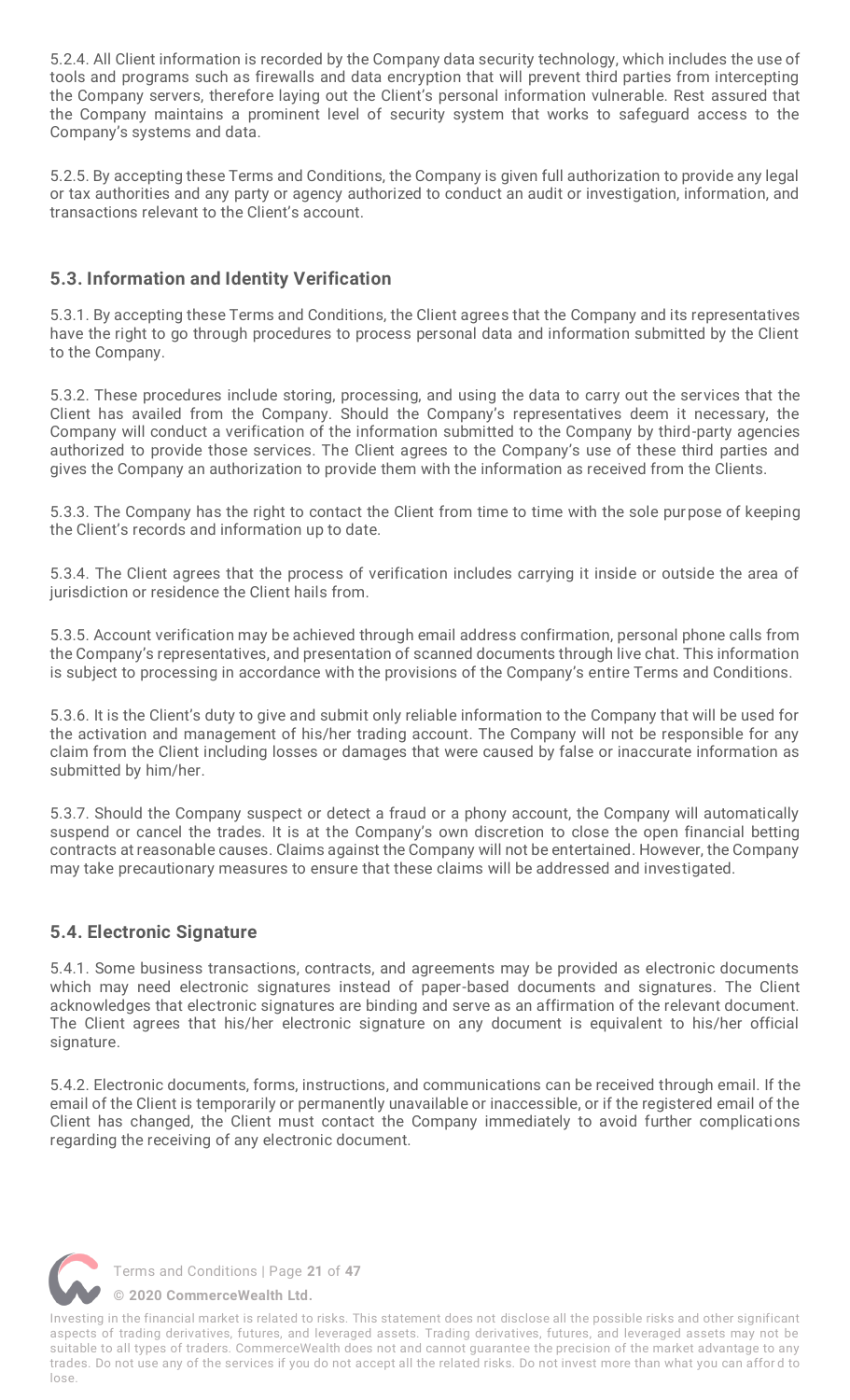# <span id="page-23-0"></span>**6. Trades and Orders**

# <span id="page-23-1"></span>**6.1. Placing of Trades**

6.1.1. This Section shall acknowledge the Client's trades and market orders placed through the Company's Electronic Trading Platforms and email. The Company provides an accessible and user-friendly Website with an interface accessible to any device with a standard mobile web browser. For convenience purposes, the Client can access the Electronic Trading Platform using a mobile device.

6.1.2. The Client is given exclusive login details to access the Electronic Trading Platform to begin submitting orders and to perform other trading activities.

6.1.3. To finalize an order, the Client is required to enter relevant security information as a prerequisite for his/her orders to get accepted.

6.1.4. The Client is obliged to provide his/her contact details (email addresses, phone numbers, and mailing address) to the Company as an essential part of this Agreement, whereas the Company is not obligated to provide the Client with any record or information as part of the Company's Privacy Policy.

6.1.5. The Client order is considered accepted once the used Trading Platform indicates receipt of request. With the acceptance of the Client's orders and instructions of the Company, the Client understands that the execution price can be different than the price indicated when the order was entered if there are changes in the market price at some point while executing the order. Execution of a specific order can be done in a few seconds or more. Further description about market pricing and trading are indicated under the Order Execution Procedure.

6.1.6. In case that the Client is not sure if his/her order has been accepted or if a trade has been performed under that order, he/she may always contact the Company, and the Client shall be assisted by the Company's Support Team.

6.1.7. Upon the placement of orders, the Company strictly observes a "first in, first out" procedure where the sequence that the Client orders are positioned depending on the chain of orders that the Client initiated and got accepted by the Company.

6.1.8. The Client is obligated to ensure that the trades and assumptions made are correct. The Company will not be held responsible for any mistake in the trades executed by the Client.

6.1.9. In placing the Client's orders, the Client hereby accepts in full understanding that he/she is entering a trading activity where the market price and price movement is dependent on the financial instrument itself. The Client agrees that he/she does not hold any rights to the specifications of the financial instrument being traded.

### <span id="page-23-2"></span>**6.2. Order Execution**

6.2.1. The Order Execution procedure is part of the supporting policies and which contains the types of orders that the Company's Electronic Trading Platform accepts. Full details are provided about the types of orders that are available on the platform. The Order Execution Procedure may be modified every now and then without prior notice.

6.2.2. The Client is solely responsible for ensuring that any result of an order placed at his/her account can either strengthen or decrease his/her exposure in an existing position. This also applies when the Client opens a new position or closes an existing one.



Terms and Conditions | Page **22** of **47**

**[© 2020 CommerceWealth Ltd.](#page-1-0)**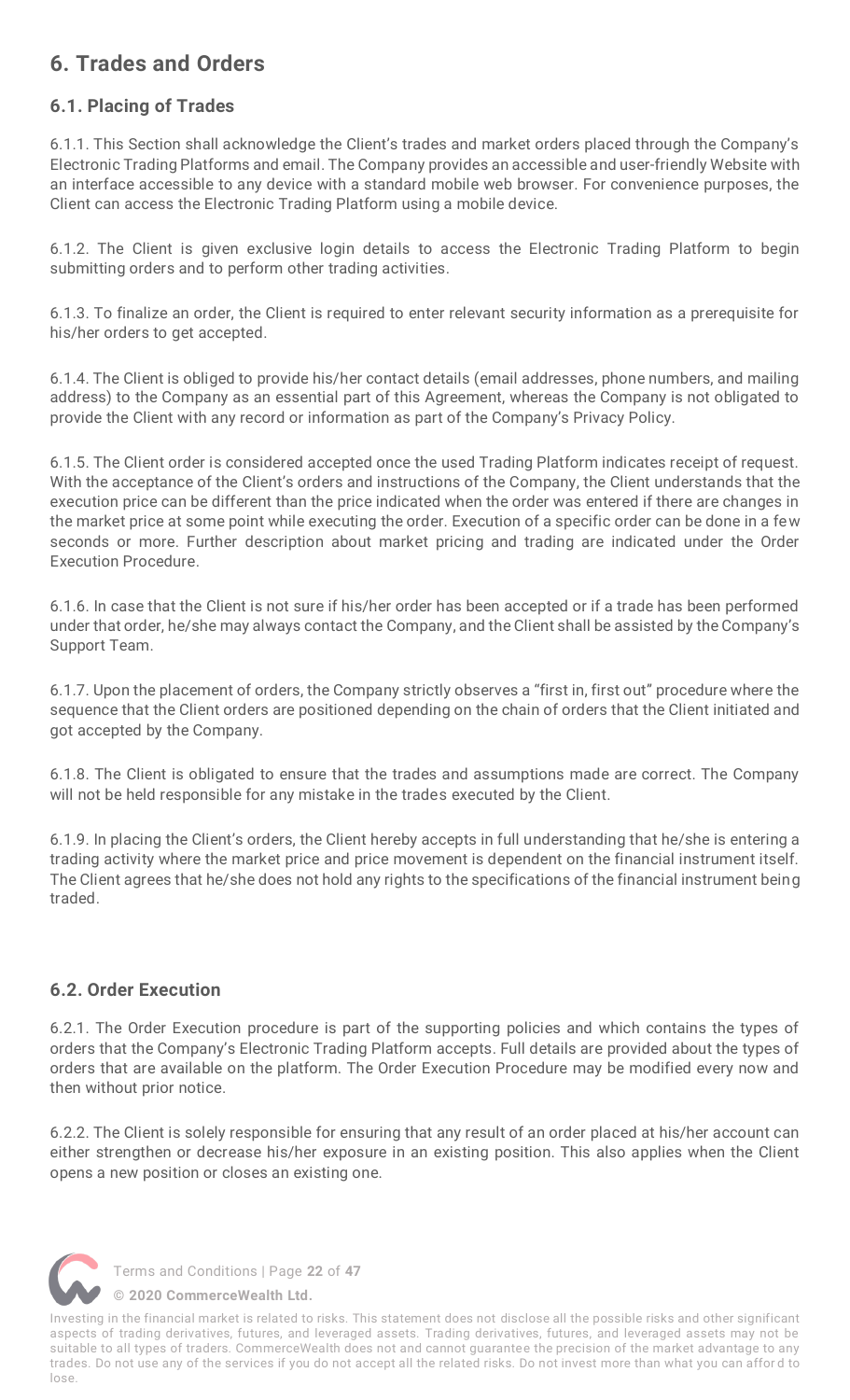6.2.3. After submitting an order, the Client must make himself/herself available for further order confirmation and other information that are deemed necessary.

6.2.4. When it comes to account monitoring, the Client must make it a point to set a part of his/her schedule to check if he/she has open positions in the account.

6.2.5. The Company holds the right to restrict, suspend, or cancel the Client's privilege to trade with the Company to counteract any possible violation of the laws and regulations stipulated in this Agreement. In cases where the Client's funds or Margin is insufficient, or when pursuing a trade would break any trading limits set, the Company reserves the right to prohibit such trade.

6.2.6. The Client's instructions can be coursed through the Online Trading Platform. If the Company receives the instructions via email, the Company will consider acknowledging the instructions and shall decide whether those instructions are approved. When there are instructions given to the Company outside the Online Trading Platform, the Client is advised to confirm those relayed instructions in writing before execution.

6.2.7. When placing an order, the Client acknowledges that the terms of the orders (market order and limit order), the relevant prices, and volume sizes must be clearly specified. The Client is solely responsible for monitoring the orders for execution that he/she has placed with the Company.

6.2.8. The Company can execute any order provided that such execution does not contravene the Risk Management Policy and does not exceed the maximum risk levels and limits that liquidity providers can accept.

6.2.9. It is possible that an order would not be executed if the liquidity provider has not given a price for it yet. Orders will only be executed within the liquidity provider's relevant Bid and Ask prices and in compliance with this Agreement.

6.2.10. The Client hereby recognizes the concepts of price slippage or market gapping and is aware that several factors may come into play that can result in abrupt price movements, either to the Client's advantage or disadvantage (beneficial or not). The Client accepts that such instance is beyond the control of both parties (Client and Company).

6.2.11. Given that the financial markets have unpredictable events, some trading conditions can be amended now and then. These trading conditions include leverages, price quotes, spreads, contract sizes, swaps, commissions, and rollover fees applicable to all trading instruments. The Client hereby agrees that whether he/she is not notified regarding any changes in the trading conditions, such modification can be applied immediately.

6.2.12. The Company ensures that it is acting in accordance with the stipulated duties and responsibilities in this Agreement. However, factors that are beyond the Company's control like the volatility of the market, the market data latency, the speed of the Client's internet connection, and the orders shall be executed at the first price obtained on the financial instrument used. Furthermore, the Company will take the appropriate and reasonable steps in the circumstances of price slippage and market gapping. The Company would always act in conformity with its obligations under the appropriate laws and regulations.

6.2.13. The Client acknowledges that all financial transactions always involve at least two parties known as "counterparty". Counterparties exist since transactions are naturally dual in nature. This means that the Company is the Client's counterparty for each trade. The Client cannot close a certain position with a different firm that has a different price nor transfer his/her position to another firm.

6.2.14. The Company releases a quote showing two prices (Bid and Ask) that the Client may use for his/her trading. Every quote can be received through the Electronic Trading Platform. The Company, at any given time, can modify the quoted prices and such modification will take effect immediately.



Terms and Conditions | Page **23** of **47**

**[© 2020 CommerceWealth Ltd.](#page-1-0)**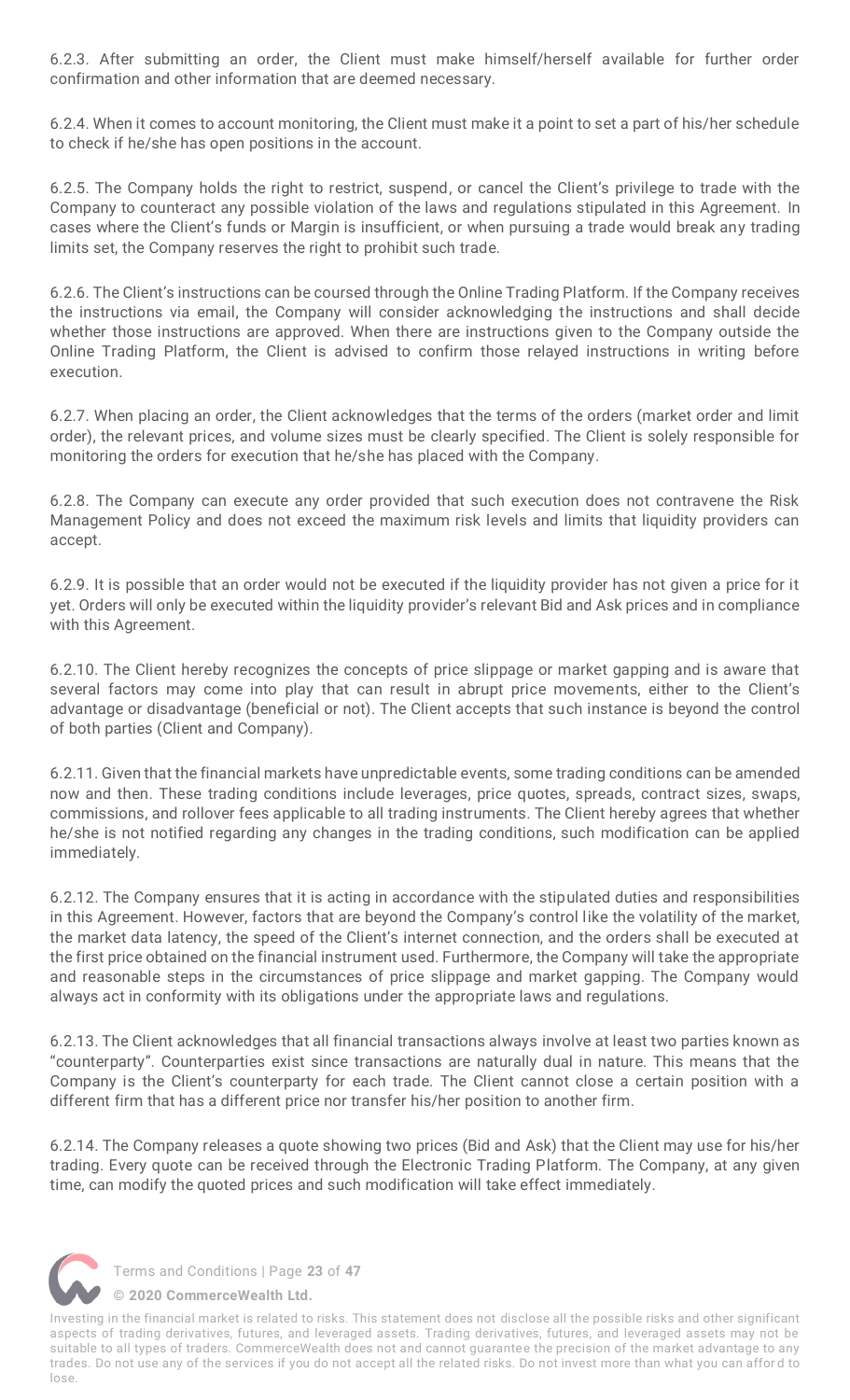6.2.15. The Company will only accept submitted orders of the Client with valid and existing prices.

6.2.16. During situations that are beyond the control of the Company, such as force majeure events and technical or system failure, prices may not be provided to the Client.

6.2.17. The Company is not obliged to give price quotations to, or accept orders from, the Client if the financial instruments are restricted from trading for whatever reason deemed rightful and equitable.

6.2.18. Regardless of the opted means of the Client to submit the order (via the Electronic Trading Platform or email), the Client is responsible for carrying out each submitted order and for ensuring that it meets the requirements and the requisites stipulated in this Agreement. The Company will not be held accountable for any inaccuracy in the executed order of the Client.

6.2.19. The Company reserves the right to set limits at its own preference, which may change from time to time, to the following:

- Submission of Client orders
- Volume of Client orders
- Opening of new positions and its number during the day

6.2.20. Should the Client exceed the stated limits, the Company has the right to restrict the Client in submitting new orders and even opening new positions. The Company can, at its own discretion, cancel transactions or close (partially or completely) any existing positions.

6.2.21. Contracts and other derivatives that reach expiration will be closed systematically unless the trading account qualifies the statistical requirements or if it is in good condition where the Client may be able to transfer to a different liquidity provider.

6.2.22. Positive growing dynamics are the difference between closed positions in profit that do not exceed the negative open positions. Statistics are only counted for positive transactions after deducting the total negative.

### <span id="page-25-0"></span>**6.3. Cancelation and Removal of Orders**

6.3.1. The Client can cancel or remove his/her orders, and the Company will process the cancelation requests from the Clients. However, the Client can only request for cancelation of any order if the Company has yet to act upon the respective order. If the order has already been executed in the marketplace, the Company will no longer be able to cancel the order and is considered as "Too Late to Cancel".

6.3.2. If the Client intends to change, cancel, or remove a particular order, he/she must execute the cancelation within the trading hours for each relevant market. Such information can be found on the Website for reference.

6.3.3. The Company holds the privilege to cancel market orders that were not executed due to insufficient volume. Therefore, such orders would not remain effective and will be canceled by the Company.

6.3.4. For partially filled orders, the Client can only cancel the unfilled segment or part of the order.

6.3.5. The Client understands that the cancelation of orders is not allowed during market posting periods (both pre-open and pre-close).

6.3.6. The Client must access the Trading Platform to view or modify his/her pending orders. By accessing the Website, the Client can find a list of his/her orders and his/her options. If the Client wants to proceed



Terms and Conditions | Page **24** of **47**

**[© 2020 CommerceWealth Ltd.](#page-1-0)**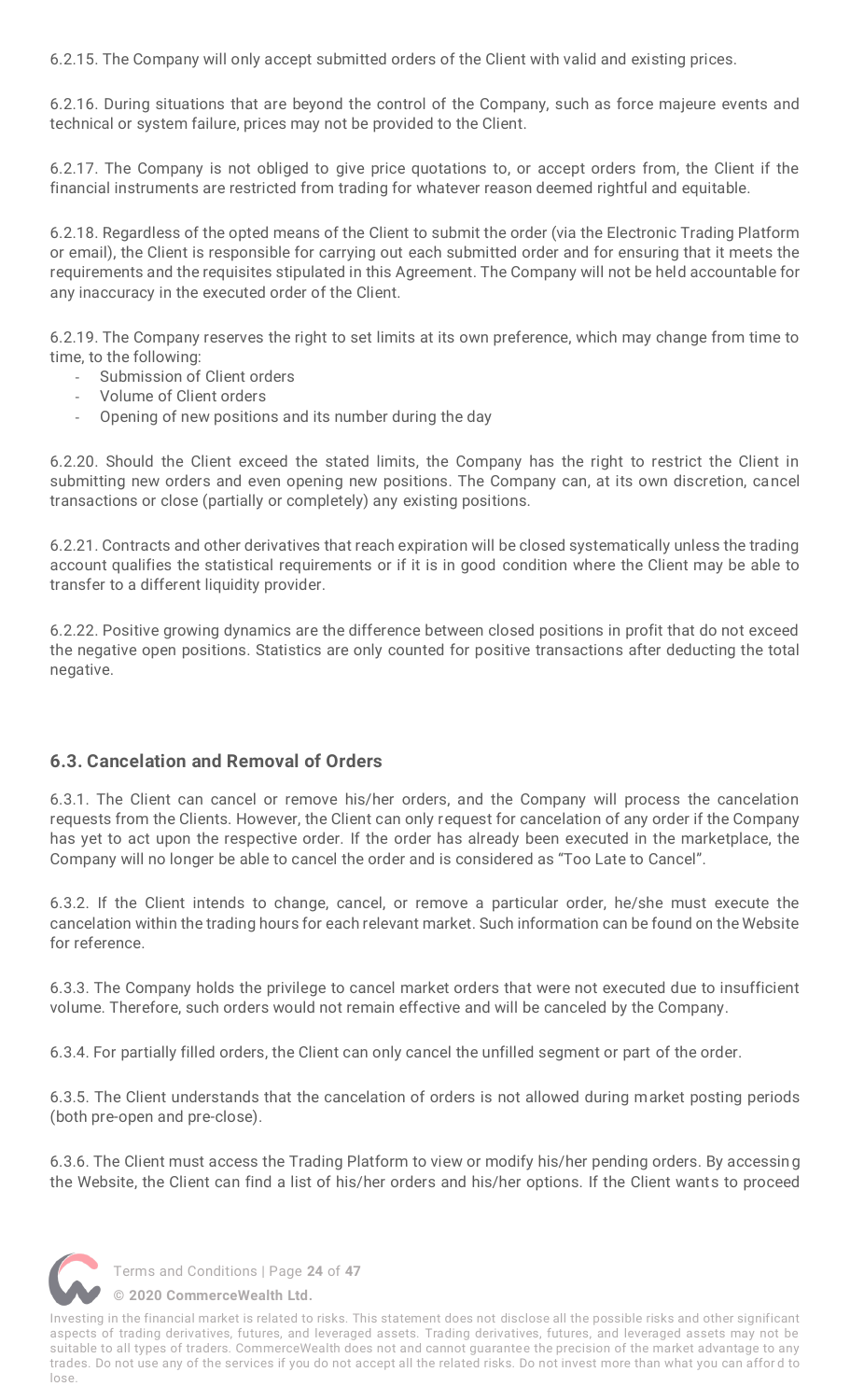with a cancelation of his/her order, the relevant option must be chosen. The Client will then receive a confirmation message where he/she would need to re-enter his/her password for verification purposes.

6.3.7. It is the Client's responsibility to ensure that the request for order cancelation is permitted by the Company. If the Client encounters any problem or difficulty when canceling an order, he/she must call the Company's Support Team immediately.

6.3.8. The Client is given the opportunity to determine the expiration of his/her limit orders with the following specifications:

- Day
- Day + Extended Hours
- Good Until Canceled + Extended Hours Extended A.M.
- Extended P.M.

6.3.9. The Client may change the expiration, modify the specifications, or delete a pending order before it gets executed. However, any order cannot be changed, canceled, or removed once it is trading in the market. If the Client must change the expiration date of his/her pending order before they are executed in the market, he/she may do so by canceling the respective order and placing a new one.

6.3.10. To avoid exceeding the available funds or overselling a position, the Client must ensure that his/her pending orders are totally canceled before proceeding to place any other orders. All orders will be considered as "Go" unless the instruction to cancel is made by the Client.

6.3.11. The Company is entitled to cancel the Client's order if it violates any of the Terms and Conditions stated in this Agreement. The Company may still cancel the Client's order which has already been executed and trading in the market in case the Company recognizes breach of this Agreement.

6.3.12. If the Client is placed under investigation due to fraud or anti-money laundering acts, the Company holds the right to cancel the existing orders. The Company may also, at any time, cancel the Client's orders in cases of anomalous market conditions.

6.3.13. Cancelation of orders must be requested explicitly by the Client. The Company will not be accountable for any losses or damages that may occur if the Client fails to clearly express his/her canceling of orders.

6.3.14. The Company has the right to cancel any Client order for the following reasons, without limitation:

- Technological disruptions (internet and network communications)
- As ordered by court due to anti-fraud or anti-money laundering acts
- Suspicious legality or authenticity of the order
- Automatic rejection of the Company's system due to trading limits
- Abnormal market conditions
- If the Client has insufficient funds in his/her account
- If the Client's balance goes below zero

6.3.15. The Client must ensure that the Company has granted the cancelation of his/her order before proceeding with a new order. Changes and cancelation procedures must only be done during the predetermined trading hours of the Company. If the desired cancelation is accomplished during the Company's off hours, it would not be acknowledged even after the market has opened.

6.3.16. It must be considered that the Client can cancel only unmatched orders. For partially filled orders, only the unfilled portion can be canceled by the Client. The Client must always ensure that orders have been canceled successfully even if it requires confirming with the Support Team of the Company.



Terms and Conditions | Page **25** of **47**

**[© 2020 CommerceWealth Ltd.](#page-1-0)**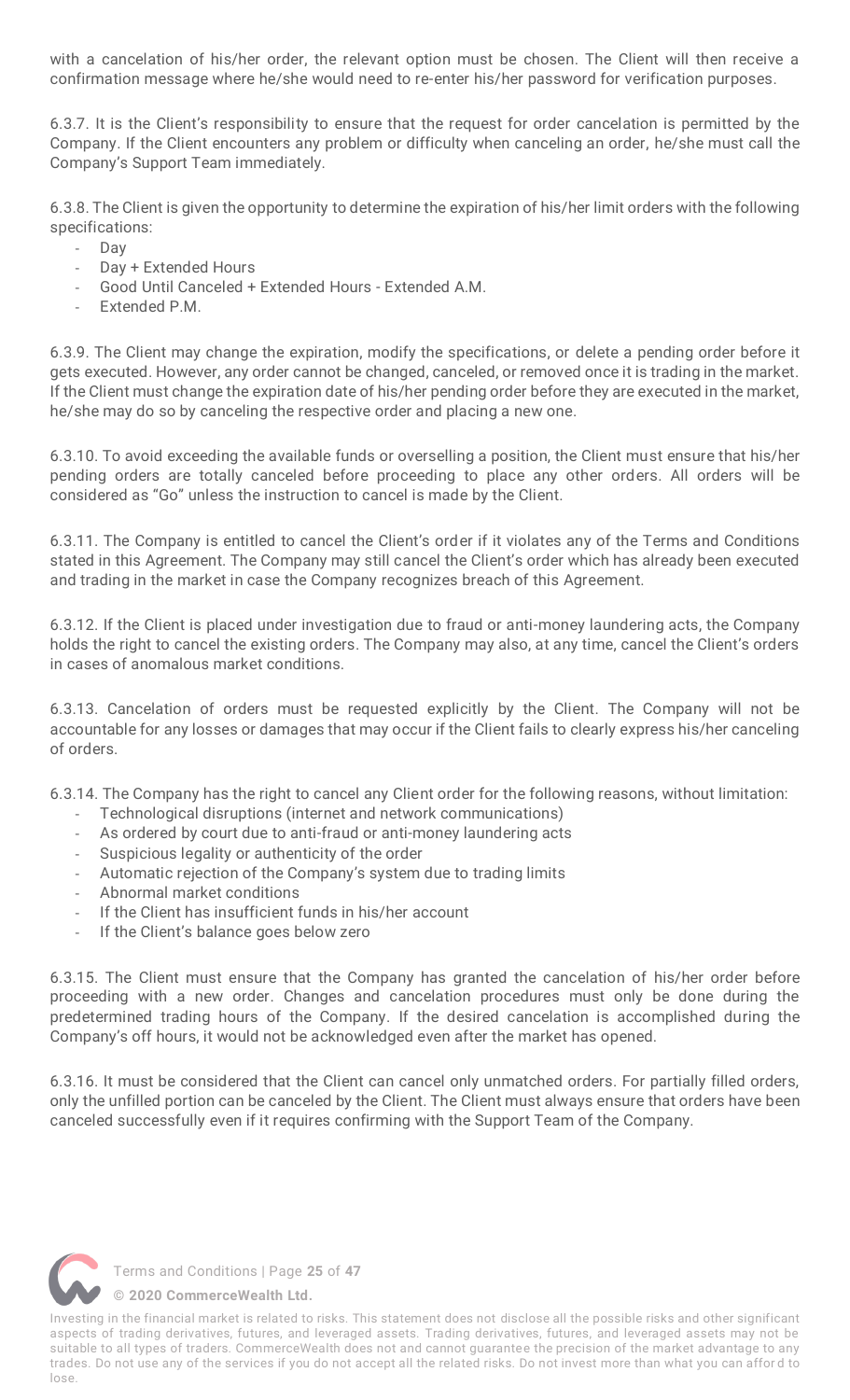6.3.17. The Client must access the Trading Platform carefully to ensure that the desired action, such as cancelation of orders, is taken into place successfully. The Client must also not neglect that cancelation of orders is not viable when they are being traded in the market.

6.3.18. Log-in details must be secured by the Client as those details will be used to verify further actions like order cancelation.

6.3.19. Cancelations made at the last minute are considered too risky. The Company must be able to process any cancelation request before it gets executed in the market.

6.3.20. A "Good Until Canceled" order is valid until it has been completed or canceled by the Client. The Client is responsible for checking the status of his/her orders regularly.

### <span id="page-27-0"></span>**6.4. Limitation of Orders**

6.4.1. The Company has the right to limit the Client's orders, especially to avoid any violation of the provisions of this Agreement. The determined specifications of the limitation on orders shall be at the Company's sole decision. The Company can also reject any Client order or instruction that deems exceeding the set limitations on orders.

6.4.2. In compliance with the Risk Management Policy established herein, the Company reserves the right to refuse (entirely or partly) and limit any order of the Client in case of fund insufficiency.

6.4.3. The Company has the absolute discretion to set limits and parameters to control the Client's ability to place orders in accordance with the provisions of this Agreement. At any given time, the Company can require the Client to limit the number of his/her open positions.

6.4.4. Trading limits can be modified (increased, decreased, removed, or added) by the Company with absolute discretion and without specification. The Company can also control the Client's maximum order amount and size without limitation.

6.4.5. Implemented controls include, but are not limited to, verification procedures to ensure that the Client has requested the relevant order, which can be conducted through the Electronic Trading Platform. Any other limits, controls, or parameters that the Company deems necessary can be implemented subject to this Agreement.

6.4.6. Based on several factors, the Company has the means to modify both maximum and minimum trade sizes. The Company will provide details of the maximum and minimum trade sizes. The Client must follow the limit sizes determined by the Company as applicable at the time.

6.4.7. It is under the Company's discretion to decide if the minimum and maximum trade sizes will be waived, and until when such are valid. The Company can apply limitations and restrictions to the Client's account with the allowable number of transactions. Limitations and restrictions may also include the types of transactions or securities that the Client can carry out.

6.4.8. The requirements, limitations, and restrictions applied by the Company may differ between accounts and transactions. The Company will, without the obligation to do so, inform the Client about those differences. The Client accepts that limit instructions can be implemented by the Company while his/her orders are ongoing. Such instructions must be followed to avoid further difficulty in trading.

6.4.9. The Client acknowledges that an affiliated liquidity provider, at its own discretion, can apply trading limits any time on orders, such as:

- Trading hours limitation



Terms and Conditions | Page **26** of **47**

**[© 2020 CommerceWealth Ltd.](#page-1-0)**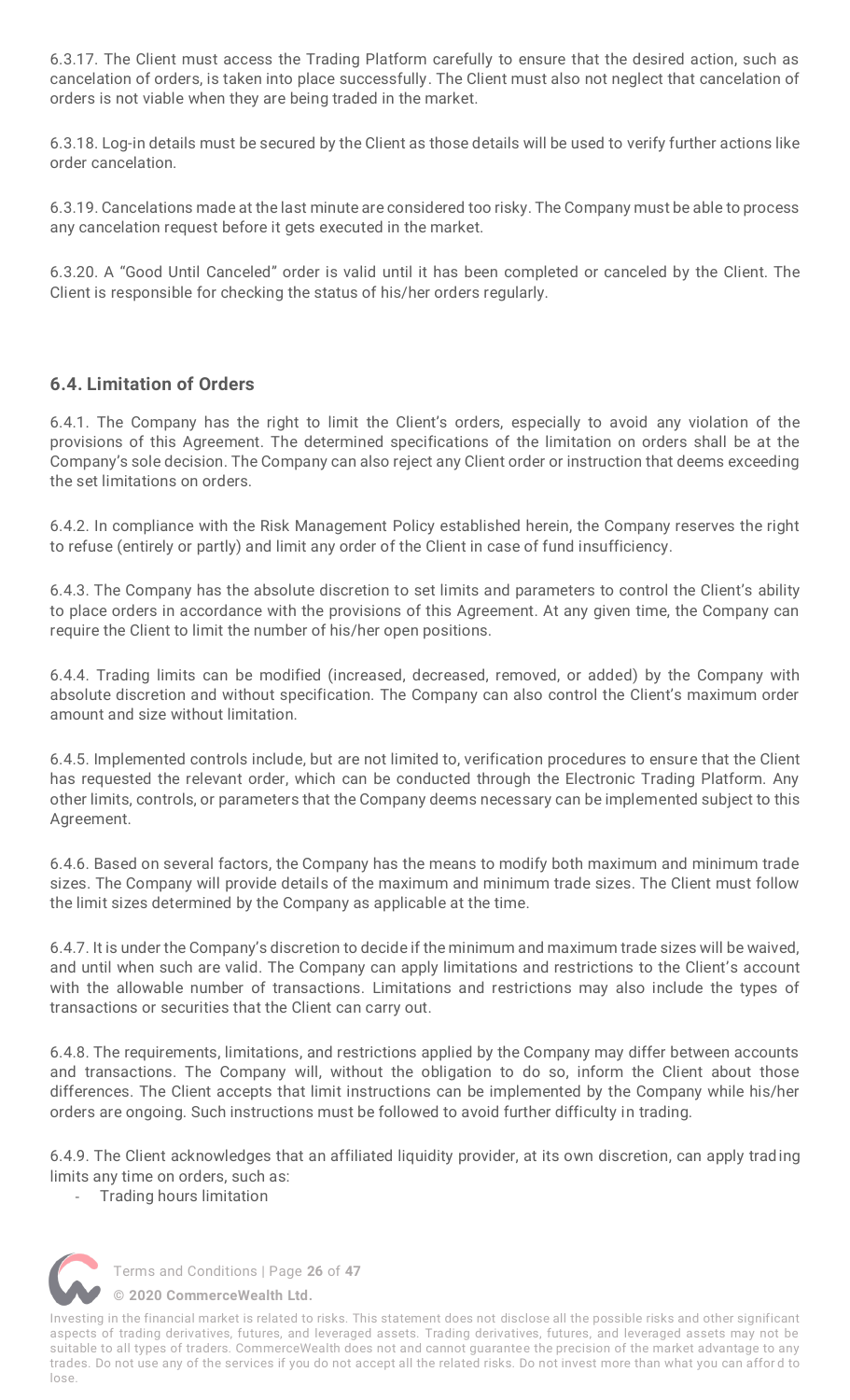- Types of products that can be traded
- Trading volume
- Amount limit

6.4.10. The Company reserves the right to limit the Client's orders given the risks of volatile markets. This aims to help the Client manage his/her investment strategies. Limitations may also be set as deemed appropriate to retain smooth operations and to be able to protect the interests of the Company and the Clients.

6.4.11. The Client hereby affirms that he/she fully understands the Section of this Agreement regarding the limitation on orders. During pre-arranged order limitations, the Client must take the necessary precautions in compliance with the placement of the trades and orders. The Client is responsible for entering accurate orders and information with the determined limitations as provided by the Company.

6.4.12. The Client agrees that phone conversations can be recorded by the Company upon trading transactions. This is to ensure that the terms and communications are clear in the period of those order limitations. The recorded conversations are considered as Intellectual Properties of the Company. The Client shall acknowledge those records as supporting evidence of his/her orders or instructions. The Company reserves the right to use the relevant recordings or transcripts in relation to the limitations of orders.

6.4.13. The Company has the right to refuse in providing Client recordings and other information related to trades and orders.

6.4.14. When risks are identified, the Company can restrict or put limits on the orders made by the Client as part of its risk management procedures.

6.4.15. In case of any communication or technical failure, the Company may limit the Client's orders to protect the Company from any future liability.

6.4.16. Even in a period of limitation of orders, the Company shall act and decide in a fair manner on any concern involving the Client to reach a just resolution for both parties.

6.4.17. If the Client exceeds the allowed limit, the Company may declare all affected orders and instructions as void.

6.4.18. In case of any loss during order limitations condition, the Company will not be accountable for those losses. Therewith including the loss of profits, income, or opportunity.

6.4.19. The Company considers the volume of the Client's order as well as the current market condition before executing and limiting some of the orders. The Company determines all limitations on orders without prejudice or forms of abuse that could violate the Terms and Conditions set in this Agreement. All limitations set by the Company are for the sake of the sustenance of smooth operations in the Electronic Trading Platform.

6.4.20. The Company reserves the right to apply limitations in trades and orders to prevent risky transactions from the Client. This also aims to identify if the Client is deemed to abuse the system of the Company or if the Client's actions impose a threat to the Electronic Trading Platform.

6.4.21. The Company is permitted to take all reasonable steps to attain the best possible results for the Clients, even if it entails setting limitations on orders.

6.4.22. The Company can command the Client to limit the number of orders opened in his/her account. However, the latter is always ultimately responsible for keeping the former notified regarding his/her orders.



Terms and Conditions | Page **27** of **47**

**[© 2020 CommerceWealth Ltd.](#page-1-0)**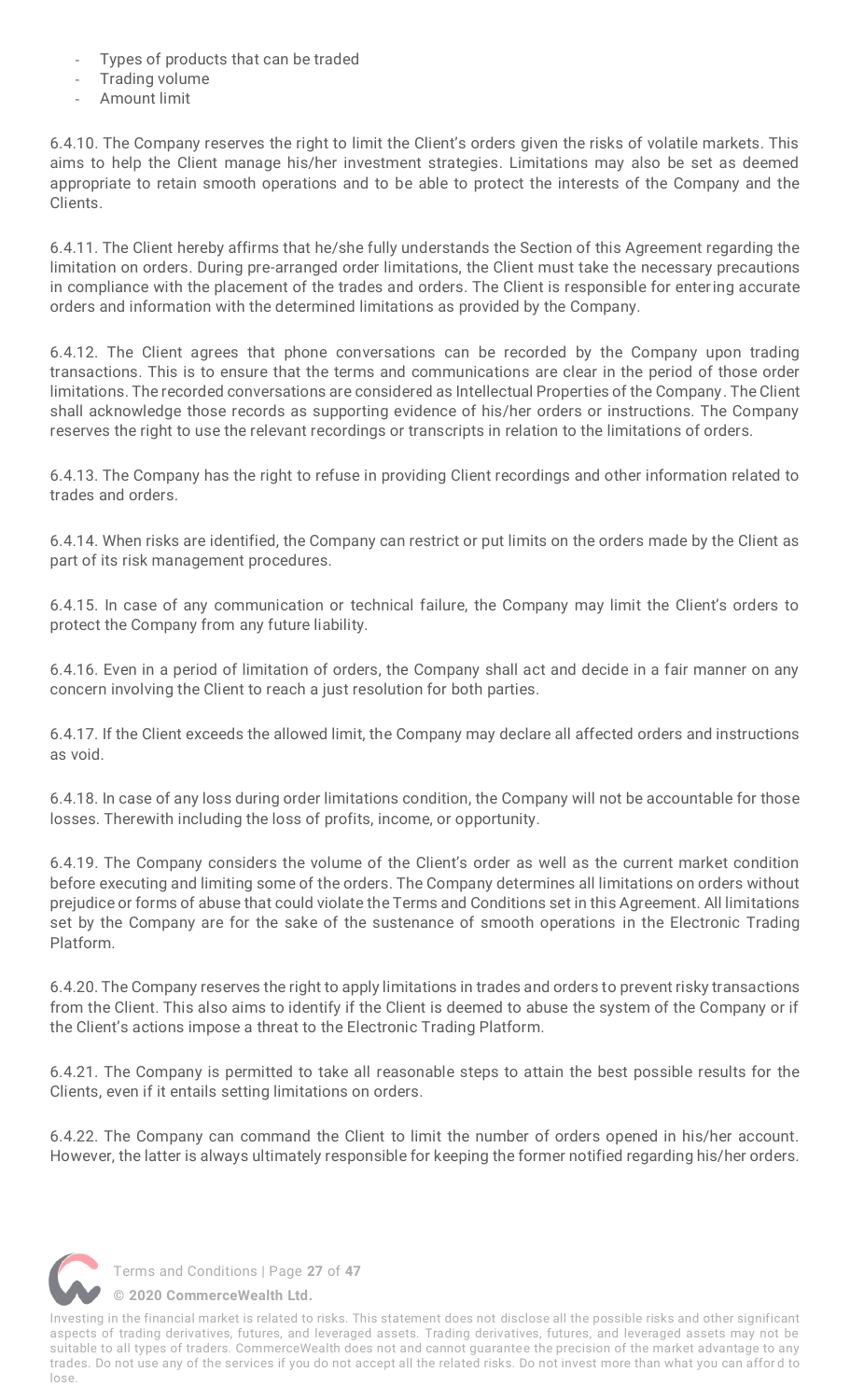6.4.23. At any point in time, the Company has the right to amend the pre-arranged trading and order limits. This includes immediate decisions during abnormal market conditions. The Company can set the maximum and minimum trading size and quantity for a specific period if it deems necessary and beneficial.

6.4.24. To ensure that the allowable limit is being followed, the Client can confirm the necessary details and information to the Company by calling the Support Team.

6.4.25. The Company has its identified risk tolerance, and if it has been threatened, the Company may be driven to enforce limits on orders without prior notice effective immediately.

6.4.26. For any irregularities when the Company implements and controls the orders, the Company may call for limitation on orders without prior notice.

6.4.27. Should the Company suspect or prove the Client committing any market misconduct, the Company reserves the right to apply mandatory limits on the orders and restrictions to other services.

6.4.28. The Client hereby accepts the provisions in this Agreement pertaining to the limitation on orders subject to changes from time to time.

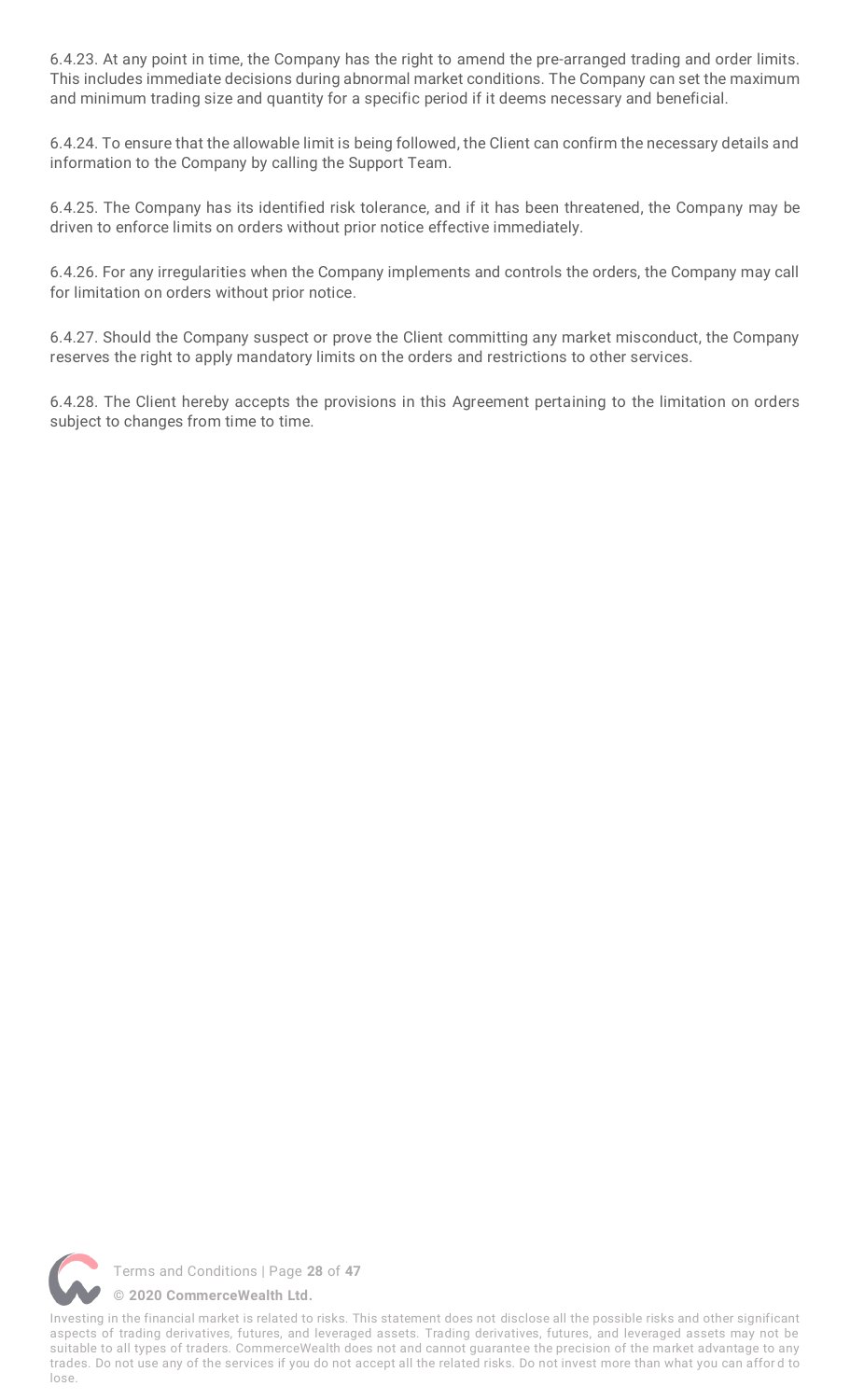# <span id="page-30-0"></span>**7. Funding and Withdrawal Procedures**

# <span id="page-30-1"></span>**7.1. Payments and Financial Transactions**

7.1.1. Upon agreement with the Company's Terms and Conditions, the Client is also in agreement that any payment or deposit he/she will conduct with the Company shall be agreed and specified by the Company alone. Any foreign validation of payments and payment requests are strictly out of the Company's radar. Loss due to negligence shall be the Client's sole responsibility.

7.1.2. The Client assures that the funds he/she deposits and uses for trading with the Company are obtained legally, while such funds must be in the form of real money. The Client understands and agrees that accumulating interest in his/her trading account is not allowed.

7.1.3. The Company can also levy any transaction due to processing fees and payments that occur with the Client's account. The Client also agrees that every payment and transactions he/she conducts with the Company are final. The Company may, but is not required to, inform the Client if a certain product or service is unavailable and if problems persist. The Company is not responsible if in some cases that the Client misses the report.

7.1.4. Additional payments must be settled immediately by the Client, wherein the Client agrees that commission charges, processing fees, and other fees and charges are to be extracted from his/her account. Prices of commission charges, processing fees and services may surge or deduct at the Company's sole discretion.

7.1.5. The Company has every right to decline any payment deemed to violate clauses inside the agreed Terms and Conditions. The Company abides by the governing laws and helps prevent fraud and money laundering, where the Company in its sole discretion may reject payments if perceived unlawful.

7.1.6. The Company is not obliged to remit any money without any due and proper request and with the Company's discretionary. The Company will not be sending money to any Client, but if given to a certain circumstance, a fitting substitute may be offered.

7.1.7. The Company can reject payment from banks that are not on the Company's list. Any payments used from an unverified bank will be declined and any money loss will be on the Client's liability.

7.1.8. Payments or deposits will be processed by the Company for one business day. However, the Company is not responsible for any delay that may occur due to third-party providers.

7.1.9. Once the withdrawal request has been approved by the Company, the Client will receive his/her funds within one to five business days. The Client understands and agrees that any delay, loss, or damage that may occur after his/her funds have been withdrawn is beyond the Company's control, wherein the Company will not be liable for such issue.

7.1.10. Furthermore, the Client acknowledges that the Company will not charge him/her any fee when depositing to his/her account. Any fees charged by third-party transaction providers or banks will be under the Client's sole responsibility.

7.1.11. Fund transfer between two Client trading accounts must be requested through a formal letter submitted by the relevant Clients subject to the approval of the Company. Both trading accounts must be verified and should not have any outstanding dues.

7.1.12. If an authorized third party intends to deposit or withdraw on behalf of the Client, a Power of Attorney is required. The Client and the relevant third party agree that before conducting any transaction, the submitted Power of Attorney must be approved by the Company. The Company can reject or cancel any third-party transaction if deemed unauthorized or unapproved. The Company reserves the right to invalidate



Terms and Conditions | Page **29** of **47**

**[© 2020 CommerceWealth Ltd.](#page-1-0)**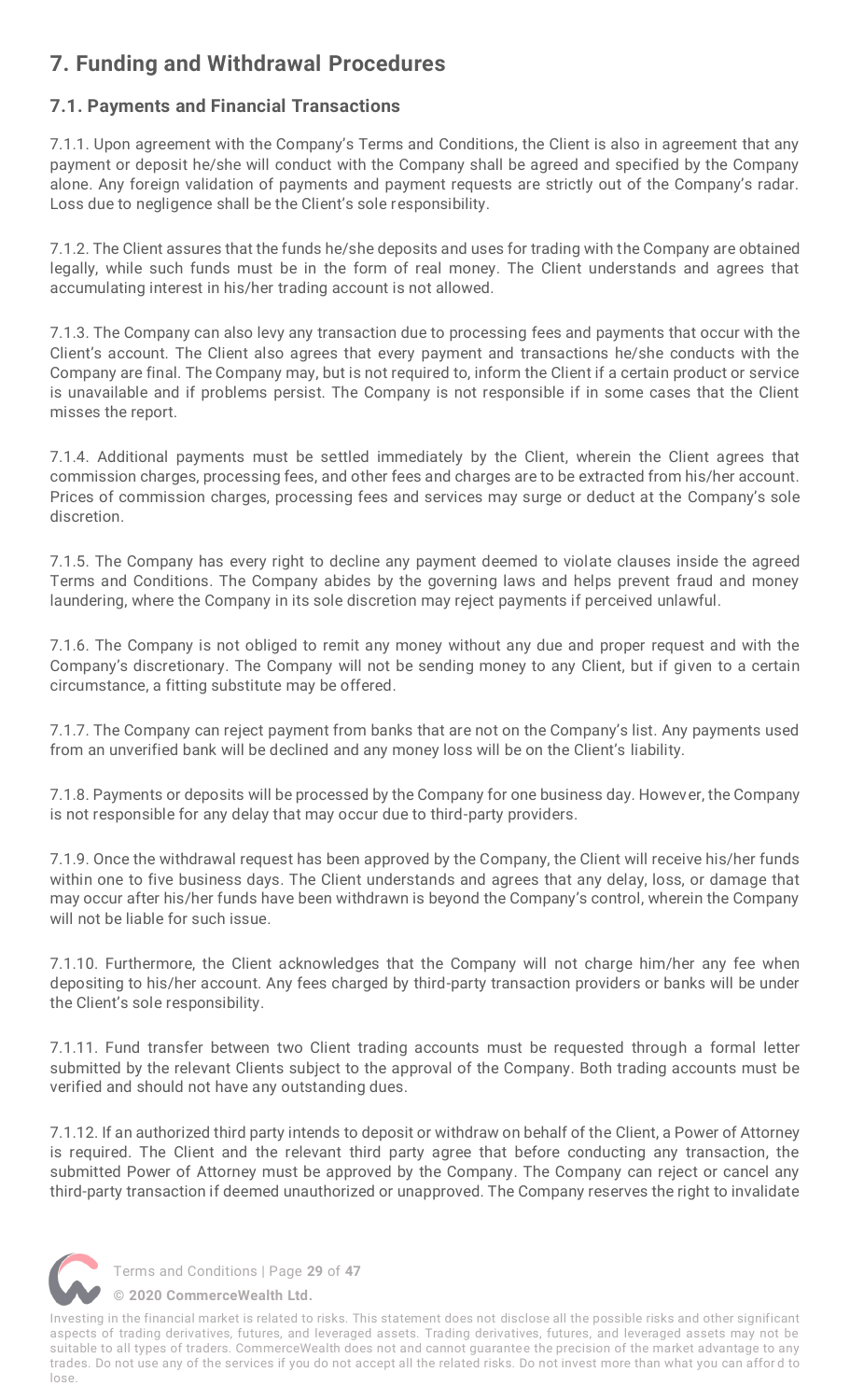the third-party transactions, on reasonable grounds, regardless of the approved Power of Attorney without prior notice. The Client acknowledges that the Power of Attorney must not be older than three months prior to the date of third-party transaction.

# <span id="page-31-0"></span>**7.2. Credit and Debit Payments**

7.2.1. The information about the proper use of the different payment methods provided by the Company is available on the Website. The Client is liable for any misuse and violation of these payment methods.

7.2.2. The Company offers the use of credit card and debit card for funding the account. The exchange rate will be provided by the Company with aggressive rates. Credit card and debit card transactions are fast and swift, processing usually takes minutes, and the deposited funds are instantly usable after a validation of the Company's authorized personnel.

7.2.3. The process will be free of charge, but it will vary with the Client's card company , whether additional fees are implemented apart from the processing fee for the transactions.

7.2.4. The Client permits the Company to submit his/her credit card or debit card registration and documentation as a requirement by the Anti-Money Laundering Policy (AML Policy), Know Your Customer Policy (KYC Policy) and other regulations and legislations that apply. The Client must wait for a confirmation and a validation of his/her credit card in order to start trading. Should the Client show negligence towards his/her account's risks, the Client will be liable for the damages and losses that may occur. Different methods for registering debit cards are specified on the Company's Website, and all damages and losses due to negligence will be at the Client's liability.

7.2.5. The Company ensures its Clients' maximum safety and security. This includes the prevention of fraudulent activity and identity theft. The Client agrees to the following limitations, and failure to comply with the rules correspond to consequences. The Company is looking to keep it upright with these measures where the Company has a limit on the number of transactions allowed in an allotted time. There will also be a limited amount of deposit in an allotted time and there will also be a limit to the amount of deposit per transaction and per registered email.

7.2.6. With the use of credit cards, the Company will also put a limit on credit cards allowed. Deposit attempts are also limited per email and a limitation on the connected email address on a single credit card.

7.2.7. The Client agrees that failure to comply with the aforementioned may lead to investigations and further inspections of the subject to ensure that an authorized person is still behind the activities. There will also be delays in some transactions due to the ongoing investigation, declination of card deposits and other transactions. In any case that the Company assesses investigation on the Client's account, the respective department has the right to request for additional documents.

7.2.8. In the event that the fraudulent activities are confirmed, all transactions and activities will be ceased. The account will be blocked from the Company, all profits and revenues that are existent in the account will be put on hold until the fraudulent activities are cleared. All transactions that are being processed will also be on hold until the issue is resolved.

7.2.9. It will be in the highest regard that the Client provides the Company with accurate personal information. The Client acknowledges that it will be a criminal offense to provide the Company or to any of its representatives with misleading or inaccurate information. The Company has every right to identify the Client's credit cards and debit cards where the Company makes sure that the Client is the authorized and legitimate owner of the card.



Terms and Conditions | Page **30** of **47**

**[© 2020 CommerceWealth Ltd.](#page-1-0)**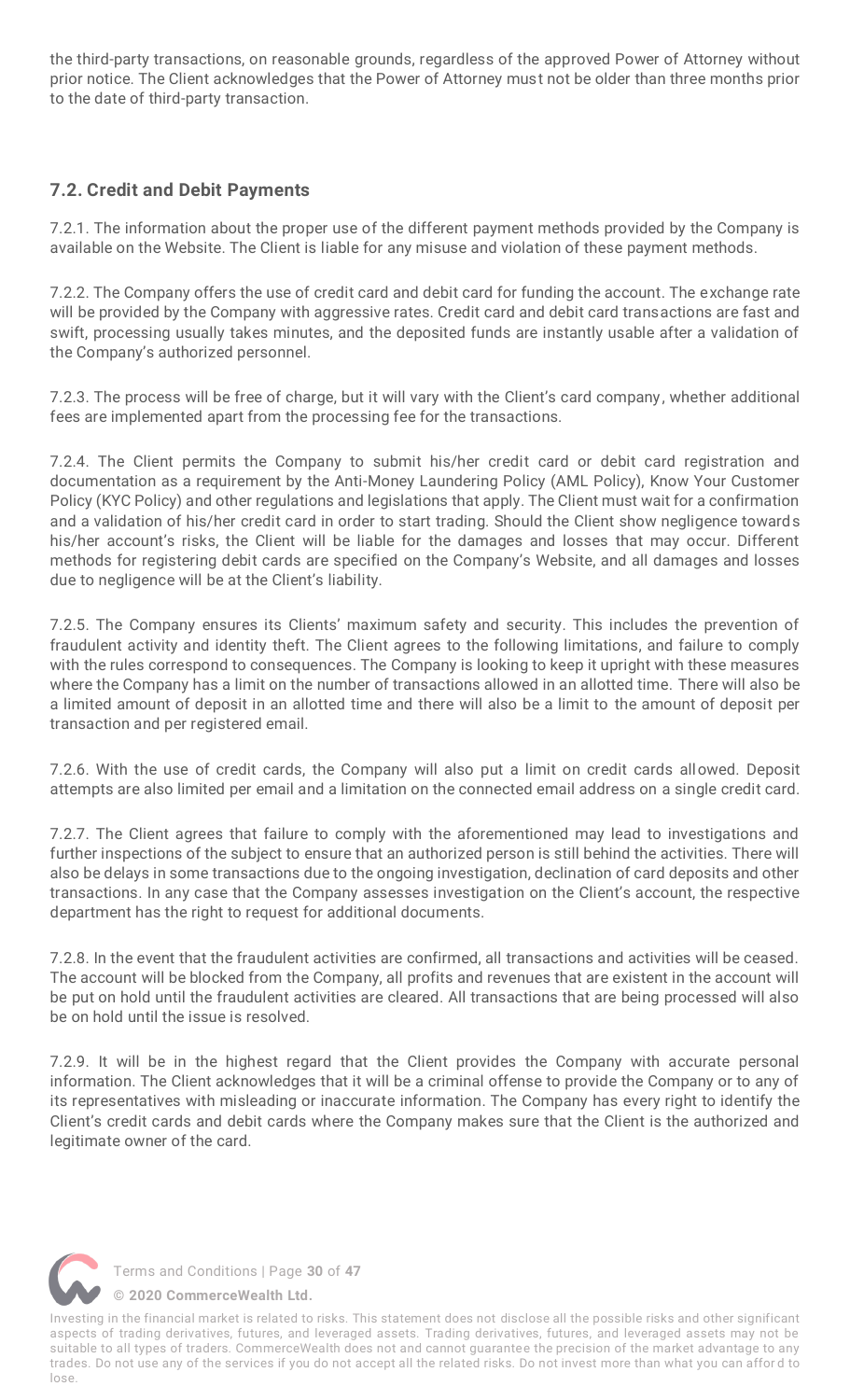7.2.10. The Company, with its logical and rational discretion, can cancel transactions if suspected to be fraudulent or illegal. The Company can also completely block all access to services and, without limitation, can suspend and terminate the Client's account. Under those circumstances, the Company also has the control to seize any profits and revenues the account is entitled to.

7.2.11. The Client must keep track of every credit card and debit card transaction. The Company will not be liable for malfunctions and misuse of the Client's cards. Keeping a good track of card transactions gives a lot of control and help, and the Company also keeps track of the Client's transactions for later purposes.

# <span id="page-32-0"></span>**7.3. Currency Conversion**

7.3.1. The Client acknowledges and agrees with the Company's currency conversion in every circumstance. Losses due to currency conversion will be the result of the currency-to-currency changes, the Client agrees that he/she indemnifies the Company and holds the sole liability for the costs and losses after the conversion.

7.3.2. The Company is required to convert the Client's money according to his/her base currency. This includes gains, losses, option premiums, commissions, interest charges, brokerage fees, and other fees, every deposit that is denominated other than the Company's base currency.

7.3.3. The Client agrees that the Company can use the funds in his/her account to pay his/her outstanding balances and dues as necessary and the Client has the full liability to cover his/her obligations.

# <span id="page-32-1"></span>**7.4. Payment Charges**

7.4.1. The Client is obliged to pay charges and fees that are strictly imposed and stated on the Company's Website. Failure to comply in settling the fees can lead to relevant consequences and restrictions, where lawful actions are also to be expected for a bigger debacle. Every Clients' remaining balances and charges are updated daily on the Website, and personal notifications are also delivered. If adjustments are made to the charges and fees, the Company will immediately inform the Clients prior to the advent of the changes. The repercussions are under the Client's liability, but if a problem persists within the Company's system, contact the Company's authorized representatives immediately.

7.4.2. The Company is not liable for any tax and other legal responsibility involving any of the Client's activities. The Client is solely responsible for fulfilling his/her lawful duties, including settling commission fees. The Company benefits from commissions and remuneration in respect of any transaction and contract that are carried out on behalf of the Client.

### <span id="page-32-2"></span>**7.5. Withdrawals**

7.5.1. The Client agrees that all withdrawals of funds are subject to the Terms and Conditions that entail with the Anti-Money Laundering Law and all applicable laws and regulations. The Company is looking to keep upright and follow respective rules and regulations, all withdrawals from the Client's account are subject to validation.

7.5.2. All withdrawals are to be processed within one to five business days, given that the Client provided the withdrawal request on a business day. Withdrawal requests may be delayed due to incomplete withdrawal forms or information, holidays, and internal errors which are noted or informed prior to the date.



Terms and Conditions | Page **31** of **47**

**[© 2020 CommerceWealth Ltd.](#page-1-0)**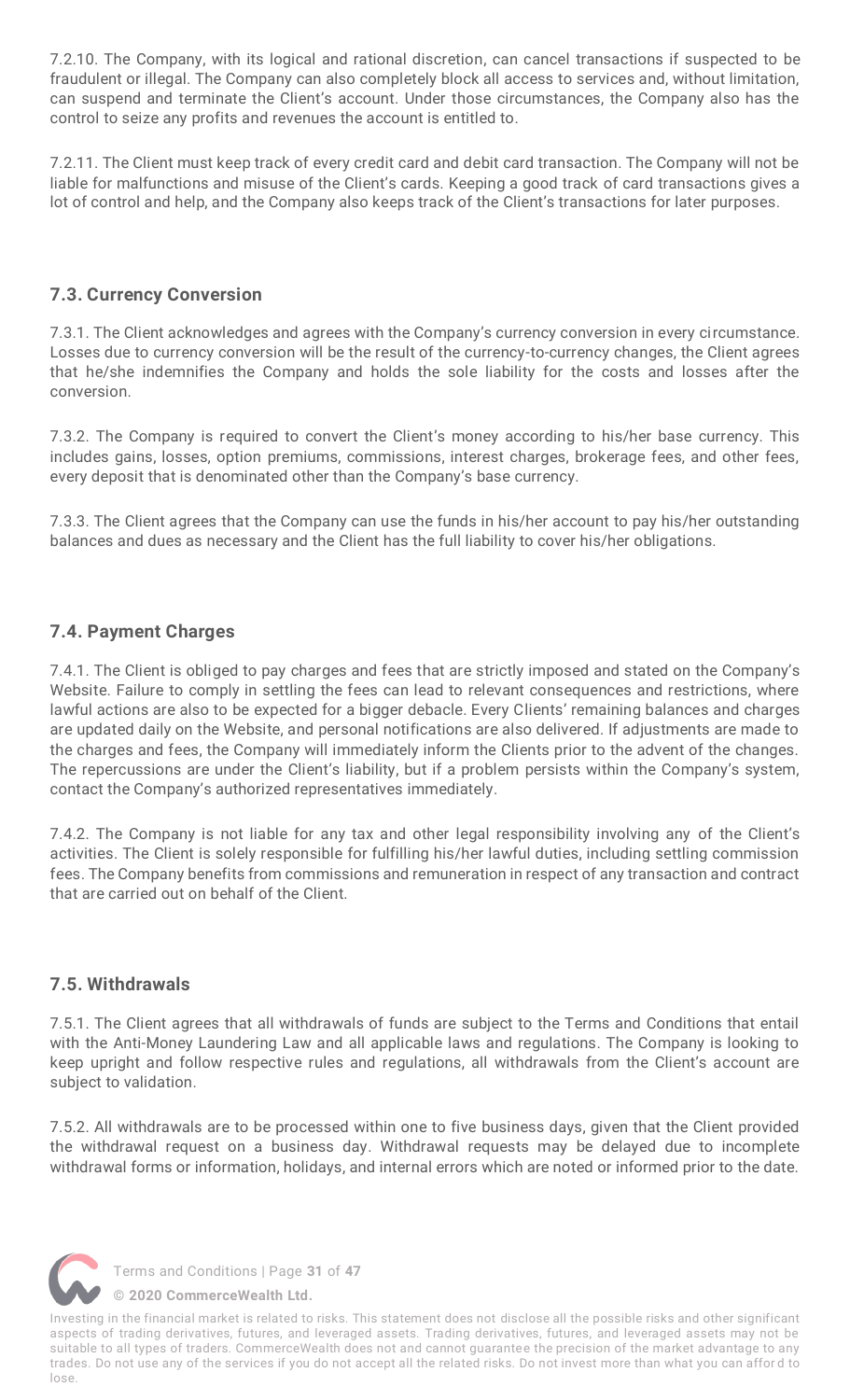The Client is liable for any potential problem prior to the validation. The Client is responsible for checking the status of his/her withdrawal request and its status in his/her account.

7.5.3. After the validation of the withdrawal request, the Company would immediately process this to the bank or credit card/debit card the Client used for his/her name and information. The Company will not be liable for any problem the Client may encounter after the processing and validation.

7.5.4. The Company will not be liable for any delay, as bank and credit card/debit card companies may take some time to process the Client's request, sometimes even days. The Company will not be liable for any delay that may occur with the Client's withdrawal. In line with this, the Company may have internal problems from time to time, but the Company would inform the Client of such occurrence.

7.5.5. The Client also agrees that the Company imposes every applicable law and regulation to all transactions. The Company supports the cause of bringing down money laundering and other fraudulent activities and crime. Failure to supply the right information and identification can lead to some delay and can lead to relevant consequences and restrictions. In this event, the Company will hold no liability for the damages that may occur.

7.5.6. The Company can also impose a limit on the withdrawal request and can also put a limit on the withdrawal per account. Note that the minimum amount of withdrawal requests through Wire Transfer is 50.00 USD and above. Failure to comply with the Company's Terms and Conditions about financial transactions can lead to relevant consequences and restrictions, which may result in legal actions if further negligence is exemplified.

7.5.7. The Client takes full responsibility of overseeing further fees that are charged to his/her bank, credit card, and debit card companies. The Company also implies several fees for processing the Client's withdrawals along with transaction fees, the Client is obliged to pay the dues and failure to comply can lead to further complications. The Company may change the fees and charges from time to time.

7.5.8. Fees and other charges that may underlie on the Client's funds, such as taxes and other costs, are solely the Client's liability. These other charges that are not imposed by the Company are existent, and if the Client neglects paying such fees, it can lead to relevant consequences and restrictions. If other forms of payment from third-party software or application arise, contact the Company immediately to avoid possible loss. Fraudulent entities are always present, and the Company does not hold any liabilities in case of any loss in that event.

7.5.9. The Company can halt any withdrawal, at its sole discretion, and can cancel the request if:

- Fraudulent activities are detected with evident information
- If there is not enough Margin available in the Client's trading account
- In case the Client has a previous or current outstanding obligation towards the Company
- If the Client has (an) open trade/s in his/her trading account/s, or if the Client has initiated a chargeback procedure

7.5.10. In the event that the Company fails to deliver the right amount due, the Client must contact the Company immediately for further clarification, and the Company and its representatives are more than willing to deliver the right amount. Relevant consequences and restrictions apply if false reports are sent.

7.5.11. The Company will not be liable for any solvency or any omission acts that any bank or other parties that hold the Client's funds or money.



Terms and Conditions | Page **32** of **47**

**[© 2020 CommerceWealth Ltd.](#page-1-0)**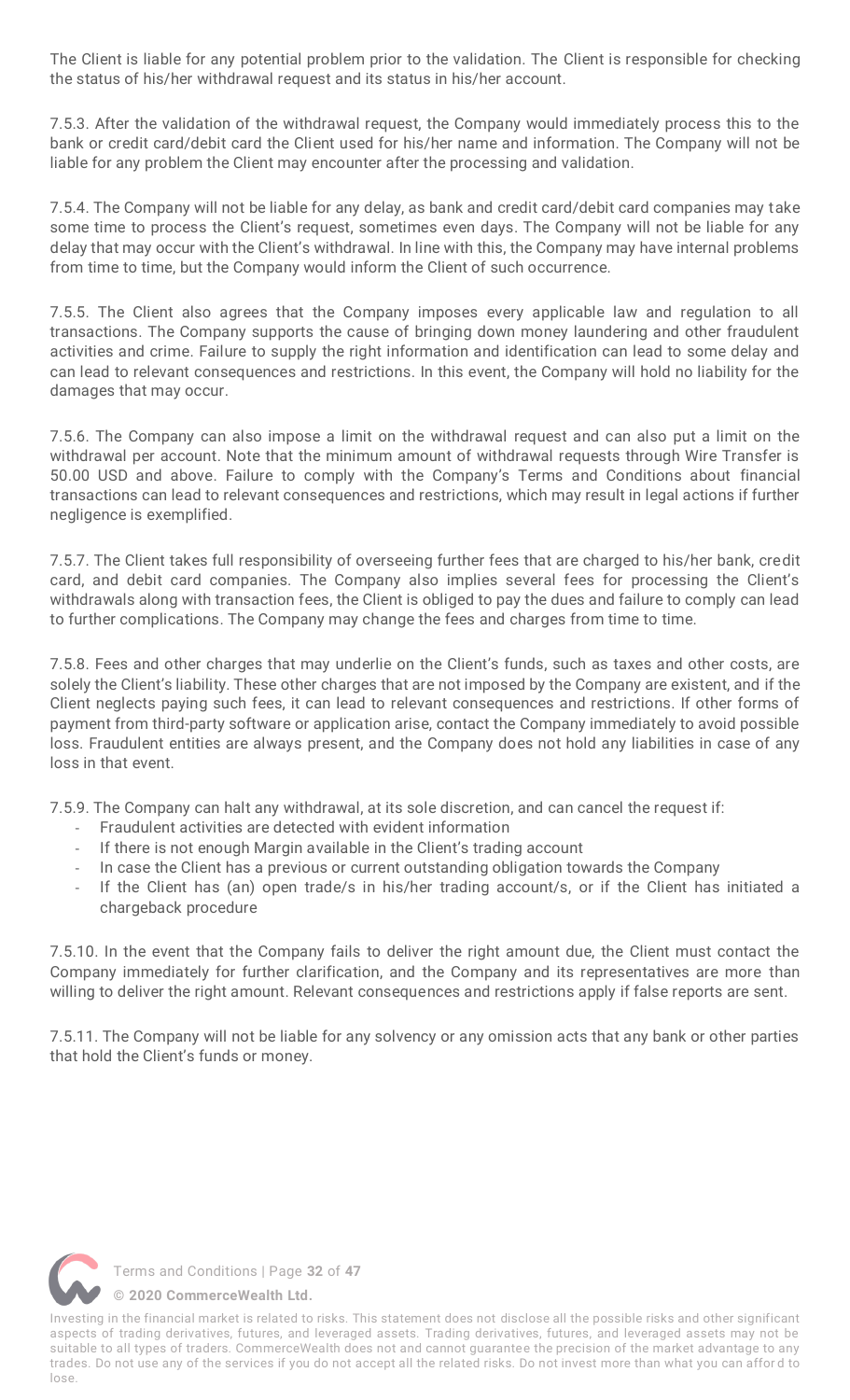# <span id="page-34-0"></span>**8. Commissions and Bonuses**

# <span id="page-34-1"></span>**8.1. Commissions Settlement**

8.1.2. The Client is obliged to settle payments which include commission charges from the Company. The Company may inform the Client about his/her dues and balances. Failure to make the deadline can elevate to relevant consequences and restrictions while further negligence can result in legal actions.

8.1.3. The Company can alter and amend any given commissions and charges any time with logical and rational discretion of the Company's contingents. The Client also accepts that prior changes may occur from time to time, and such changes are openly announced by the Company and can be sent via email prior to the actual implementation.

8.1.4. The Client agrees and accepts that the use of the Company's services and facilities entails separate charges and commissions. The Client's continued use with the aforementioned indicates a continuous patronage, therefore, dues are expected from time to time.

8.1.5. In the event that the Client has decided to seize the use of the Company's facilities and services, he/she must contact the respective Company representative as soon as possible, and failure to inform the Company of the decision to halt any use of the aforementioned means continues patronage may lead to further damage.

8.1.6. For unimplemented or uncompleted shares in the trading process or reserved shares/contracts, the equivalent percentage amount from 1% to 5% (depending on the leverage of the trading asset) will be deducted from the Client's trading account. The Client acknowledges and accepts that the Company can close an existing trade in split lots or volumes to compensate or reduce the floating loss from the total floating profit or variable profit.

8.1.7. The Company is not liable for any misuse of commissions, and is not, in any means possible, liable for VAT duties, taxes, and other legal duties the Client has avoided. Even with the connection to the Company and the Clients, it is the Client's sole responsibility to process the foregoing dues.

8.1.8. The Client acknowledges and agrees to pay commissions to third parties that help initiate and maintain a business relationship between the Company and its constituents. This includes rebates, commissions, spreads, and profit sharing. The Company may also impose a 4% annual interest rate excluding daily interest rate as determined according to the status of the trading account.

8.1.9. For inactivity, there will be some fees to be paid. The Client will be reminded of the inactivity and will be informed of the fee via email prior to the actual deadline.

8.1.10. The Client agrees that his/her trading account must maintain a quality condition through his/her trading course. The Company reserves the right to impose fees if he/she does not qualify the determined statistical requirements.

# <span id="page-34-2"></span>**8.2. Bonuses and Rewards**

8.2.1. The Company can and will, from time to time, give out bonuses and rewards, which are all subjected to specific terms and conditions. The Company updates the promotions and rewards every now and then and may give prior notification on up and coming rewards and bonuses.

8.2.2. All rewards and bonuses have expiry dates. The Company will clearly state on the mechanics and on their information about how long the promotions will run.



Terms and Conditions | Page **33** of **47**

**[© 2020 CommerceWealth Ltd.](#page-1-0)**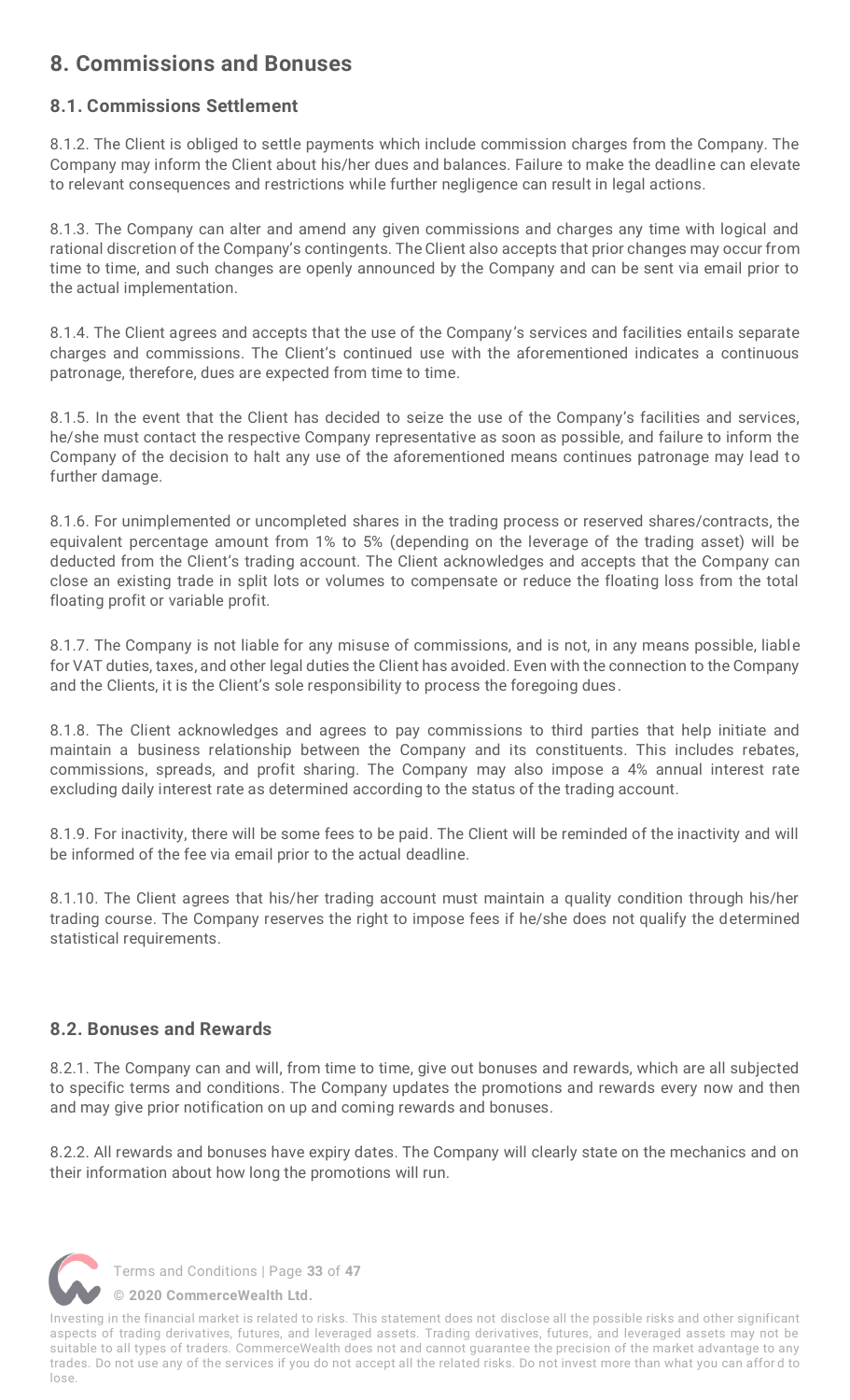8.2.3. If problems persist regarding the Company's promotions and rewards, contact the Company, the Management, or any of the Company's authorized representatives immediately and the Company will be grateful to assist. If further problems and negligence happen, the Company will not be taking any responsibilities from the occurrence.

8.2.4. The Company is not accountable for any conundrum that involves third-party software and applications. It is the Clients' sole responsibility to keep track of fraudulent offers, bonuses, and rewards, especially if it goes outside the Company's premises.

8.2.5. New Client bonuses and rewards are also offered by the Company, and incentives are given from opening accounts and for depositing for the first time. These bonuses and rewards are also subject to specific terms and conditions.

8.2.6. In order for the Client to withdraw the bonuses provided by the Company, and the profit generated from his/her trading, the Client must be able to comply with the applicable Terms of Use regarding reaching trading volume.

8.2.7. Acquired bonuses, rewards, and promotions with more than 10% of the capital are subject to separate conditions. This includes transaction conditions on each amount of the bonus fund.

8.2.8. The Company can also alleviate any bonuses and rewards on its sole rational discretion if any of the applicable Terms and Conditions was violated or any fraudulent activities are suspected. If negligence is seen among the Clients, relevant consequences and restrictions may proceed.

8.2.9. In the event that the Client requests to withdraw the Company bonus he/she has availed, he/she must comply with the bonus guidelines accordingly while the request will be subject to the approval of the Company.

8.2.10. If the Client received a bonus during his/her trading, the same percentage ratio of the withdrawal amount from the balance will be deducted from his/her bonus.

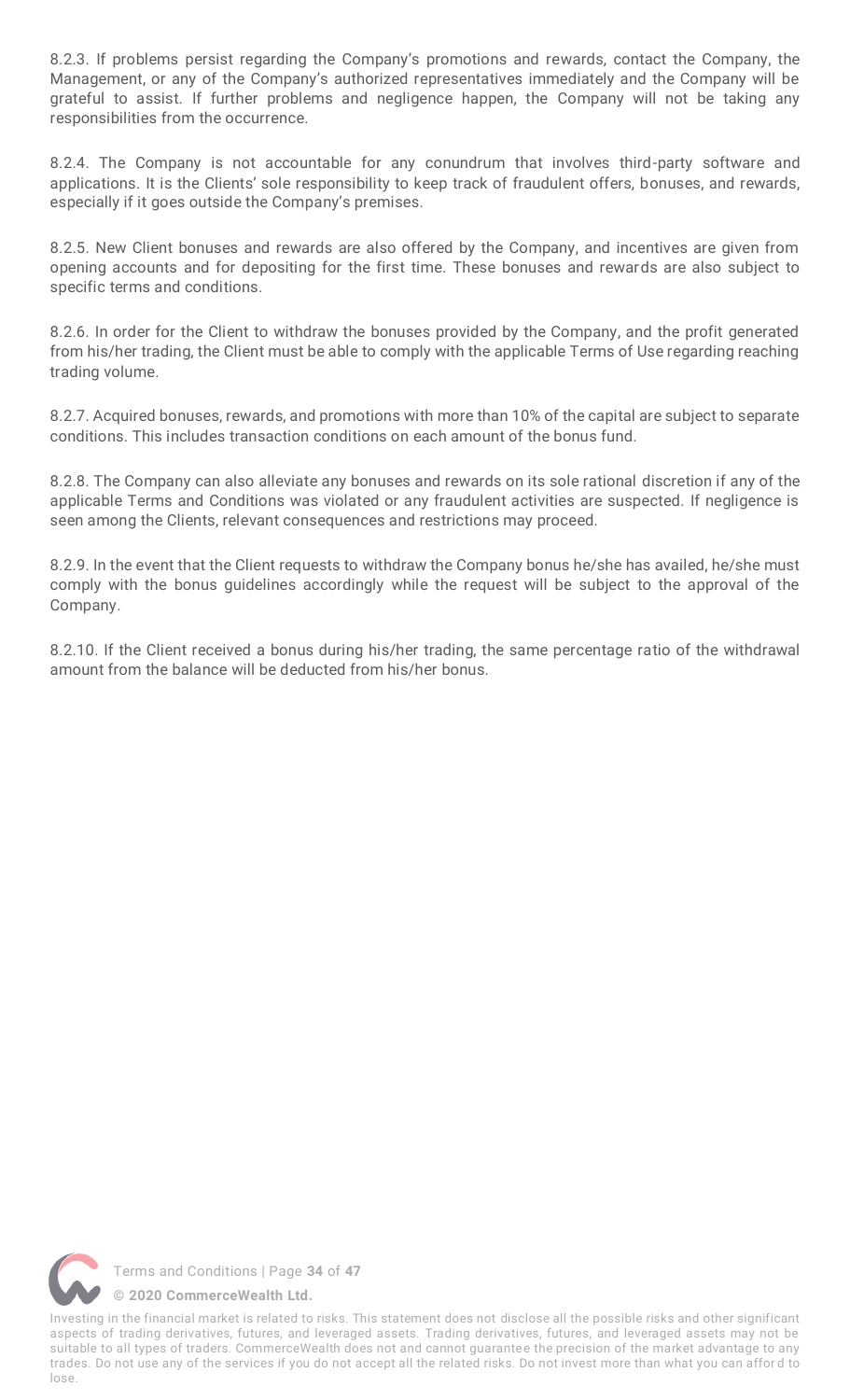# <span id="page-36-0"></span>**9. Implementation of this Agreement**

# <span id="page-36-1"></span>**9.1. Limitation**

9.1.1. Each transaction made by the Client to the Company is always on the implication of approval and acceptance, this includes electronic settlements. Remember that a transaction will be valid upon the approval of an Authorized Person from the Company. Any third-party transactions shall require a written confirmation and approval from the Client which indicates consent of authorization that the third party can conduct the transaction.

9.1.2. The Company is to accept a transaction given that the full instructions were followed, and no falsification or forgery is guaranteed, then a settlement will be due, and a verification shall follow from the Company within the given time scope. Failure of fulfilling the above-mentioned will lead to invalidation of the transaction and account restriction. Furthermore, breaches and other falsifications and forgeries after receiving a confirmation can and may result in relevant consequences and restrictions if proven to be true.

9.1.3. Validations of transactions are solely and exclusively for the Client. The validation is nontransferable and is uniquely binding to the Client alone. Further temperaments and falsifications from the validation can and may lead to legal consequences. The Client is responsible for his/her own validations and the Company will not be held liable for any damage and loss that can further occur.

9.1.4. Validations are expected to be settled if all remaining documents and deeds are fulfilled. Further delay and hold up of said validation can occur anytime, as potential problems can arise in the Company. Failure to comply on behalf of the Company can signify tougher problems and conflicts internally, and if this happens, the Company will be held accountable for any delay in the services.

9.1.5. In case of not receiving any validation from the Company, even after receiving a confirmation, the Client must inform the Company at once of the delay or the malfunction he/she has encountered. The Company can and will be able to deem any falsifications of appeal. After deliberation, the Company can dismiss the plea from the Company's logical and rational discretion.

9.1.6. The Client understands, agrees, and accepts that the Company cannot ask any additional information and data via third-party websites. Any fraudulent activities and communications are to be subjected as a possible fraud. The Client must ensure to forward any uncertain request, where authorized personnel can identify the authenticity of the request. The Company strongly opposes any third-party validations of any request if the validation comes from a separate party. Proceed with caution as the Company shall not be held accountable for further damages and breaches.

9.1.7. Validation time can also depend on scale of transaction, and if it is pushed to the maximum limit, expect a longer period of validation as opposed to minimum transactions which can be tackled aro und the day. If a prolonged validation is experienced, contact the Company as soon as the Client can so the problem can be resolved as fast as possible. The Clients are also advised to be patient as a steady stream of traffic of validation is expected every day and the possibility of losing a transaction is inevitable.

9.1.8. The Company can and will refuse certain transactions that are deemed to breach a certain part of the Company's Terms and Conditions.

9.1.9. Any invalid transaction is going to be ignored, as the Company is solely liable for any transaction validation, given that the transaction is valid and relevant. Any step taken by the Client without the Company's prior knowledge can lead to deprivation, harm, and even loss of money. The Company iterates to comply and stay in the vicinity of the set Terms and Conditions of this Agreement to avoid any possible complication.

9.1.10. Do not proceed with sending multiple requests for the transaction if it has been rejected the first time. Ensure that the documents being sent are correct and accurate. Errors, both major and minor, are grounds for invalidation of any request.



Terms and Conditions | Page **35** of **47**

**[© 2020 CommerceWealth Ltd.](#page-1-0)**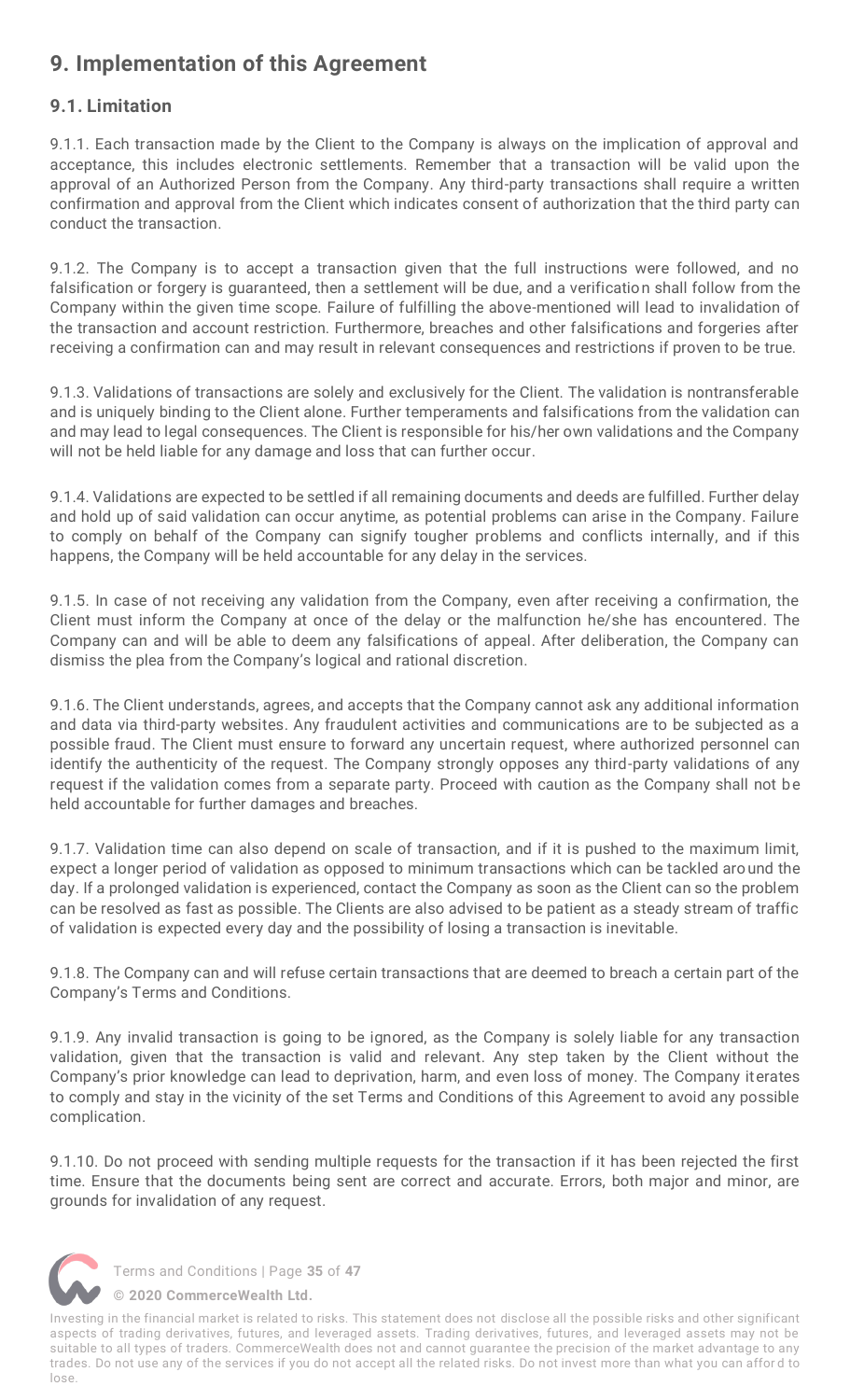9.1.10. The Client agrees to abide by the rules and regulations that the Company imposes. Failure to follow rules can lead to disqualification on any validation request the Client has submitted. Any document and transaction that are for validation must stay within the confines of the Company's Terms and Conditions, and failure to allocate any time on double-checking can lead to further disqualifications.

9.1.11. The Company can deliberately reject requests with rational discernment. In accordance with the Company's Terms and Conditions, rejection of transactions is expected. If in the Client's opinion, he/she experiences an unjust judgment, the Client can contact the Company with his/her valid points and facts.

9.1.12. The Company is to decide on the base currency transaction if certain Force Majeure events happen. If volatility strikes in an unexpected manner, the Company has the final judgment in determining the apropos market prices equivalent to the trading hours.

9.1.13. The Client is obligated to follow the Company's Terms and Conditions regarding the price determination. In the event of profound confusion, Clients are assured to have the best end if sharp market declines and market prices are highly affected.

9.1.14. The Company may, but is not required to, provide currency changes, and it is up to the Client to read any reconvening changes. The Company is not liable if the Client fails to check updates regarding such occurrences that can lead to loss of money.

9.1.15. The Client understands and agrees that his/her transactions will be converted to his/her base currency and that further service fee and other fees shall be settled respectively in accordance with the conditions of derivative positions.

9.1.16. The Company is not accountable for any injustice, direct, or indirect damage and loss that the Client experiences with third-party contents. Any fraudulent cases and notification are to be forwarded to the Company. To ensure the highest possible protection, the Company discourages managing or making any deal outside the Company's premises.

9.1.17. The Company does not directly endorse legal guidance to any of the Clients. In the case of any personnel approaching the Client, saying that he/she is from the Company, urgently contact the Company for further clarifications. There will be no circumstance that the Company will provide any legal guidance, and the failure to immediately contact the Company can potentially lead to personal identification breaches and loss of money.

9.1.18. The Company is not accountable for any information leaked from the Client's end. The Client has the sole responsibility to protect their data and identities against fraudulent beings and third parties. The Company shall not be held liable against any charges that involve swindling and dealing with third parties and other actualities that offer legal guidance.

9.1.19. The Clients are the sole proprietor of their accounts. Any possible loss and other failure will be on the Clients' care and supervision. Investments, transactions, and investment strategies made are solely by the Client's own free will and any loss will not be held against the Company. For specific occurrences, contact the Company for further clarifications.

9.1.20. Remember that trading has a substantial risk and high reward nature, where losing funds is expected and none of it will be the Company's responsibility. Every decision the Client will be making is considered as his/her personal investment objectives and plan, every strategy, and transactions the Client will make is by his/her sole decision. The Company will not be, in any way, liable for money loss in the Client's investments.

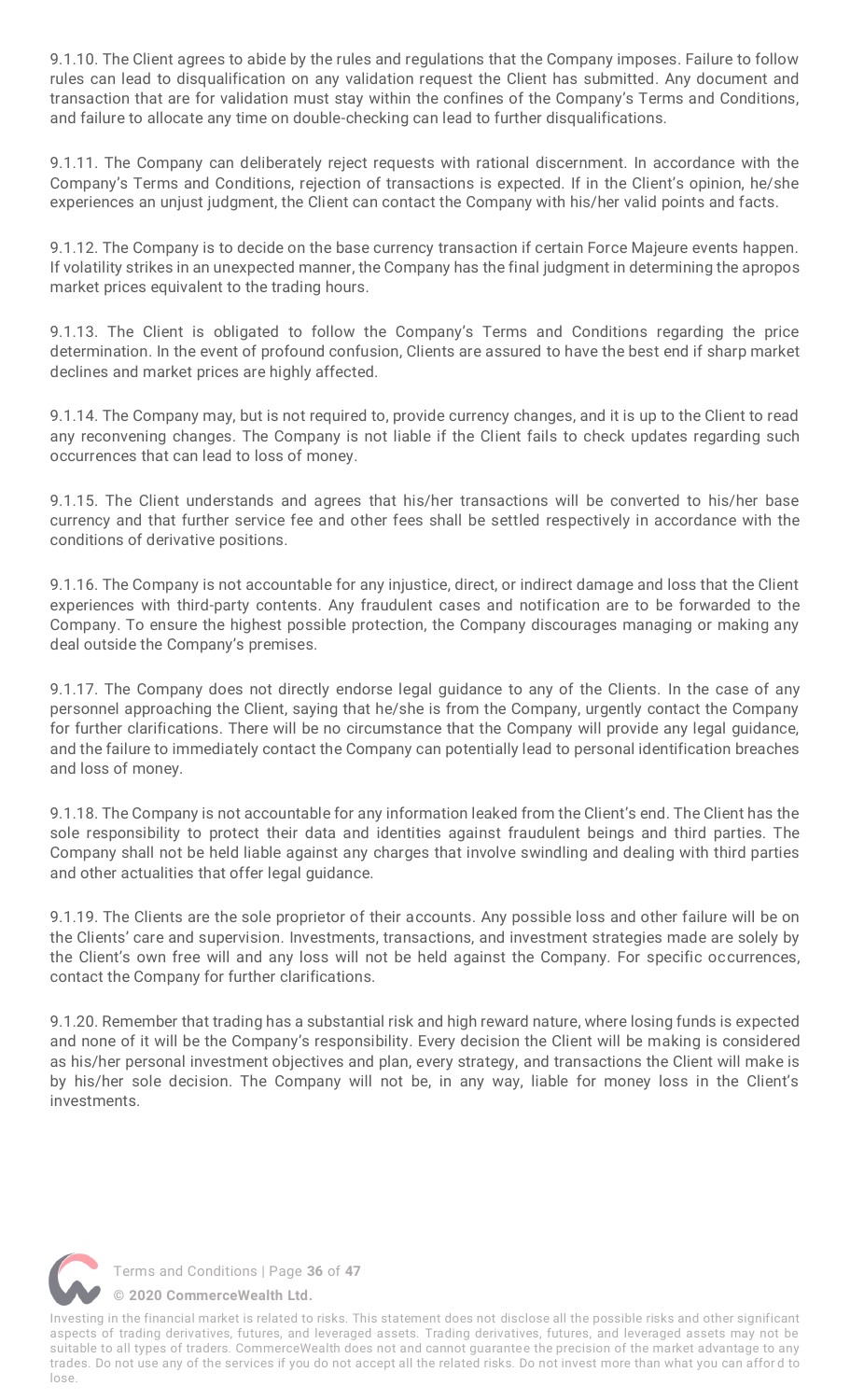# <span id="page-38-0"></span>**9.2. Exclusions to this Agreement**

9.2.1. The Company shall not be responsible for any misconduct and negligence the Client makes. The Company is also not responsible for any damage and expense caused by the Client. The Company and its constituents shall not be held accountable for any direct or indirect damage and breach of third-party software. This Agreement also extends to excluding the Company and its constituent from any physical harm and death. By agreeing, the Client is indemnifying the Company for any loss. By all means, the Company is not liable for any tax-related implications for the Client's transactions.

9.2.2. The Company is not accountable for any personal damage to computers or other devices the Client uses. The Company strongly recommends having a regular check up on his/her devices to ensure a virusfree trading. The Company also strongly advises the Clients to refrain from any third-party software and applications to ensure a malware-free device and trading. Malware attack and viruses are on the Client's own liability and he/she agrees to exclude the Company in all ways possible.

9.2.3. If the Client has managed to conclude that his/her account has been hacked or damaged, contact the Company immediately, or any of the Company's authorized representatives, the Company will then assess the situation. Take note that the Clients are always in charge of the safety and security of his/her account.

9.2.4. The Company will not be liable for any loss or damage on the Client's behalf. The Client shall be in full control of his/her account. The Company does not force the Clients to invest and trade as it is on the Client's own will and responsibility if anything occurs in his/her account. The Company also strongly advises not to deal outside the Company's premise as it may risk personal aspects or the Client's account, personal information, and even loss of money. Third-party software and applications are not condoned by the Company and further debacle excludes the Company from any liability.

9.2.5. The Company has no direct relationship with the companies that are acting as payment service providers (hereinafter the "PSPs") through which the Client processes his/her payments. The Company will not have any responsibility if a dispute arises between the Client and the said service companies.

# <span id="page-38-1"></span>**9.3. Indemnity**

9.3.1. The Client is fully responsible for accessing his/her trading account and using it anytime and anywhere he/she wants. With that, the Client is solely responsible for anything and everything that his/her account runs into. The Client is also fully responsible for every investment and trading strategy he/she accounts to make. The Company's directors, investors, shareholders, employees, agents, and personnel are not liable for the Client's account and his/her activities.

9.3.2. The Client agrees that breaches from any third-party software or communication will void any transaction and validation made by the Company. The Company does not condone any use of third-party software or having any partnership outside the Company's premises. Any loss or damage will exclude the Company from any liability. In some cases that personal breach is experienced (e.g.: Viruses) the Company shall not be held accountable for any leak of information and contravention, direct or indirect, since it is a sign of negligence of the Client.

9.3.3. The Company operates under the "Data Processing Law," wherein by using the Company's services, the Client agrees to give the Company, along with its constituents to collate, the personal data with the sole purpose of carrying out transactions and other services.

9.3.4. The Company values every Client's effort to partner with us, and with that, the Company takes pride in making the Client's account as safe as possible. All information the Client has provided the Company is kept for business purposes only. The Client's name, address, birth date, and occupation shall all be kept safely away from the public. The Company only collects necessary information needed to further enhance



Terms and Conditions | Page **37** of **47**

**[© 2020 CommerceWealth Ltd.](#page-1-0)**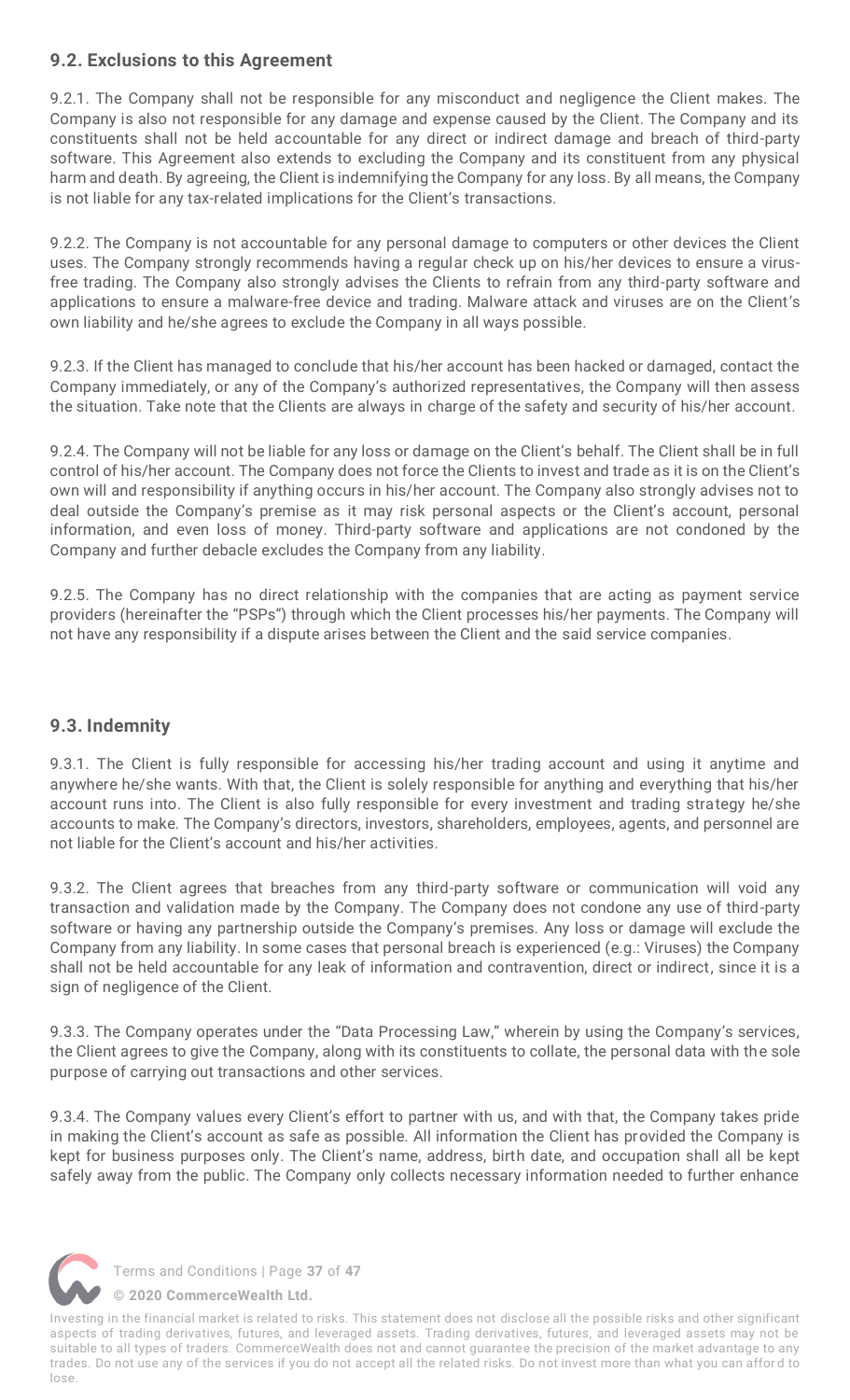the Client's experience with the Company. The Company always maintains a security and safety level at the highest level, which is improved every now and then to keep potential harm away from the Clients.

9.3.5. The Company, along with its constituents, has the right to access any of the Client's information for business purposes only. The example of cases where the Company, or any of its authorized representatives, can access the Client's account information are when the Company endorses a new service or a new product and when serving the Client's account. Information such as the Client's name, address, birth date, occupation, assets, and income are used accordingly.

9.3.6. The Company and its affiliated companies are also entitled to the Client's information for the betterment of several services. However, just like the Company, the affiliates are also under an oath that requires them to contain the confidentiality of the information they obtain. The Company can also provide the Client information to other parties as long as the Client agreed to the conditions and the Client's full consent was given.

9.3.7. The Company will record any form of communication the Client initiated with us, as the Company will remain as the sole proprietor of those records. The Company will use any recordings, emails, and messages as evidence for future use. The Client agrees that upon safekeeping, the Company can also use the recording in any court hearing and any other government/authority meetings. Lastly, due to several technical issues and other recurring problems, recordings may be damaged or destroyed.

# <span id="page-39-0"></span>**9.4. Enforcement of this Agreement**

9.4.1. Any amendment to the Terms and Conditions hereof are made at the sole discretion of the Company. The Client agrees that his/her continuous use of the services herewith shall bind him/her to the amendments made in this Agreement.

9.4.2. The Client can independently denounce this Agreement remotely. This Agreement is effective when the Client creates his/her account and upon his/her use of the Company's service.

9.4.3. The Client will not be subject to penalties in case of unilateral denunciation or if the payment of services is uncalled for. However, the Client must pay all the fees appearing from the Company's activity as established herein until the Company receives notice of denunciation.

9.4.4. The date of receipt of the notice by the Company shall be considered as the date which the Client receives acknowledgement by mail if sent by letter, or the date of communication and of receipt by the Company of the recognized receipt of the document.

9.4.5. The Client retains his/her responsibility for any duties brought upon prior to the termination of this Agreement by either party.

9.4.6. Any termination will only affect the started transactions, following the receipt by the Company of such notice and reasonable time to act on it.

9.4.7. The Company may transfer or assign the interests in the Client's account or agreement to any of their successors and delegates, whether by merger, consolidation, or otherwise.

9.4.8. In the event of such transfer or assignment, any existing rights and obligations at the time will proceed and bound to the Client's administrators, successors, or delegates.

9.4.9. If the Client has overdue fees towards the Company, the Company may retrieve the amount of fees from the Client's financial instruments portfolio held by the Company or from any other assets until the balance is fully settled.



Terms and Conditions | Page **38** of **47**

**[© 2020 CommerceWealth Ltd.](#page-1-0)**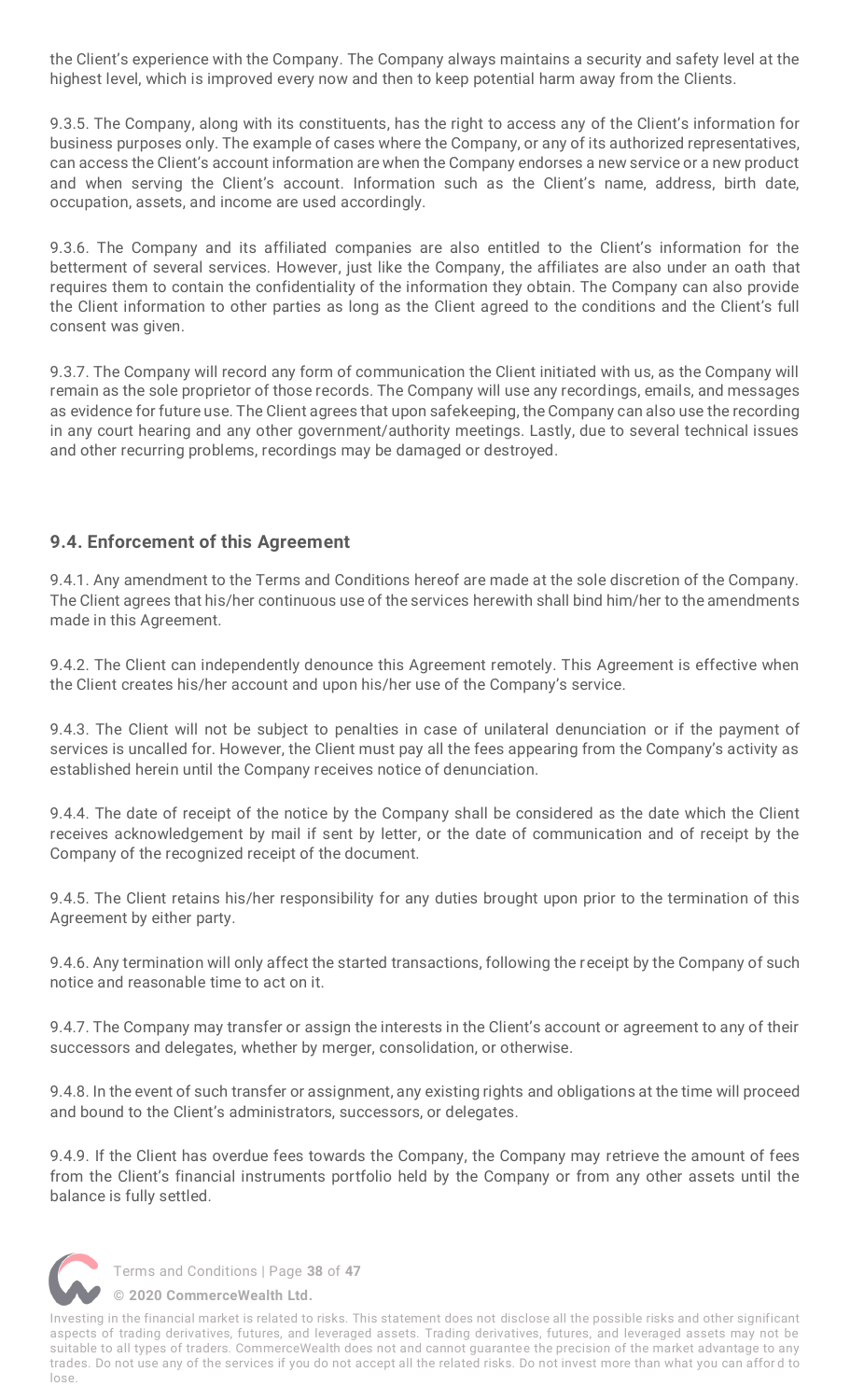9.4.10. The Client cannot transfer its interests in its account or agreement, except if there is a preceding written approval by the Company or by means of a bequest, business dissolution, or similar situations as permitted by the law. In this case, any privilege and commitments present at the time will follow and be binding on the Client's successors, executors, administrators, descendants, or delegates.

9.4.11. In case of death, incapacitation, or any occurrence that causes the Client to be unfit to continue this Agreement with the Company, the Client's first-degree relative(s) shall thereby be the successor of his/her account.

9.4.12. In the event of an irregularity or inconsistency between the Client's consent in this Agreement and the approval in other services, property or business liaisons, accounts, or contract, between the Client and the Company, this Agreement shall continue to be in effect.

9.4.13. If the Client provided permission, authorization, waiver, or sanction that the Company requested, the Agreement will persist to be applicable in full force and effect as relevant policies permit.

9.4.14. Some parts or Sections of the Company's online trading facility may have a variety of particular terms of access and use posted thereon.

9.4.15. In the event that an inconsistency or conflict present within the Terms and Conditions, and any such particular conditions of access or use, the Company shall have entitlement with regards to the Client's right to entry or utilize such related section or part of the Company's online trading facility.

9.4.16. This Agreement fulfilled between the Company and the Client may be revised or extended by the integrity of conveying written approval by the parties in the type of a supplementary contract, which shall be by request.

9.4.17. In the event the Client desires to amend his/her primary identified account information as specified in this Agreement, he/she should fill in and put forward by way of either written or electronic means.

9.4.18. The Client is obliged to inform the Company or its intermediary about the modification of any information given at the time of the signing of this Agreement and in fulfillment with the terms herein.

9.4.19. The general provisions of business may be changed in the method stated, not including the requirement of a supplementary written contract signed by and between the Company and the Client.

9.4.20. This Agreement shall be concluded in the arrangement and behavior stated in the general provisions of business.

9.4.21. The general terms may be comprehensive and revised from time to time, which will also be relevant to any concerns not clearly sorted out by this Agreement.

9.4.22. Given the speculative attributes of trading in the financial market, the Client acknowledges that he/she cannot file a chargeback for the services of the Company in the light of the trading platform, client area, news and signals which are part of the provided services. For filed chargebacks, the Client agrees that his/her trading account will be inaccessible or terminated immediately thereafter.

# <span id="page-40-0"></span>**9.5. Termination of Account, Services, and Agreement**

9.5.1. The Client can cancel the services, ongoing trades, and orders in his/her account provided that he/she has submitted a written consent to the Company's official email address. While any of the foregoing may be canceled, the instruction from the Client cannot be withdrawn or amended as soon as the cancelation



Terms and Conditions | Page **39** of **47**

**[© 2020 CommerceWealth Ltd.](#page-1-0)**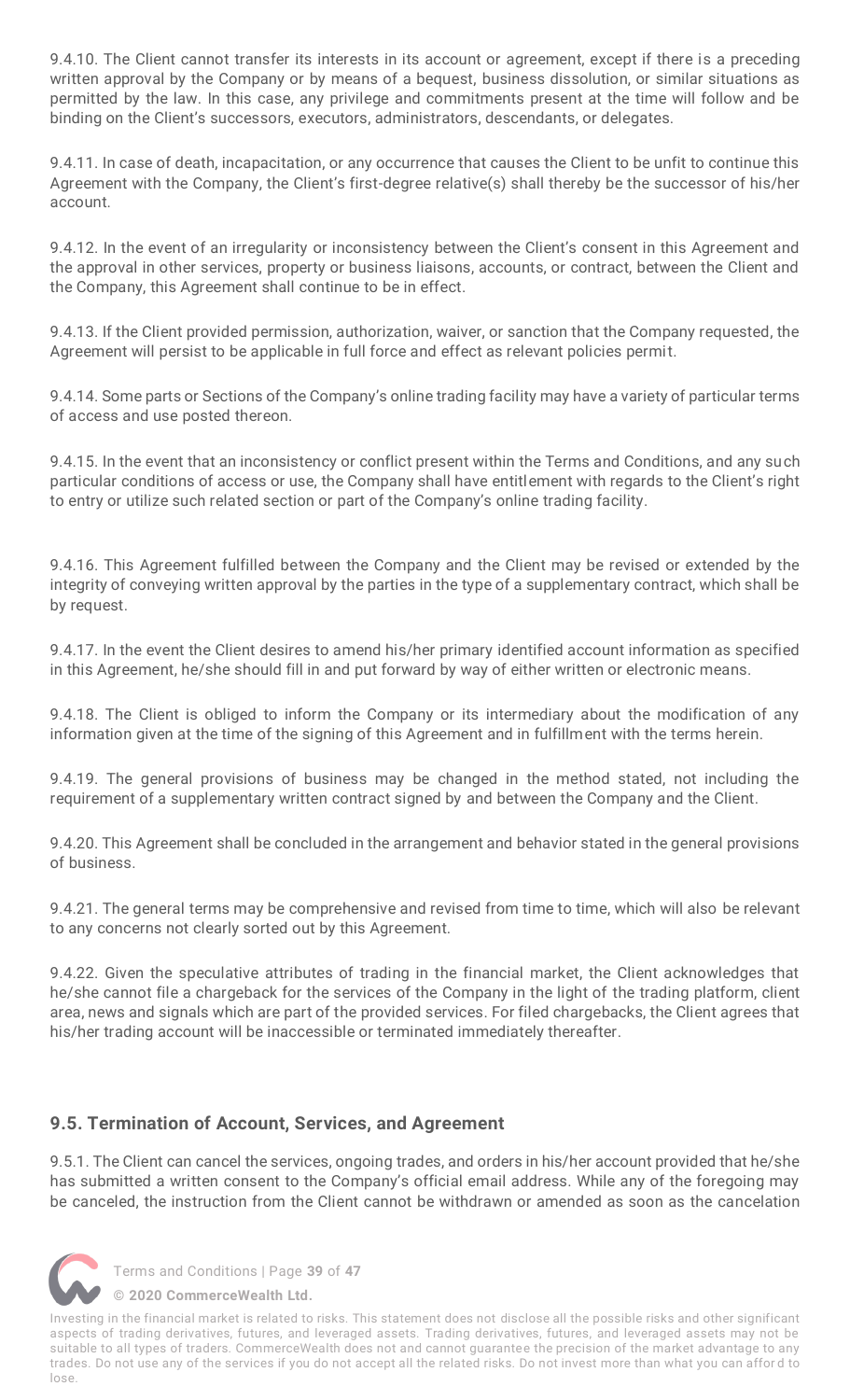has been carried out upon the Client's consent. The Client acknowledges that any losses will not be refunded.

9.5.2. The Company has the right to reject any orders or instructions to conduct transactions in its absolute discretion should it consider necessary. The refusal may be due to system failures in the Company's trading platform or for reasons of reaching the maximum limit in the number of orders placed by the Client.

9.5.3. Prior to the paragraphs above, the Company will be free of any liability or claims of losses, proceedings, and damages caused by unauthorized the cancelation of the services.

9.5.4. The Client, upon his/her request of service cancelation, shall fulfill his/her outstanding obligations (which may be Agreements, Contracts, or Credits) to the Company accordingly.

9.5.5. This Agreement shall be terminated accordingly in the following circumstances:

- In case of death, dissolution, or voluntary liquidation
- In case the Company withdraws its consent given to the Client
- By means of terminating this Agreement by either party

9.5.6. Should the Client request for the termination of this Agreement, he/she must inform the Company via the official email where the Client specifies the reason for his/her will to terminate this Agreement. The Company will review the request within seven business days and will provide a confirmation to the Client. Before the Company officially terminates the Agreement, the Client must ensure that he/she does not have any ongoing obligations and dues toward the Company.

9.5.7. The Client can send his/her termination request to [assistant@commercewealth.com.](mailto:assistant@commercewealth.com) After sending his/her termination request, the Client must wait for the official response from the Company with the resolution of his/her case. Only after receiving a response can the Client proceed with further actions regarding his/her termination request. The Client should send his/her inquiries using his/her registered email with the Company for prompt identification. In case of different email address usage regarding termination requests, the Company reserves the right to reject the request. In case the Client has limited access to his/her registered email, he/she must directly inform the Company by email, prior to submitting his/her termination request.

9.5.8. Terminating this Agreement will not free either party from any obligation herein. Transactions delivered and agreed to herein will not exempt the Client from the responsibilities that may arise after the termination of the Agreement. If the Client does not comply with his/her obligations, the Company reserves the right to revoke the profits accumulated from the Company's services. The Company may change, update, and alter the relevant agreements without prior notice.

9.5.9. The Client acknowledges that the following Subsections shall indicate an account closure request:

- If the Client's trading account is unused or inactive for 30 days or more, the Company reserves the right to restrict or disable the account immediately.
- If the most recent withdrawal request of the Client amounts to the total balance of the account, this will indicate a full account withdrawal.
- If the Client is unavailable or out of reach in all forms of communication, the Company reserves the right to revoke and nullify the trading account.

9.5.10. The Client may sign an official confirmation of the trading account closure via email. The Company reserves the right to conduct the following procedures upon encountering those events:

- Apply daily fees for inactivity
- Invalidate profits generated from the credit funds or bonuses regardless of the ongoing obligations of the Client
- Charge termination fees in case of unsettled obligations of the Client
- Deduct bonuses or credit funds from the total equity of the trading account



Terms and Conditions | Page **40** of **47**

**[© 2020 CommerceWealth Ltd.](#page-1-0)**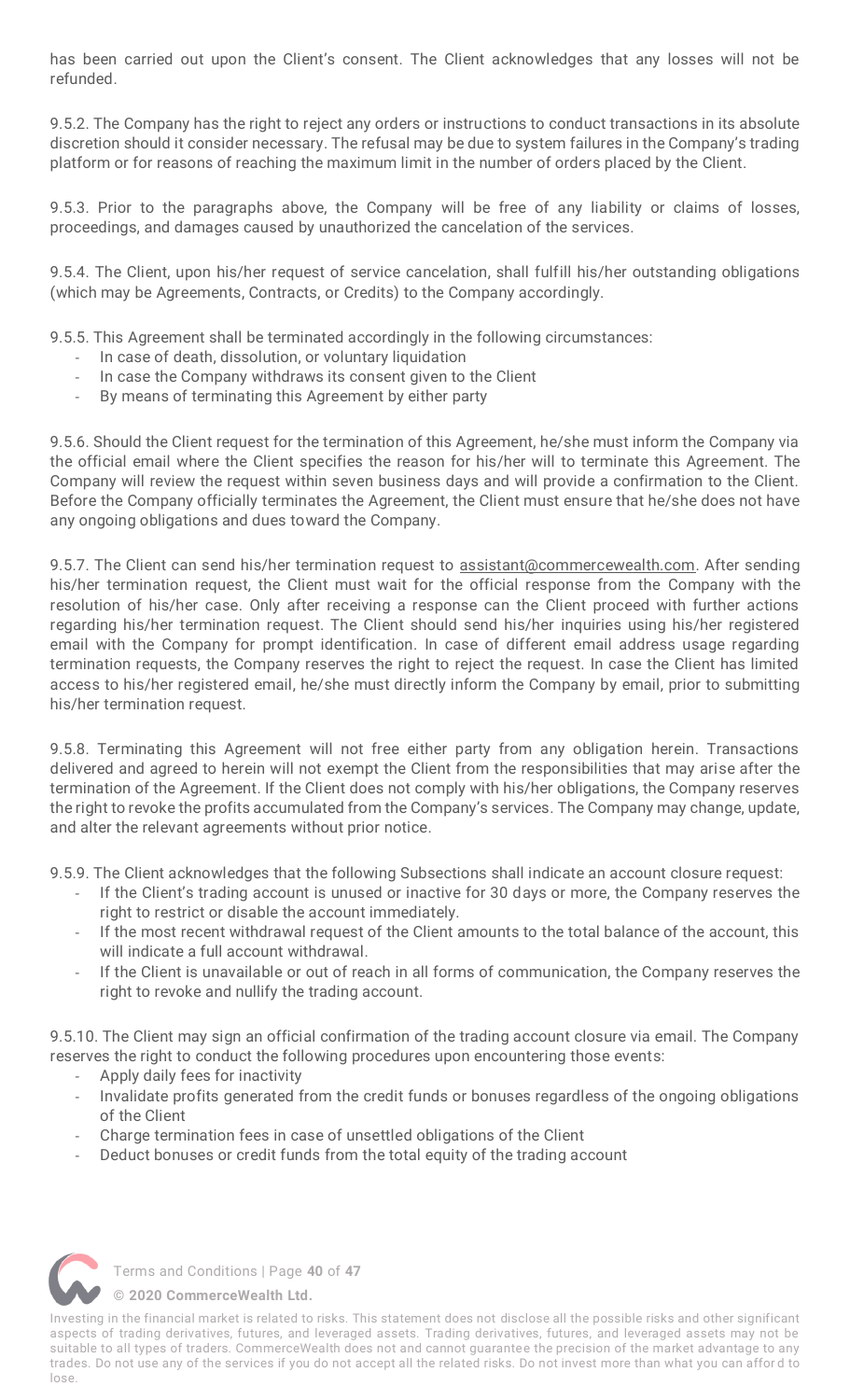# <span id="page-42-0"></span>**10. Supporting Policies**

# <span id="page-42-1"></span>**10.1. Conflict of Interests**

10.1.1. Despite the fact that it is not feasible to produce an in-depth list of all significant conflict of interests that may occur. This is in accordance with the existing environment, balance, and involvedness of the Company's industry. The following list comprises the many relevant situations which set up or may perhaps compromise a conflict of interest incidence necessitating a measurable risk of loss to the interests of one or more Clients:

- The potential use or distribution of private information copied from the Brokerage
- Department or other corporate components of the Company
- The concern of essential external and internal publics, stockholders, directors, or managers of the Company
- The gratuitous edifice of both publics which may perhaps rooted from the Client's trading volumes
- The compensation of third parties where the interest of the Client clashes with the interest of the intermediary

10.1.2. The previously stated situations which can start or may lead to a conflict of interest are not irrefutable. For it to be conclusive, the Company will unequivocally investigate and evaluate further on each of the mentioned situations on an individual basis and take on an extra-due diligence measure. The Company shall evaluate in order to have a compact proof that the ongoing case establishes a conflict of interest, according to the requirement to act consequently.

10.1.3. In any case of conflict of interest, the Client must raise his/her concern regarding the matter via email.

10.1.4. The Company may conduct a thorough investigation regarding the Client's concern, which the Company may strive to resolve in accordance, and without flouting, the Company's Terms of Use.

10.1.5. Should the conflict of interest of the Client be resolved and fulfilled, the Company may limit the access of the relevant parties from the services and other proprietary rights of the Company.

### <span id="page-42-2"></span>**10.2. Complaints and Disputes**

10.2.1. The Client must contact the Company immediately if he/she notices discrepancies in his/her trading account that are displayed and that should have been displayed, or in such cases where:

- The placed order was not displayed
- The placed order was changed
- The trade that was meant to be opened is closed
- The trade that was meant to be closed is still open
- When additional trades or orders appear

10.2.2. The Client must take immediate measures to remedy these situations by contacting the Company immediately through the available means of communication. The Client agrees to also send this matter to the Company in writing via email. The Client must send the discrepancy concern using his/her registered email address with the Company for prompt identification. In case the Client is using a different email address regarding the discrepancy, the Company reserves the right to reject such request. In case the Client has limited access to his/her registered email, he/she must directly inform the Company by email prior to submitting the discrepancy request.

10.2.3. If the Client fails or omits to comply with these actions, the Client waives any of his/her rights to mitigate any losses. The Client bears full responsibility from the moment of his/her failure or omission to perform the corresponding actions, regardless of the further impact of profit or loss on the total amount of profit and loss.



Terms and Conditions | Page **41** of **47**

**[© 2020 CommerceWealth Ltd.](#page-1-0)**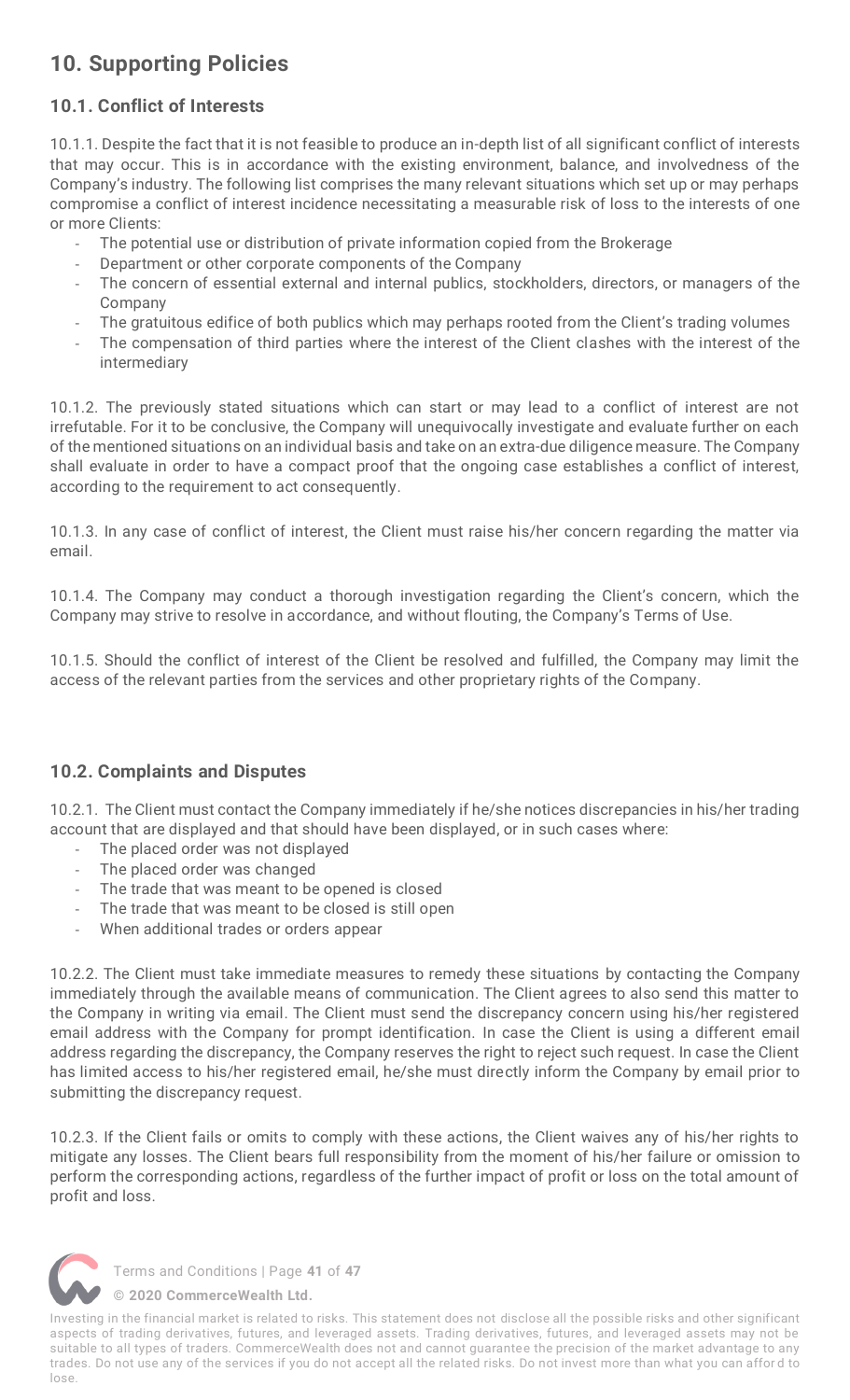10.2.4. The Company will verify the Client's complaint if it is sufficiently supported and documented for 30 business days upon submission.

10.2.5. Within the period of 30 business days of verifying the complaint or dispute, the Client is obligated to keep the matter confidential. The Client agrees to refrain from making any public statement in any form relating to his/her complaint. In case the Client violates this obligation, he/she will be liable for paying reputational damages of 100.00 USD per day, starting from the day of such disclosure of confidential matter. The cumulative maximum amount of the payment may reach up to 10,000.00 USD.

10.2.6. The Company undertakes every effort to resolve any dispute, in good faith and on a constructive basis. The Client acknowledges and agrees that threats and blackmail against the Company are prohibited. Such actions constitute a legitimate ground for the termination of negotiations and the immediate termination of any business relationship between the parties.

10.2.7. Without prejudice to any other Company's rights under this Agreement, if the parties ar e in dispute regarding a trade warrant, the Company has the right, in its sole discretion and without prior notice, to accept any opinion and actions that it considers reasonable to limit the maximum amount involved in the dispute. The Company is not liable, or has no obligations to the Client, for any fluctuations and risks on the Client's trading accounts.

10.2.8. This Agreement is governed by the laws of St. Vincent & the Grenadines. Any proceeding and settlement involving the Client and the Company will take place in the competent courts of St. Vincent & the Grenadines. The Client agrees not to claim that such proceedings have been brought in an inconvenient forum or that such court does not have jurisdiction over the Client.

### <span id="page-43-0"></span>**10.3. Risk Disclosure**

10.3.1. Investing in the financial market is connected with risk. This statement does not disclose all the possible risks and other significant aspects of trading derivatives, futures, and leveraged assets. Considering all possible risks, the Client should only use the Company's service if he/she understands the nature of the contracts and professional relationship that the Client is entering and the extent of his/her exposure to the risks involved.

10.3.2. Trading derivatives, futures, and leveraged assets may not be suitable to all types of traders. The Client is solely responsible for ensuring his/her experience, objectives, financial resources, and other relevant factors that are taken into consideration before he/she avails the services of the Company.

10.3.3. The Company does not and cannot guarantee the profit or loss of the Client in any financial instrument. The Client acknowledges that regardless of any information provided by the Company, the value of any financial asset or instrument may fluctuate which can affect the Client's investment.

10.3.4. The Client accepts the risk and possibility of incurring losses and damages as a result of any financial asset or instrument.

10.3.5. The Company does not guarantee that the information of the previous performance of a certain asset can affect its current or future performance.

10.3.6. The Client understands the risk of large losses that may occur in a short period of time due to the speculative nature of the Company. Derivatives and other instruments can be highly volatile and may fluctuate rapidly and may show unpredictable events and results, none of which can be controlled by the Company or the Client.



Terms and Conditions | Page **42** of **47**

**[© 2020 CommerceWealth Ltd.](#page-1-0)**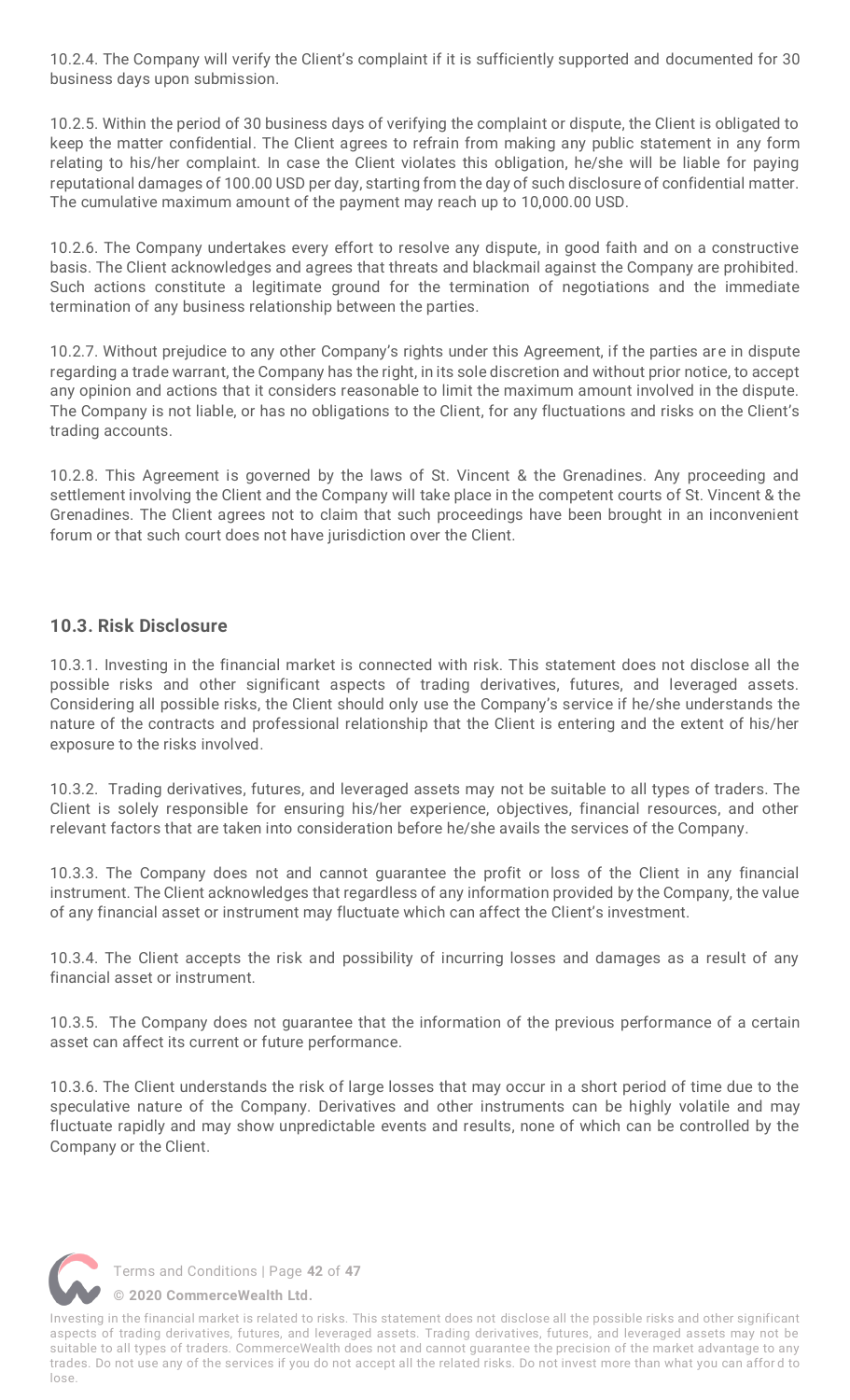10.3.7. If the margin capital of the Client is insufficient to hold ongoing trades, the Company can, but is not obligated to, contact the Client through phone call or email for notification regarding the matter. The Client may be required to deposit additional funds on short notice. The Client understands that if he/she fails to act on the matter in the required time, he/she will solely be responsible for any loss or damage that will occur.

10.3.8. The Company stands on the right to regulate margin requirements for each of its products. This would possibly result in the Client's margin requirement growing. The Client may hence be obligated to pay additional funds to uphold the prevailing conditions.

10.3.9. Upon entering this Agreement, the Client shall be aware that trading will be dependent on the price measure of the fundamental financial products. The Client will then be uncovered to the related, but overstated, risks to grasping the fundamental assets. Here are some of the possible risks that are to happen at times:

- Volatility: Strident, unforeseen activities in the fundamental product's price that can produce an inflated profit or loss to the Client. Markets may possibly not interchange in an even manner, and price gaps can happen with sequential quotes in the distance. One of the outcomes of this may be that stop-loss orders are implemented at unfavorable prices, either complex or lesser than the Client may have expected, reliant on the path of the Client's trade.
- Currency: Wherever the Client is trading in a currency-dominated product dissimilar to that in which he/she holds his/her account, fluctuations in the exchange rate can impact the Client's profit and loss.
- Liquidity: In definite conditions, it may not be likely to close a portion of or an entire point at the current price or of any kind.

10.3.10. Any trade of the Client is a counterpart of the Company. Several rights, advantages, or responsibilities may be relocated to any person correspondingly. While the Company embarks on the responsibility to deliver the Client with finest implementation and to act judiciously and in agreement with the available Terms and Conditions earnestly, trades done in the Client's trading account with the Company should be disclosed accordingly.

10.3.11. It is the accountability of the Client to observe and manage his/her trading account. Must the net value of the trading account descent below the necessary margin, the Company may close some or all of the Client's trades at the present market price. This must not conversely be taken as warranty, and it is the Client's obligation to guarantee that ample funds are in his/her trading account all the time.

10.3.12. When trading, the Company offers no assurances of profit or of circumventing losses. Clients will not be promised with such from the Company or from any of its agents. The Client should be cognizant of the natural risks in trading and should be financially capable to face such risks and endure any loss.

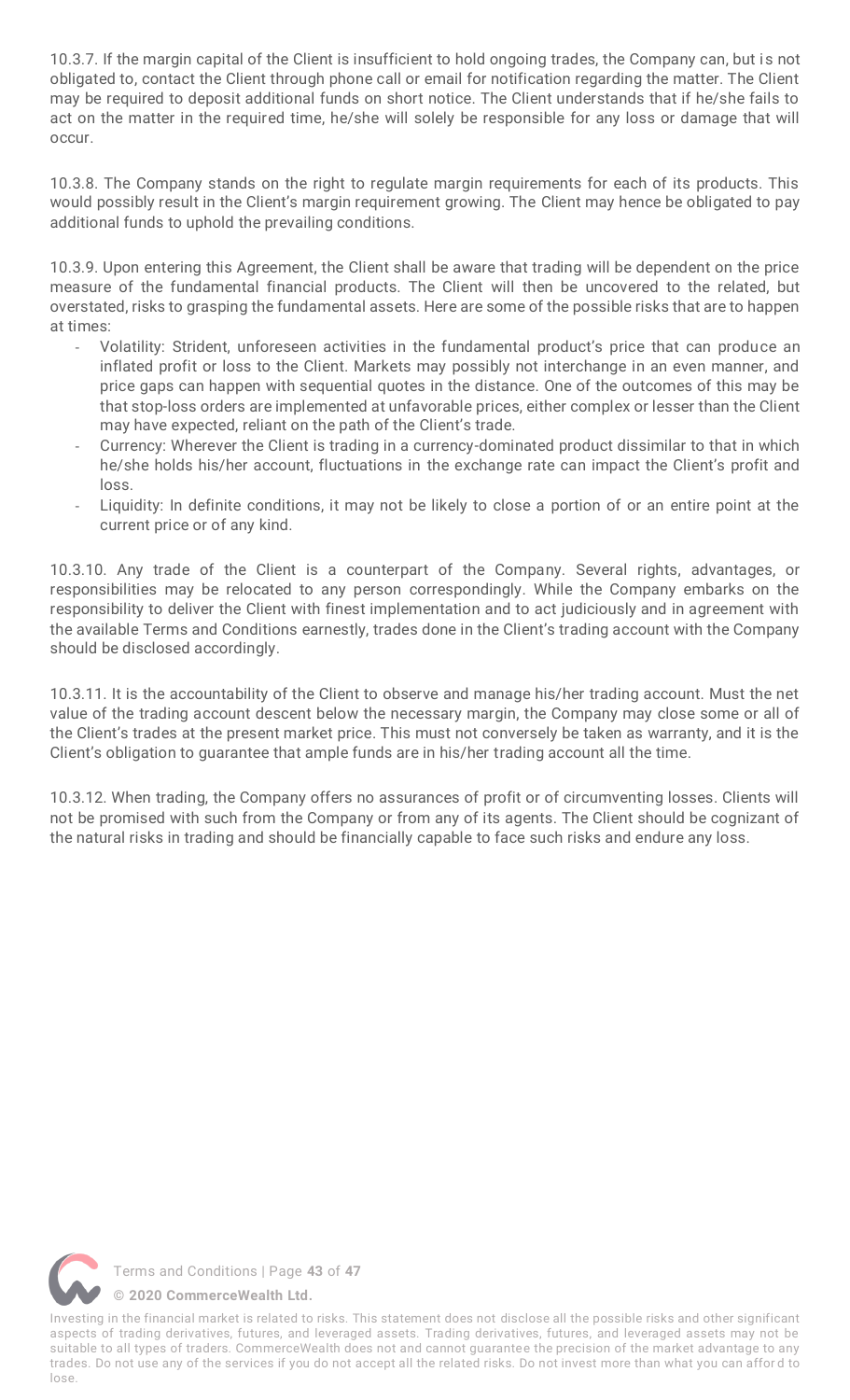# <span id="page-45-0"></span>**11. Definition of Terms**

### Account

The Client's officially registered account with us. Every single account will have a distinct Account number and other important details included

### Annualized

The conversion rate or movement on an annual or yearly period

### Ask

The price or amount at which a purchase is made available and offered to buyers to which the higher price is placed in a quote

### Averaging Up/Down

This is when an investor purchases more of a stock as the price goes down or up

### Base Currency

The home market's currency or the first currency in a currency pair; a client or trader buys or sells the base currency against the other currency

### Bid

The price to which the sale is made available and offered to traders or clients from sellers

### Bond

A debt security filed by a business or administrative organization

### Bonus

Funds given to clients, which shall automatically be added to the Client's account

### Buyer

It is a trading associate who has positioned the order for the acquisitions of the securities for a fee

### Capital Gain

When the value of an asset goes beyond its purchase rate, the upsurge is termed capital gain

Capital Loss

When there is a reduction in an asset's present rate against its purchase rate, such reduction is called a capital loss

### Client/You/Your

A person for whom the Company has opened an Account for, or more than one Account, and allocated an Account number

### Client Terminal

A third-party application, program, or website that gives the trader an access to an ongoing state of the financial markets that offers features where clients can perform real time analysis, open and close positions, and manage orders

### Closing/Opening Price

The initial price traded at the start of a session is called opening, closing if otherwise

### Commission



Terms and Conditions | Page **44** of **47**

**[© 2020 CommerceWealth Ltd.](#page-1-0)**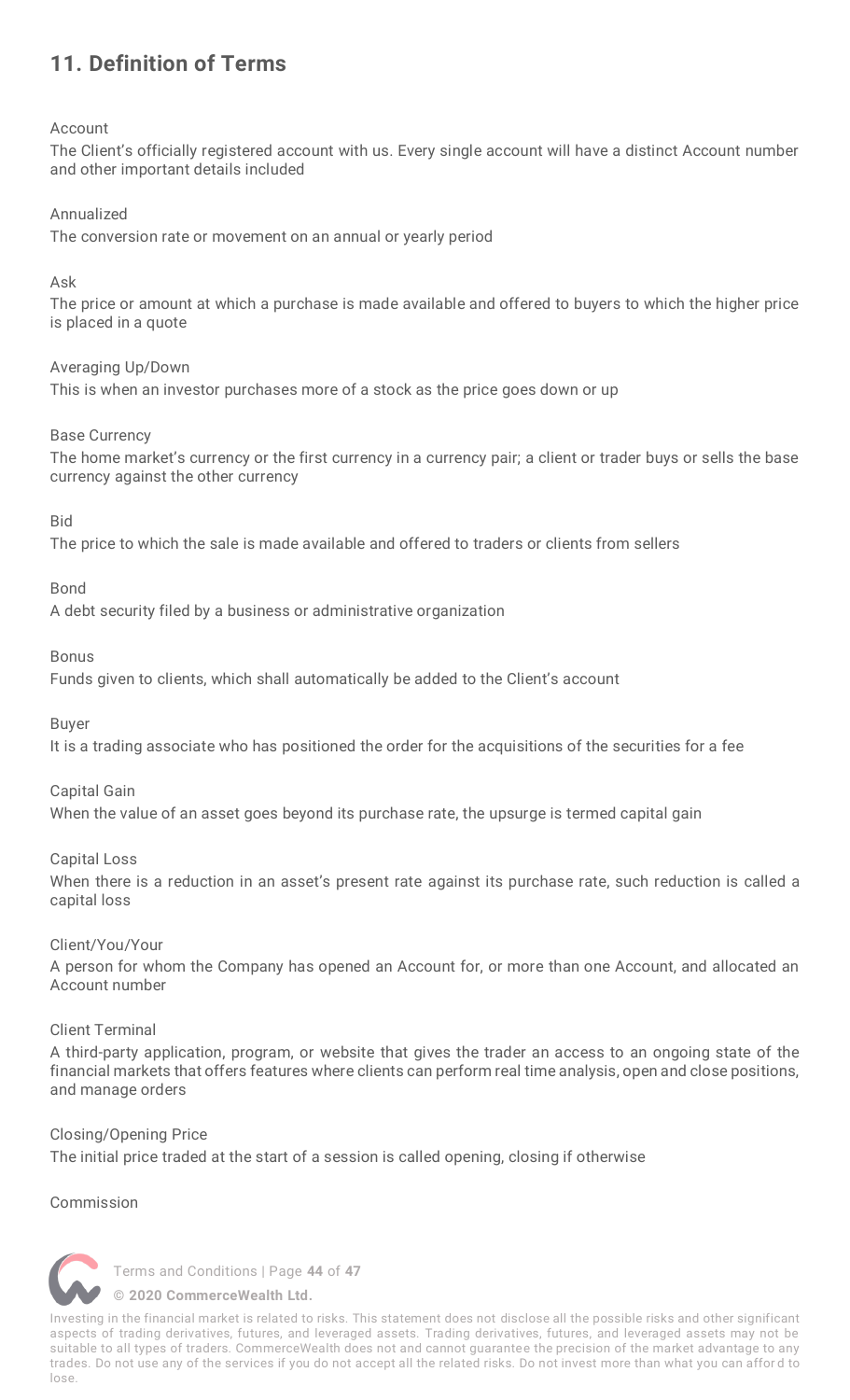A payment charged by a Broker or any legal individual for his/her provision in aiding an operation

Contrarian Investing Contrarian investing is simply investing in a falling market and sell stock in a bullish market

**Currency** A specific location's medium of exchange

Currency Pair The exchange rate of one currency against another currency

Day Trader/Trading A day trader is an investor who characteristically clamps assets for a short period of time, typically trading them in the similar day

Dividends A quantity of money funded frequently by a firm to its stockholders out of its incomes

Exchange An exchange is a station where diverse amount investments are traded

Exchange Rate Risk

The amount of loss that a trader can suffer from the bid or ask prices' movement

Execution Opening or trading an asset in the financial market

Electronic Trading Similar to online trading, this is an automated trading technology with an aim to simplify trading transactions in the market

Forecast

An analysis of the markets in a statistical or technical way where a specific asset or currency is given a target price movement

Foreign Exchange Market positions or transactions that sends a foreign currency of a financial institution

Foreign Exchange Market

An area where both buyers and sellers interact to buy and sell foreign currencies and is not limited to specific locations

Fund Deposit The process of Client adding balance in a trading account from the Client Area

Funds

A trading account's current state which includes the balance value and the credits

Hedge/Hedging When the Client opens orders of the same asset and volume on different directions (buy/sell)

Initial Public Offering (IPO)



Terms and Conditions | Page **45** of **47**

**[© 2020 CommerceWealth Ltd.](#page-1-0)**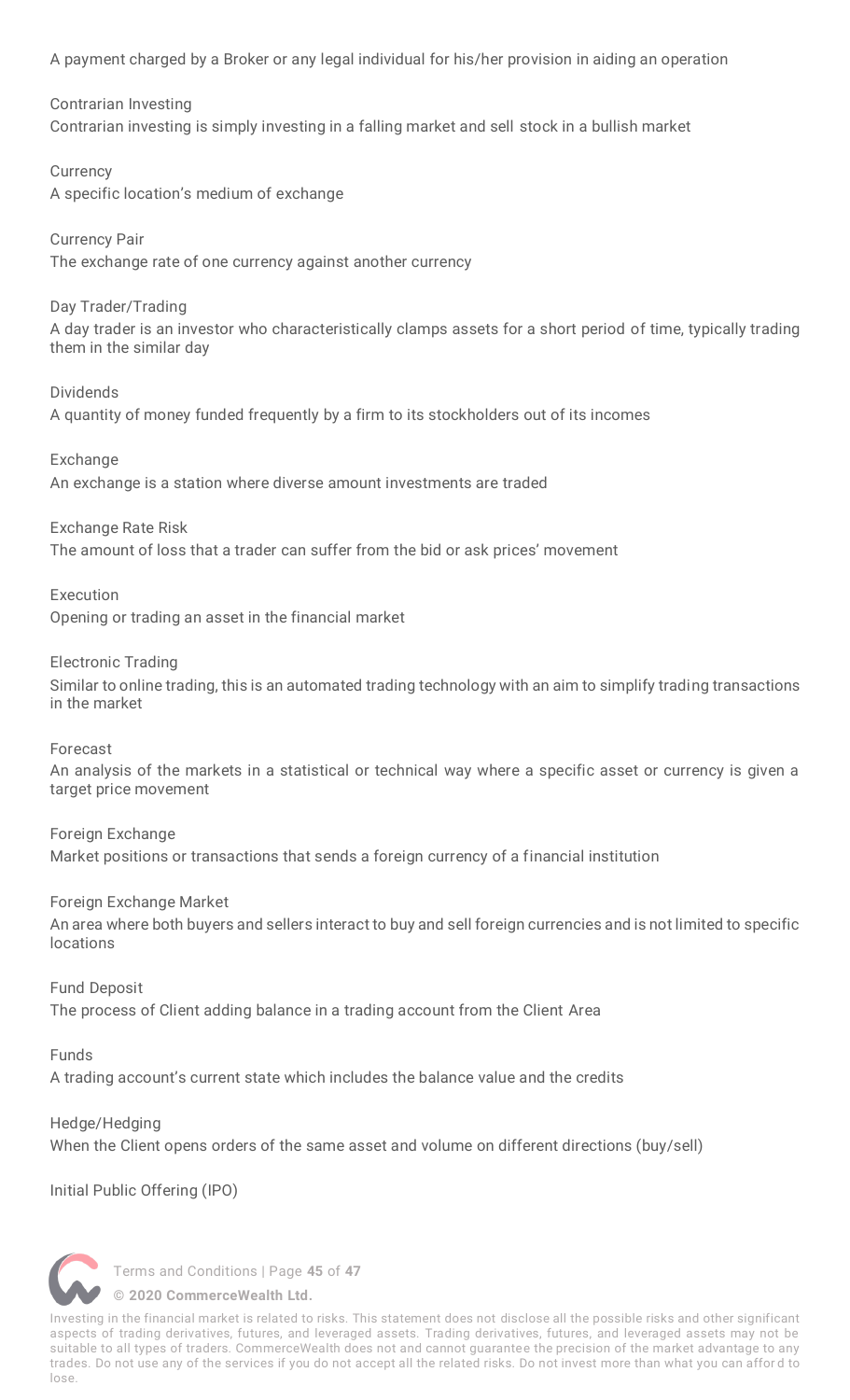The principal sale or proposal of a stock by an establishment of the community, instead of just being kept by private or privileged investors

### Japanese Candle Charts

Japanese Candle chart or just candlesticks are stock diagrams used in plotting and learning of the chart outlines in technical analysis

Leverage

A model that can allow the Client to widen his/her disclosure to a financial market minus obligating further investment capital

Long Position

A position in the market wherein a trader buys a currency that was not previously owned by the trader, usually referred to the base currency

### Margin

Margin is the word specified to the quantity of money, essentially in the Client's account, as a directive to open a trade

### Online Trading

Trading securities, stocks and currencies done on an online platform

### Open Position

The first stage in a whole transaction where a trader is to create a transaction with an equal volume

### Position

An executed asset in the market; an open or closed trade of an asset in the Client's platform

### Rate

The price of a base currency

### Rally

A swift growth in the common price level of the market or of the price of a stock

### Sector

The cluster of stocks that are in the similar industry

### Security

A legal and exclusive amalgamation of Symbol and Series, used to describe an option, asset, bond, interest rate, precious metal, or share

### Share

An entity rights relative to the investment made in an establishment

### Short Position

A position in the market that is used to describe the action of selling a currency or trading instrument the trader has not previously owned

### **Spread**

The difference between the Bid and Ask price of a certain asset

**Stock** 



Terms and Conditions | Page **46** of **47**

**[© 2020 CommerceWealth Ltd.](#page-1-0)**